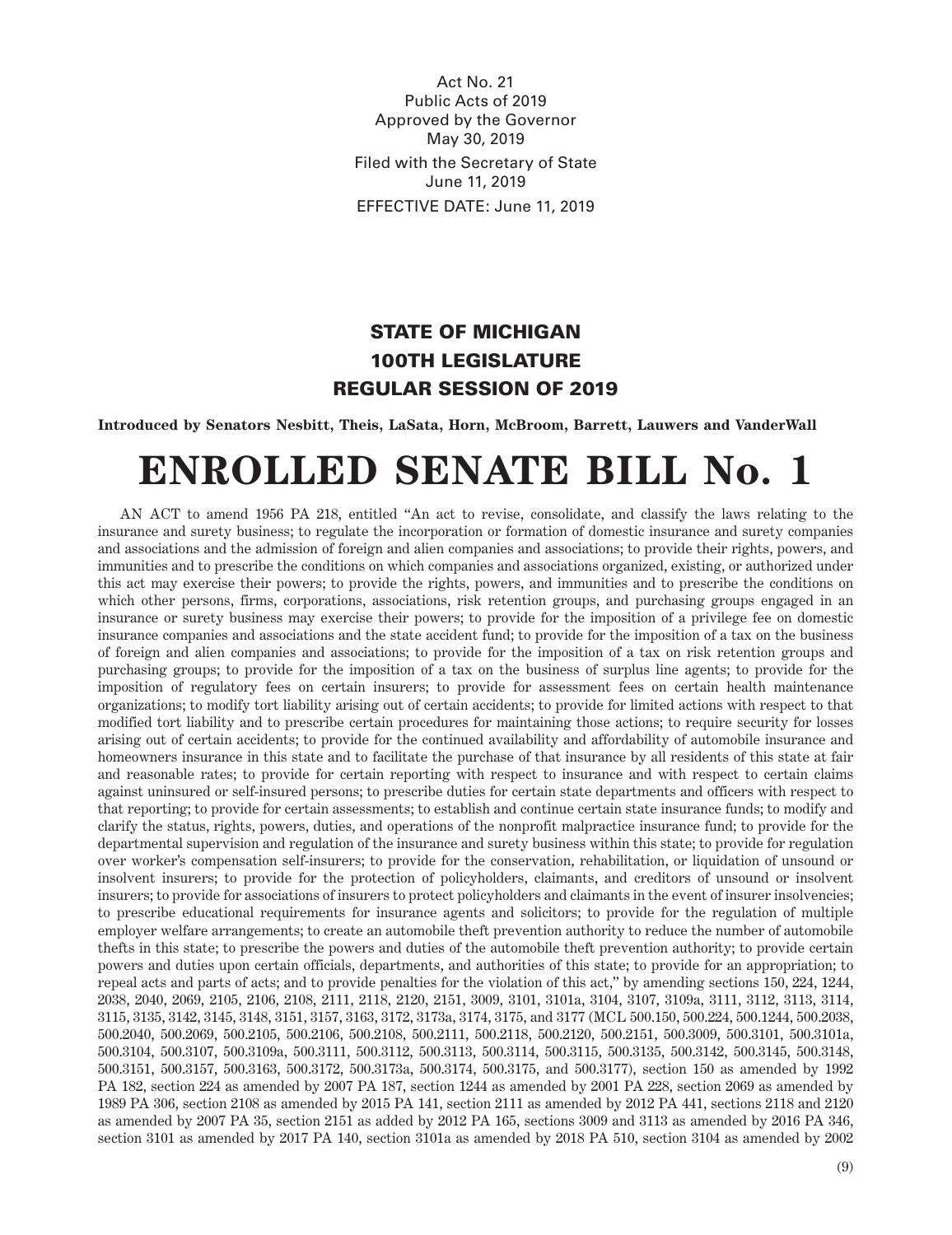PA 662, section 3107 as amended by 2012 PA 542, section 3109a as amended by 2012 PA 454, section 3114 as amended by 2016 PA 347, section 3135 as amended by 2012 PA 158, section 3163 as amended by 2002 PA 697, sections 3172, 3173a, 3174, and 3175 as amended by 2012 PA 204, and section 3177 as amended by 1984 PA 426, and by adding sections 261, 271, 2013a, 2111f, 2116b, 2162, 3107c, 3107d, 3107e, 3157a, and 3157b and chapters 31A and 63.

### *The People of the State of Michigan enact:*

Sec. 150. (1) Any person who violates any provision of this act for which a specific penalty is not provided under any other provision of this act or of other laws applicable to the violation must be afforded an opportunity for a hearing before the director under the administrative procedures act of 1969, 1969 PA 306, MCL 24.201 to 24.328. If the director finds that a violation has occurred, the director shall reduce the findings and decision to writing and issue and cause to be served on the person charged with the violation a copy of the findings and an order requiring the person to cease and desist from the violation. In addition, the director may order any of the following:

(a) Payment of a civil fine of not more than \$1,000.00 for each violation. However, if the person knew or reasonably should have known that he or she was in violation of this act, the director may order the payment of a civil fine of not more than \$5,000.00 for each violation. With respect to filings made under chapters 21, 22, 23, 24, and 26, "violation" means a filing not in compliance with those chapters and does not include an action with respect to an individual policy based on a noncomplying filing. An order of the director under this subdivision must not require the payment of civil fines exceeding \$50,000.00. A fine collected under this subdivision must be turned over to the state treasurer and credited to the general fund.

(b) The suspension, limitation, or revocation of the person's license or certificate of authority.

(2) After notice and opportunity for hearing, the director may by order reopen and alter, modify, or set aside, in whole or in part, an order issued under this section if, in the director's opinion, conditions of fact or law have changed to require that action or the public interest requires that action.

(3) If a person knowingly violates a cease and desist order under this section and has been given notice and an opportunity for a hearing held under the administrative procedures act of 1969, 1969 PA 306, MCL 24.201 to 24.328, the director may order a civil fine of \$20,000.00 for each violation, or a suspension, limitation, or revocation of the person's license, or both. A fine collected under this subsection must be turned over to the state treasurer and credited to the general fund.

(4) The director may apply to the court of claims for an order of the court enjoining a violation of this act.

Sec. 224. (1) All actual and necessary expenses incurred in connection with the examination or other investigation of an insurer or other person regulated under the director's authority must be certified by the director, together with a statement of the work performed including the number of days spent by the director and each of the director's deputies, assistants, employees, and others acting under the director's authority. If correct, the expenses must be paid to the persons by whom they were incurred, on the warrant of the state treasurer payable from appropriations made by the legislature for this purpose.

(2) Except as otherwise provided in subsection (4), the director shall prepare and present to the insurer or other person examined or investigated a statement of the expenses and reasonable cost incurred for each person engaged on the examination or investigation, including amounts necessary to cover the pay and allowances granted to the persons by the Michigan civil service commission, and the administration and supervisory expense including an amount necessary to cover fringe benefits in conjunction with the examination or investigation. Except as otherwise provided in subsection (4), the insurer or other person, on receiving the statement, shall pay to the director the stated amount. The director shall deposit the money with the state treasurer as provided in section 225.

(3) The director may employ attorneys, actuaries, accountants, investment advisers, and other expert personnel not otherwise employees of this state reasonably necessary to assist in the conduct of the examination or investigation or proceeding with respect to an insurer or other person regulated under the director's authority at the insurer's or other person's expense except as otherwise provided in subsection (4). Except as otherwise provided in subsection (4), on certification by the director of the reasonable expenses incurred under this section, the insurer or other person examined or investigated shall pay those expenses directly to the person or firm rendering assistance to the director. Expenses paid directly to such person or firm and the regulatory fees imposed by this section are examination expenses under section 22e of the former single business tax act, 1975 PA 228, or under section 239(1) of the Michigan business tax act, 2007 PA 36, MCL 208.1239.

(4) An insurer is subject to a regulatory fee instead of the costs and expenses provided for in subsections (2) and (3). By June 30 of each year or within 30 days after the enactment into law of any appropriation for the department's operation, the director shall impose on all insurers authorized to do business in this state a regulatory fee calculated as follows:

(a) As used in this subsection:

(*i*) "A" means total annuity considerations written in this state in the preceding year.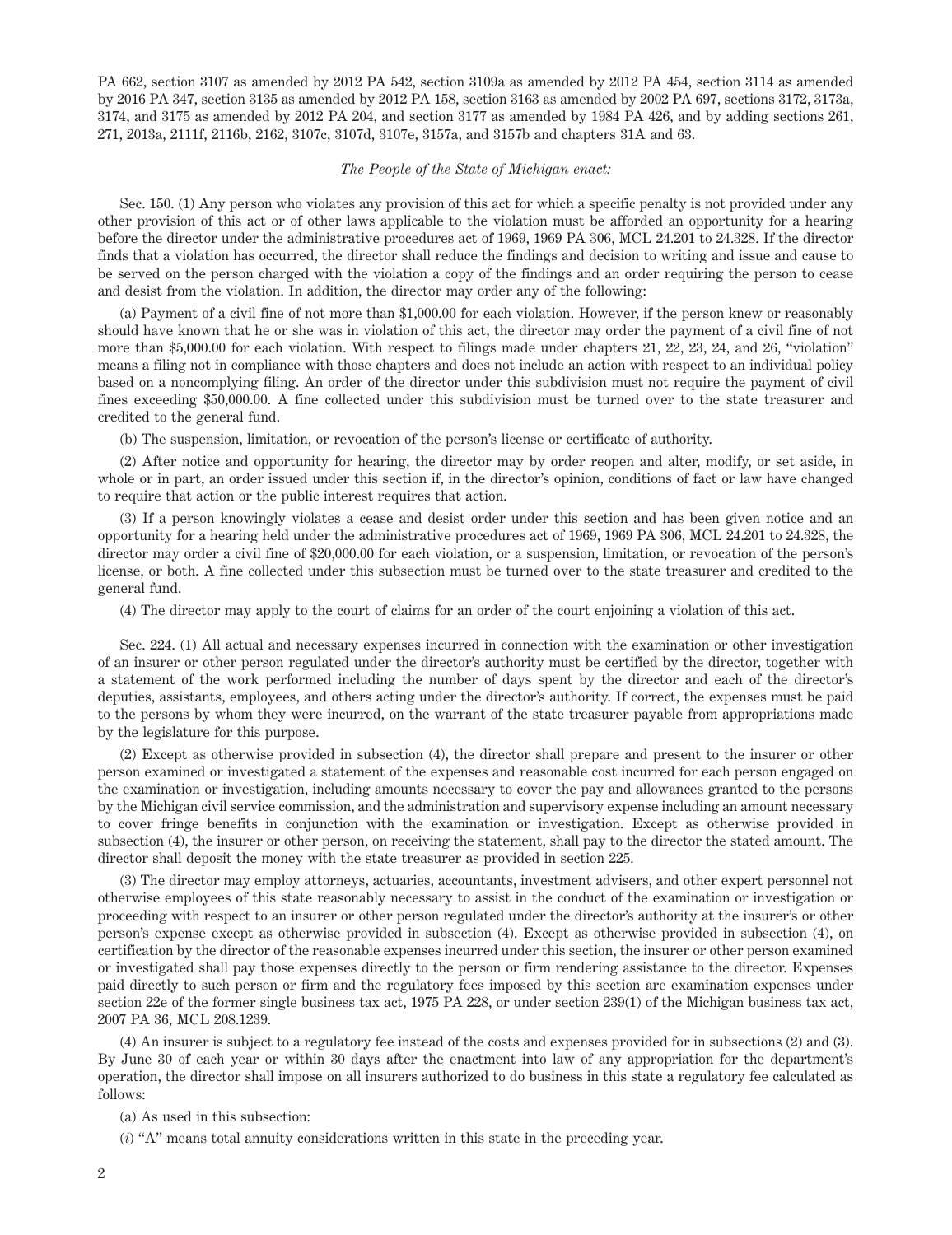(*ii*) "B" means base assessment rate. The base assessment rate must not exceed .00038 and must be a fraction, the numerator of which is the total regulatory fee and the denominator of which is the total amount of direct underwritten premiums written in this state by all insurers for the preceding calendar year, as reported to the director on the insurer's annual statements filed with the director.

(*iii*) "I" means all direct underwritten premiums other than life insurance premiums and annuity considerations written in this state in the preceding year by all insurers.

(*iv*) "L" means all direct underwritten life insurance premiums written in this state in the preceding year by all life insurers.

(*v*) Total regulatory fee must not exceed 80% of the gross appropriations for the department's operation for a fiscal year and must be the difference between the gross appropriations for the department's operation for that current fiscal year and any restricted revenues, other than the regulatory fee itself, as identified in the gross appropriation for the department's operation.

(*vi*) Direct premiums written in this state do not include any amounts that represent claims payments that are made on behalf of, or administrative fees that are paid in connection with, any administrative service contract, cost-plus arrangement, or any other noninsured or self-insured business.

(b) Two actual assessment rates must be calculated so as to distribute 75% of the burden of the regulatory fee shortfall created by the exclusion of annuity considerations from the assessment base to life insurance and 25% to all other insurance. The 2 actual assessment rates must be determined as follows:

 $(i)$  <u>L x B + .75 x B x A</u>  $=$  assessment rate for life insurance. L

(*ii*) <u>I x B + .25 x B x A</u> = assessment rate for insurance other than life insurance.

(c) Each insurer's regulatory fee must be a minimum fee of \$250.00 and must be determined by multiplying the actual assessment rate by the assessment base of that insurer as determined by the director from the insurer's annual statement for the immediately preceding calendar year filed with the director.

(5) Not less than 55% of the revenue derived from the regulatory fee under subsection (4) may be used for the regulation of financial conduct of persons regulated under the director's authority and for the regulation of persons regulated under the director's authority engaged in the business of health care and health insurance in this state.

(6) The amount, if any, by which amounts credited to the director under section 225 exceed actual expenditures under appropriations for the department's operation for a fiscal year must be credited toward the appropriation for the department in the next fiscal year.

(7) All money paid into the state treasury by an insurer under this section must be credited as provided under section 225.

(8) An insurer shall not treat a regulatory fee under this section as a levy or excise on premium but as a regulatory burden that is apportioned in relation to insurance activity in this state. A regulatory fee under this section reflects the insurance regulatory burden on this state as a result of this insurance activity. A foreign or alien insurer authorized to do business in this state may consider the liability required under this section as a burden imposed by this state in the calculation of the insurer's liability required under section 476a.

(9) An insurer may file with the director a protest to the regulatory fee imposed not later than 15 days after receipt of the regulatory fee. The director shall review the grounds for the protest and hold a conference with the insurer at the insurer's request. The director shall transmit his or her findings to the insurer with a restatement of the regulatory fee based on the findings. Statements of regulatory fees to which protests have not been made and restatements of regulatory fees are due and must be paid not later than 30 days after their receipt. Regulatory fees that are not paid when due bear interest on the unpaid fee, which must be calculated at 6-month intervals from the date the fee was due at a rate of interest equal to 1% plus the average interest rate paid at auctions of 5-year United States treasury notes during the 6 months preceding July 1 and January 1, as certified by the state treasurer, and compounded annually, until the assessment is paid in full. An insurer who fails to pay its regulatory fee within the prescribed time limits may have its certificate of authority or license suspended, limited, or revoked as the director considers warranted until the regulatory fee is paid. If the director determines that a regulatory fee or a part of a regulatory fee paid by an insurer is in excess of the amount legally due and payable, the amount of the excess must be refunded or, at the insurer's option, be applied as a credit against the regulatory fee for the next fiscal year. An overpayment of \$100.00 or less must be applied as a credit against the insurer's regulatory fee for the next fiscal year unless the insurer had a \$100.00 or less overpayment in the immediately preceding fiscal year. If the insurer had a \$100.00 or less overpayment in the immediately preceding fiscal year, at the insurer's option, the current fiscal year overpayment of \$100.00 or less must be refunded.

(10) Any amounts stated and presented to or certified, assessed, or imposed on an insurer as provided in subsections (2), (3), and (4) that are unpaid as of the date that the insurer is subjected to a delinquency proceeding under chapter 81 are regarded as an expense of administering the delinquency proceeding and are payable as such from the general assets of the insurer.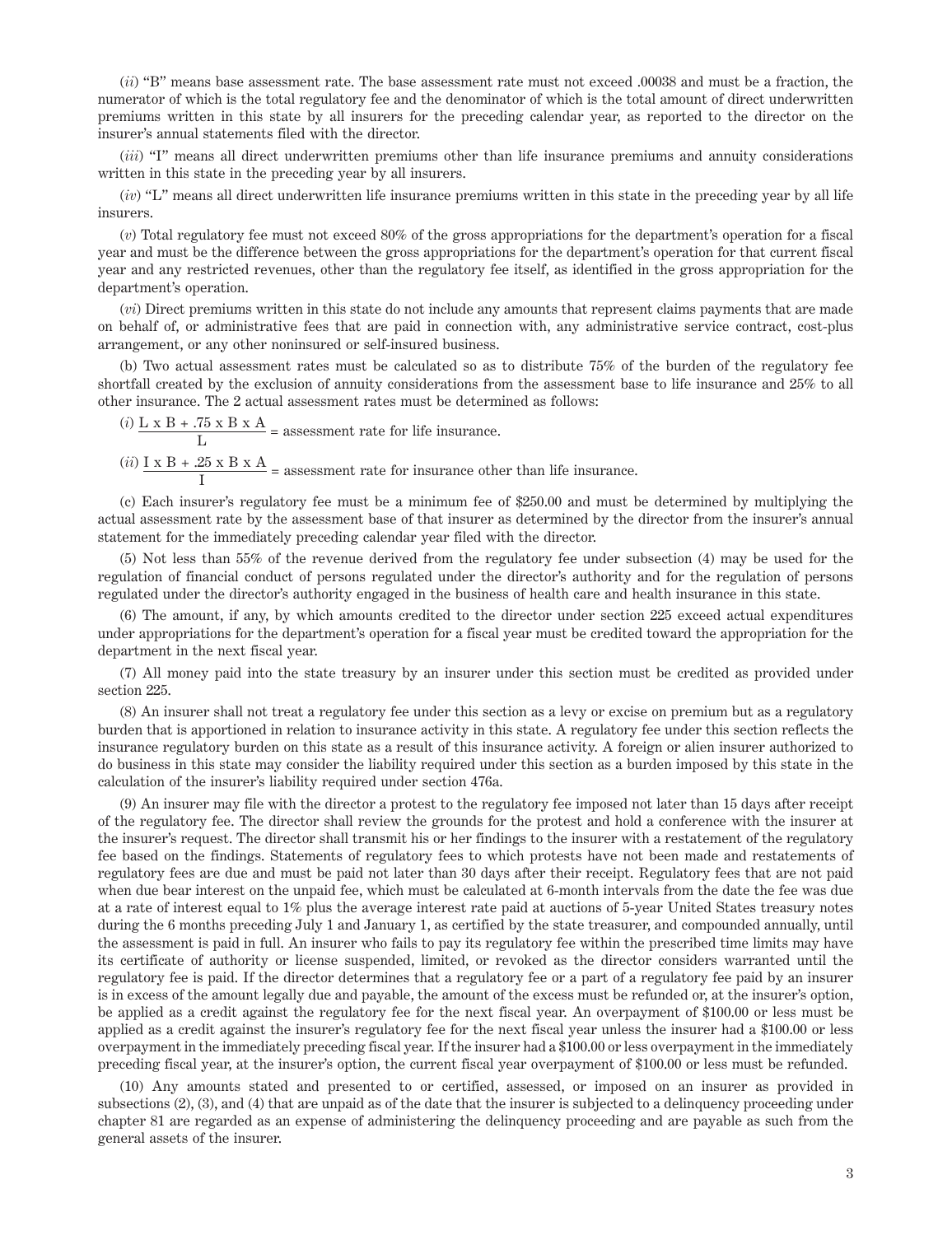(11) In addition to the regulatory fee provided in subsection (4), each insurer that locates records or personnel knowledgeable about those records outside this state under section 476a(3) or section 5256 shall reimburse the department for expenses and reasonable costs incurred by the department as a result of travel and other costs related to examinations or investigations of those records or personnel. The reimbursement must not include any costs that the department would have incurred if the examination had taken place in this state.

(12) As used in this section:

(a) "Annuity considerations" means receipts on the sale of annuities as used in section 22a of the former single business tax act, 1975 PA 228, or in section 235 of the Michigan business tax act, 2007 PA 36, MCL 208.1235.

(b) "Insurer" means an insurer authorized to do business in this state and includes nonprofit health care corporations, dental care corporations, and health maintenance organizations.

Sec. 261. (1) The department shall maintain on its internet website a page that does all of the following:

(a) Advises that the department may be able to assist a person who believes that an automobile insurer is not paying benefits, not making timely payments, or otherwise not performing as it is obligated to do under an insurance policy.

(b) Advises the person of selected important rights that the person has under chapter 20 that specifically relate to automobile insurers and the payment of benefits by automobile insurers.

(c) Allows the person to submit an explanation of the facts of the person's problems with the automobile insurer.

(d) Allows the person to submit electronically, or instructs the person how to provide paper copies of, any documentation to support the facts submitted under subdivision (c).

(e) Explains to the person the steps that the department will take and that may be taken after information is submitted under this section.

(2) The department shall maintain on its internet website a page that advises consumers about the changes to automobile insurance in this state that were made by the amendatory act that added this section, including, among any other information that the director determines to be important, ways to shop for insurance.

(3) The department shall maintain on its internet website a page or pages that allow a person to report fraud and unfair settlement and claims practices.

Sec. 271. By December 31 of 2022 and every year afterward through 2030, the department shall review the effect of changes made to section 3157 by the amendatory act that added this section and provide a report to the legislature on the department's findings.

Sec. 1244. (1) If the director finds that a person has violated this chapter, after an opportunity for a hearing under the administrative procedures act of 1969, 1969 PA 306, MCL 24.201 to 24.328, the director shall reduce the findings and decision to writing and shall issue and cause to be served on the person charged with the violation a copy of the findings and an order requiring the person to cease and desist from the violation. In addition, the director may order any of the following:

(a) Payment of a civil fine of not more than \$1,000.00 for each violation. However, if the person knew or reasonably should have known that he or she was in violation of this chapter, the director may order the payment of a civil fine of not more than \$5,000.00 for each violation. An order of the director under this subsection must not require the payment of civil fines exceeding \$50,000.00. A fine collected under this subdivision must be turned over to the state treasurer and credited to the general fund of this state.

(b) A refund of any overcharges.

(c) That restitution be made to the insured or other claimant to cover incurred losses, damages, or other harm attributable to the acts of the person found to be in violation of this chapter.

(d) The suspension or revocation of the person's license.

(2) The director may by order, after notice and opportunity for hearing, reopen and alter, modify, or set aside, in whole or in part, an order issued under this section, if in the opinion of the director conditions of fact or of law have changed to require that action, or if the public interest requires that action.

(3) If a person knowingly violates a cease and desist order under this chapter and has been given notice and an opportunity for a hearing held under the administrative procedures act of 1969, 1969 PA 306, MCL 24.201 to 24.328, the director may order a civil fine of not more than \$20,000.00 for each violation, a suspension or revocation of the person's license, or both. An order issued by the director under this subsection must not require the payment of civil fines exceeding \$100,000.00. A fine collected under this subsection must be turned over to the state treasurer and credited to the general fund of this state.

(4) The director may apply to the court of claims for an order of the court enjoining a violation of this chapter.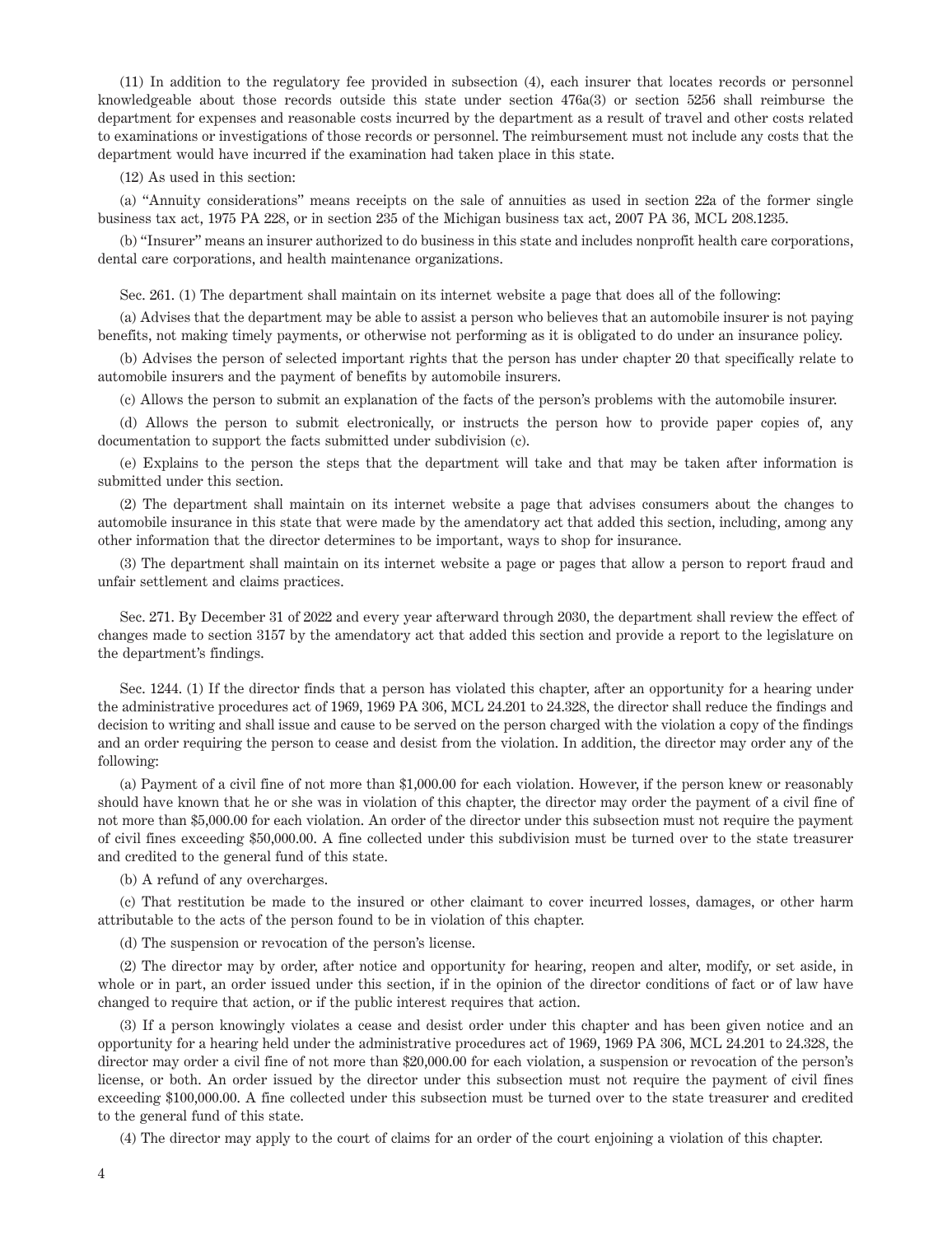Sec. 2013a. (1) The failure of an insurer to materially comply with section 3107e is an unfair method of competition and an unfair or deceptive act or practice in the business of insurance.

(2) This section does not affect any other right of a person under this chapter.

Sec. 2038. (1) If, after opportunity for a hearing held under the administrative procedures act of 1969, 1969 PA 306, MCL 24.201 to 24.328, the director determines that the person complained of has engaged in methods of competition or unfair or deceptive acts or practices prohibited by sections 2001 to 2050, the director shall reduce his or her findings and decision to writing and shall issue and cause to be served on the person charged with the violation a copy of the findings and an order requiring the person to cease and desist from engaging in that method of competition, act, or practice. The director may also order any of the following:

(a) Payment of a monetary penalty of not more than \$1,000.00 for each violation but not to exceed an aggregate penalty of \$10,000.00, unless the person knew or reasonably should have known he was in violation of this chapter, in which case the penalty must not be more than \$5,000.00 for each violation and must not exceed an aggregate penalty of \$50,000.00 for all violations committed in a 6-month period.

(b) Suspension or revocation of the person's license or certificate of authority if the person knowingly and persistently violated a provision of this chapter.

(c) Refund of any overcharges.

(2) The filing of a petition for review does not stay enforcement of action under this section, but the director may grant, or the appropriate court may order, a stay on appropriate terms.

(3) If a petition for review has not been filed within the time allowed under section 244, until the time for filing the petition expires or, if a petition for review has been filed within that time, until the transcript of the record in the proceeding has been filed in the circuit court, as provided in this chapter, the director, on notice and in a manner as he or she considers proper, may modify or set aside in whole or in part an order issued under this section.

(4) After the expiration of the time allowed for filing a petition for review, if a petition has not been filed within that time, the director may at any time, by order, after notice and opportunity for hearing, reopen and alter, modify, or set aside, in whole or in part, an order issued under this section, if in the director's opinion conditions of fact or of law have so changed as to require that action or if required by the public interest.

Sec. 2040. (1) A person who violates a cease and desist order of the director under this chapter while the order is in effect, after notice and an opportunity for a hearing and on order of the director, may be subject to any of the following:

(a) A monetary penalty of not more than \$20,000.00 for each violation.

(b) Suspension or revocation of the person's license or certificate of authority.

(2) The filing of a petition for review does not stay enforcement under this section, but the director may grant, or the appropriate court may order, a stay on appropriate terms.

(3) A cease and desist order issued by the director under section 2043 must not contain fines or other penalties applicable to acts or omissions that occur before the date of the cease and desist order.

Sec. 2069. An insurer, agent, solicitor, or other person that violates section 2064 or 2066 is guilty of a misdemeanor. On conviction of violating section 2066, the offender must be sentenced to pay a fine of not more than \$100.00 for each violation, or in the discretion of the court, to imprisonment in the county jail of the county in which the offense is committed. On conviction of violating section 2064, the offender must be sentenced to pay a fine of not more than \$2,000.00 for each violation, or in the discretion of the court, to imprisonment in the county jail of the county in which the offense is committed.

Sec. 2105. (1) A policy of automobile insurance or home insurance must not be offered, bound, made, issued, delivered or renewed in this state unless the policy conforms to this chapter.

(2) Except as otherwise expressly provided in subsection (4) and this chapter, this chapter does not apply to insurance written on a group, franchise, blanket policy, or similar basis that offers home insurance or automobile insurance to all members of the group, franchise plan, or blanket coverage who are eligible persons.

(3) For purposes of this section, a group plan includes a franchise plan, and, except as provided in subsection (4), is exempt from this chapter if the group meets all of the following criteria:

(a) Individuals in the group share a common enterprise or an economic or social affinity or relationship.

(b) The group was not created for the purposes of obtaining insurance.

(c) Membership in the group is not conditioned on the purchase of insurance.

(d) The individual members of the group can be specifically identified.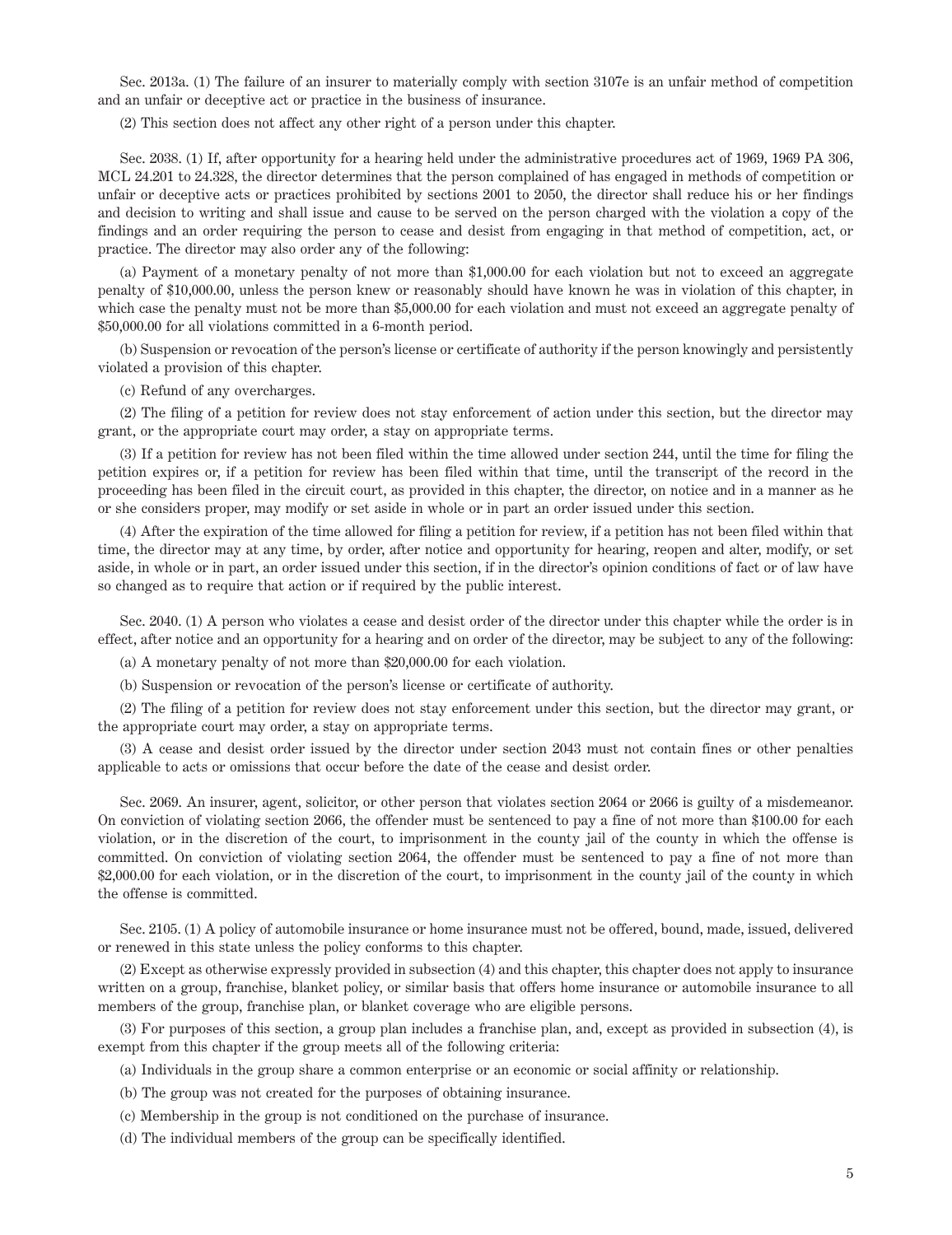(e) Any other criteria as prescribed by a rule promulgated by the director under the administrative procedures act of 1969, 1969 PA 306, MCL 24.201 to 24.328.

(4) An insurer, including, but not limited to, an insurer that writes insurance as described in subsection (2), shall not establish or maintain rates or rating classifications for automobile insurance based on a factor that is not allowed, or that is prohibited, under section 2111. This subsection does not prohibit a group discount offered to a group based on the losses or expenses, or both, of the group but does prohibit group membership based on home ownership or postal zone.

(5) The amendments to this chapter made by the amendatory act that added this subsection apply to an insurer exempted from any of the requirements of this chapter under section 2129.

(6) The amendments to this chapter made by the amendatory act that added this subsection apply beginning July 1, 2020.

Sec. 2106. (1) Except as specifically provided in this chapter, chapter 24 and chapter 26 do not apply to automobile insurance and home insurance.

(2) Subject to section 2108(6), an insurer shall file rates with the department for approval in compliance with this act.

(3) An insurer may use rates for home insurance as soon as those rates are filed.

(4) To the extent that other provisions of this act are inconsistent with this chapter, this chapter governs with respect to automobile insurance and home insurance.

Sec. 2108. (1) On the effective date of a manual of classification, manual of rules and rates, rating plan, or modification of a manual of classification, manual of rules and rates, or rating plan that an insurer proposes to use for home insurance, the insurer shall file the manual or plan with the director. For automobile insurance, an insurer shall file a manual or plan described in this subsection in accordance with subsection (6). Each filing under this subsection must state the character and extent of the coverage contemplated. An insurer that is subject to this chapter and that maintains rates in any part of this state shall at all times maintain rates in effect for all eligible persons meeting the underwriting criteria of the insurer.

(2) An insurer may satisfy its obligation to make filings under subsection (1) by becoming a member of, or a subscriber to, a rating organization licensed under chapter 24 or chapter 26 that makes the filings, and by filing with the director a copy of its authorization of the rating organization to make the filings on its behalf. This chapter does not require an insurer to become a member of or a subscriber to a rating organization. An insurer may file and use deviations from filings made on its behalf. The deviations are subject to this chapter.

(3) A filing under this section must be accompanied by a certification by or on behalf of the insurer that, to the best of the insurer's information and belief, the filing conforms to the requirements of this chapter.

(4) A filing under this section must include information that supports the filing with respect to the requirements of section 2109. The information may include 1 or more of the following:

(a) The experience or judgment of the insurer or rating organization making the filing.

(b) The interpretation of the insurer or rating organization of any statistical data it relies on.

(c) The experience of other insurers or rating organizations.

(d) Any other relevant information.

(5) Except as otherwise provided in this subsection, the department shall make a filing under this section and any accompanying information open to public inspection on filing. An insurer or a rating organization filing on the insurer's behalf may designate information included in the filing or any accompanying information as a trade secret. The insurer or the rating organization filing on behalf of the insurer shall demonstrate to the director that the designated information is a trade secret. If the director determines that the information is a trade secret, the information is not subject to public inspection and is exempt from disclosure under the freedom of information act, 1976 PA 442, MCL 15.231 to 15.246. As used in this subsection, "trade secret" means that term as defined in section 2 of the uniform trade secrets act, 1998 PA 448, MCL 445.1902. However, trade secret does not include filings and information accompanying filings under this section that were subject to public inspection before January 11, 2016.

(6) For automobile insurance, an insurer shall file a manual or plan in accordance with chapter 24, except that the manual or plan must remain on file for a waiting period of 90 days before it becomes effective, which period may not be extended by the director, and the waiting period applies regardless of whether supporting information is required by the director under section 2406(1). Upon written application by the insurer, the director may authorize a filing that he or she has reviewed to become effective before expiration of the waiting period.

(7) An insurer shall not make, issue, or renew a contract or policy except in accordance with filings that are in effect for the insurer under this chapter.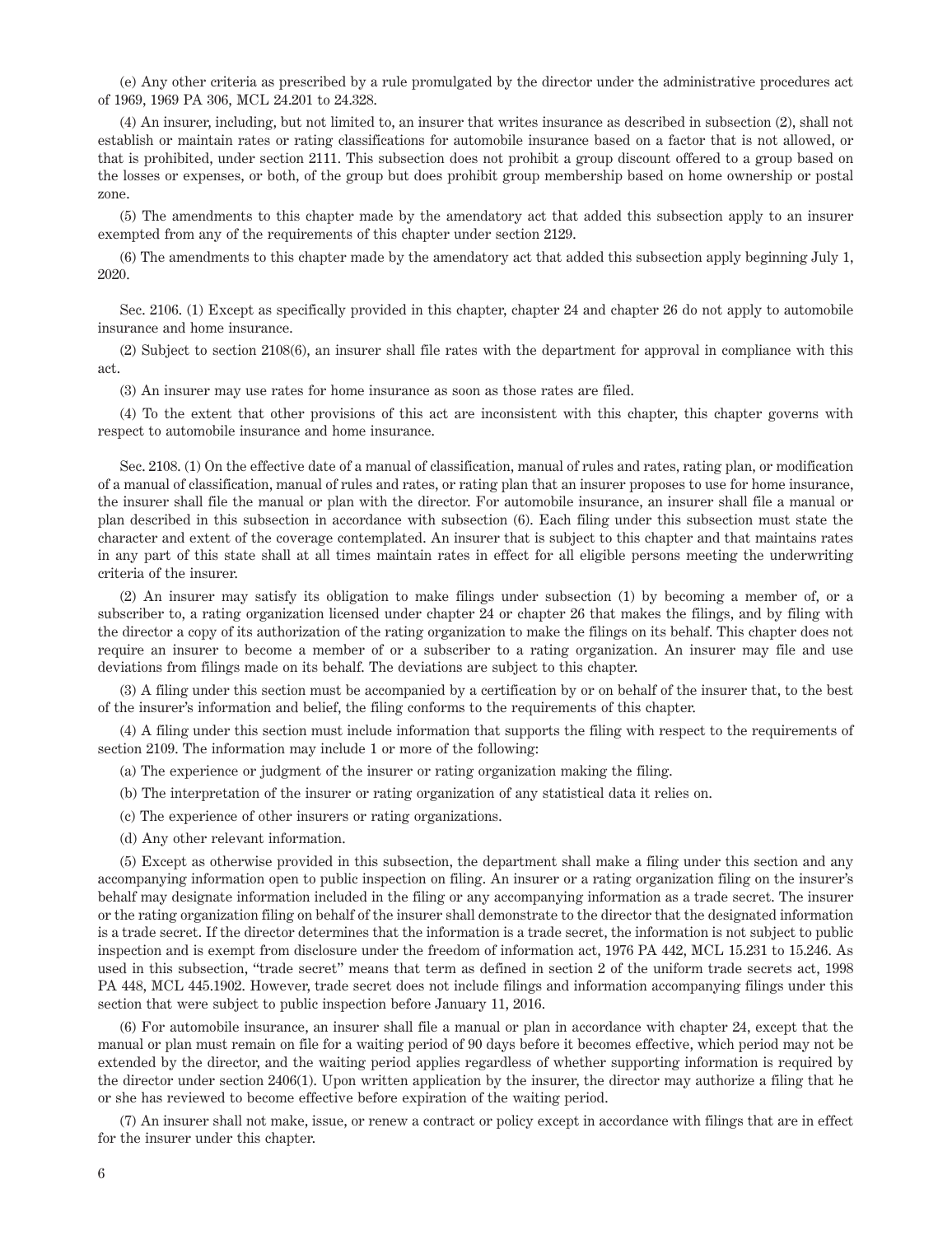(8) A filing under this chapter must specify that the insurer will not refuse to insure, refuse to continue to insure, or limit the amount of coverage available because of the location of the risk, and that the insurer recognizes those practices to constitute redlining. An insurer shall not engage in redlining as described in this subsection.

Sec. 2111. (1) Notwithstanding any provision of this act or this chapter to the contrary, classifications and territorial base rates used by an insurer in this state with respect to automobile insurance or home insurance must conform to the applicable requirements of this section.

(2) Classifications established under this section for automobile insurance must be based only on 1 or more of the following factors, which must be applied by an insurer on a uniform basis throughout this state:

(a) With respect to all automobile insurance coverages:

(*i*) Either the age of the driver; the length of driving experience; or the number of years licensed to operate a motor vehicle.

(*ii*) Driver primacy, based on the proportionate use of each vehicle insured under the policy by individual drivers insured or to be insured under the policy.

(*iii*) Average miles driven weekly, annually, or both.

(*iv*) Type of use, such as business, farm, or pleasure use.

(*v*) Vehicle characteristics, features, and options, such as engine displacement, ability of the vehicle and its equipment to protect passengers from injury, and other similar items, including vehicle make and model.

(*vi*) Daily or weekly commuting mileage.

(*vii*) Number of cars insured by the insurer or number of licensed operators in the household. However, number of licensed operators must not be used as an indirect measure of marital status.

(*viii*) Amount of insurance.

(b) In addition to the factors prescribed in subdivision (a), with respect to personal protection insurance coverage:

(*i*) Earned income.

(*ii*) Number of dependents of income earners insured under the policy.

(*iii*) Coordination of benefits.

(*iv*) Use of a safety belt.

(c) In addition to the factors prescribed in subdivision (a), with respect to collision and comprehensive coverages:

(*i*) The anticipated cost of vehicle repairs or replacement, which may be measured by age, price, cost new, or value of the insured automobile, and other factors directly relating to that anticipated cost.

(*ii*) Vehicle make and model.

(*iii*) Vehicle design characteristics related to vehicle damageability.

(*iv*) Vehicle characteristics relating to automobile theft prevention devices.

(d) With respect to all automobile insurance coverage other than comprehensive, successful completion by the individual driver or drivers insured under the policy of an accident prevention education course that meets the following criteria:

(*i*) The course must include a minimum of 8 hours of classroom instruction.

(*ii*) The course must include, but not be limited to, a review of all of the following:

(A) The effects of aging on driving behavior.

(B) The shapes, colors, and types of road signs.

(C) The effects of alcohol and medication on driving.

(D) The laws relating to the proper use of a motor vehicle.

(E) Accident prevention measures.

(F) The benefits of safety belts and child restraints.

(G) Major driving hazards.

(H) Interaction with other highway users, such as motorcyclists, bicyclists, and pedestrians.

(3) Each insurer shall establish a secondary or merit rating plan for automobile insurance, other than comprehensive coverage. A secondary or merit rating plan required under this subsection must provide for premium surcharges for all coverages for automobile insurance, other than comprehensive coverage, based on any of the following, when that information becomes available to the insurer:

(a) Substantially at-fault accidents.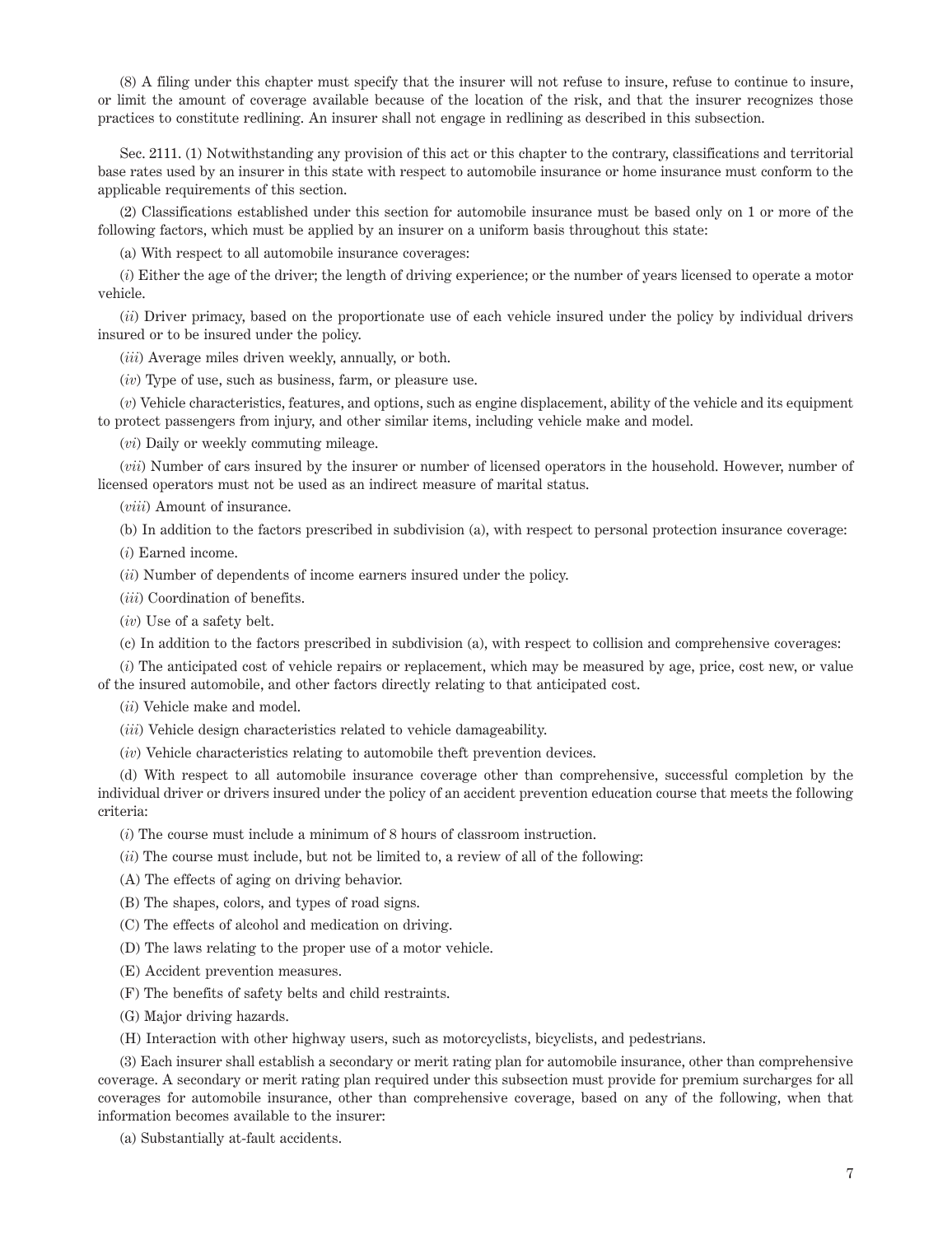(b) Convictions for, determinations of responsibility for civil infractions for, or findings of responsibility in probate court for civil infractions for violations under chapter VI of the Michigan vehicle code, 1949 PA 300, MCL 257.601 to 257.750. However, an insured must not be merit rated for a civil infraction under chapter VI of the Michigan vehicle code, 1949 PA 300, MCL 257.601 to 257.750, for a period of time longer than that which the secretary of state's office carries points for that infraction on the insured's motor vehicle record.

(4) An insurer shall not establish or maintain rates or rating classifications for automobile insurance based on any of the following:

- (a) Sex.
- (b) Marital status.
- (c) Home ownership.
- (d) Educational level attained.
- (e) Occupation.
- (f) The postal zone in which the insured resides.
- (g) Credit score as provided in section 2162.
- (5) Notwithstanding other provisions of this chapter, automobile insurance risks may be grouped by territory.

(6) This section does not limit insurers or rating organizations from establishing and maintaining statistical reporting territories. This section does not prohibit an insurer from establishing or maintaining, for automobile insurance, a premium discount plan for senior citizens in this state who are 65 years of age or older, if the plan is uniformly applied by the insurer throughout this state. If an insurer has not established and maintained a premium discount plan for senior citizens, the insurer shall offer reduced premium rates to senior citizens in this state who are 65 years of age or older and who drive less than 3,000 miles per year, regardless of statistical data.

(7) Classifications established under this section for home insurance other than inland marine insurance provided by policy floaters or endorsements must be based only on 1 or more of the following factors:

(a) Amount and types of coverage.

- (b) Security and safety devices, including locks, smoke detectors, and similar, related devices.
- (c) Repairable structural defects reasonably related to risk.
- (d) Fire protection class.
- (e) Construction of structure, based on structure size, building material components, and number of units.

(f) Loss experience of the insured, based on prior claims attributable to factors under the control of the insured that have been paid by an insurer. An insured's failure, after written notice from the insurer, to correct a physical condition that presents a risk of repeated loss is a factor under the control of the insured for purposes of this subdivision.

(g) Use of smoking materials within the structure.

(h) Distance of the structure from a fire hydrant.

(i) Availability of law enforcement or crime prevention services.

(8) Notwithstanding other provisions of this chapter, home insurance risks may be grouped by territory.

(9) An insurer may use factors in addition to those permitted by this section for insurance if the plan is consistent with the purposes of this act and reflects reasonably anticipated reductions or increases in losses or expenses.

Sec. 2111f. (1) Before July 1, 2020, an insurer that offers automobile insurance in this state shall file premium rates for personal protection insurance coverage for automobile insurance policies effective after July 1, 2020.

(2) Subject to subsections (6) and (7), the premium rates filed as required by subsection (1), and any subsequent premium rates filed by the insurer for personal protection insurance coverage under automobile insurance policies effective before July 1, 2028, must result, as nearly as practicable, in an average reduction per vehicle from the premium rates for personal protection insurance coverage that were in effect for the insurer on May 1, 2019 as follows:

(a) For policies subject to the coverage limits under section  $3107c(1)(a)$ , an average  $45\%$  or greater reduction per vehicle.

(b) For policies subject to the coverage limits under section 3107c(1)(b), an average 35% or greater reduction per vehicle.

(c) For policies subject to the coverage limits under section  $3107c(1)(c)$ , an average  $20\%$  or greater reduction per vehicle.

(d) For policies not subject to any coverage limit under section 3107c(1)(d), an average 10% or greater reduction per vehicle.

(3) For a policy under which an election under section 3107d has been made to not maintain coverage for personal protection insurance benefits payable under section 3107(1)(a), or for a policy to which an exclusion under section 3109a(2)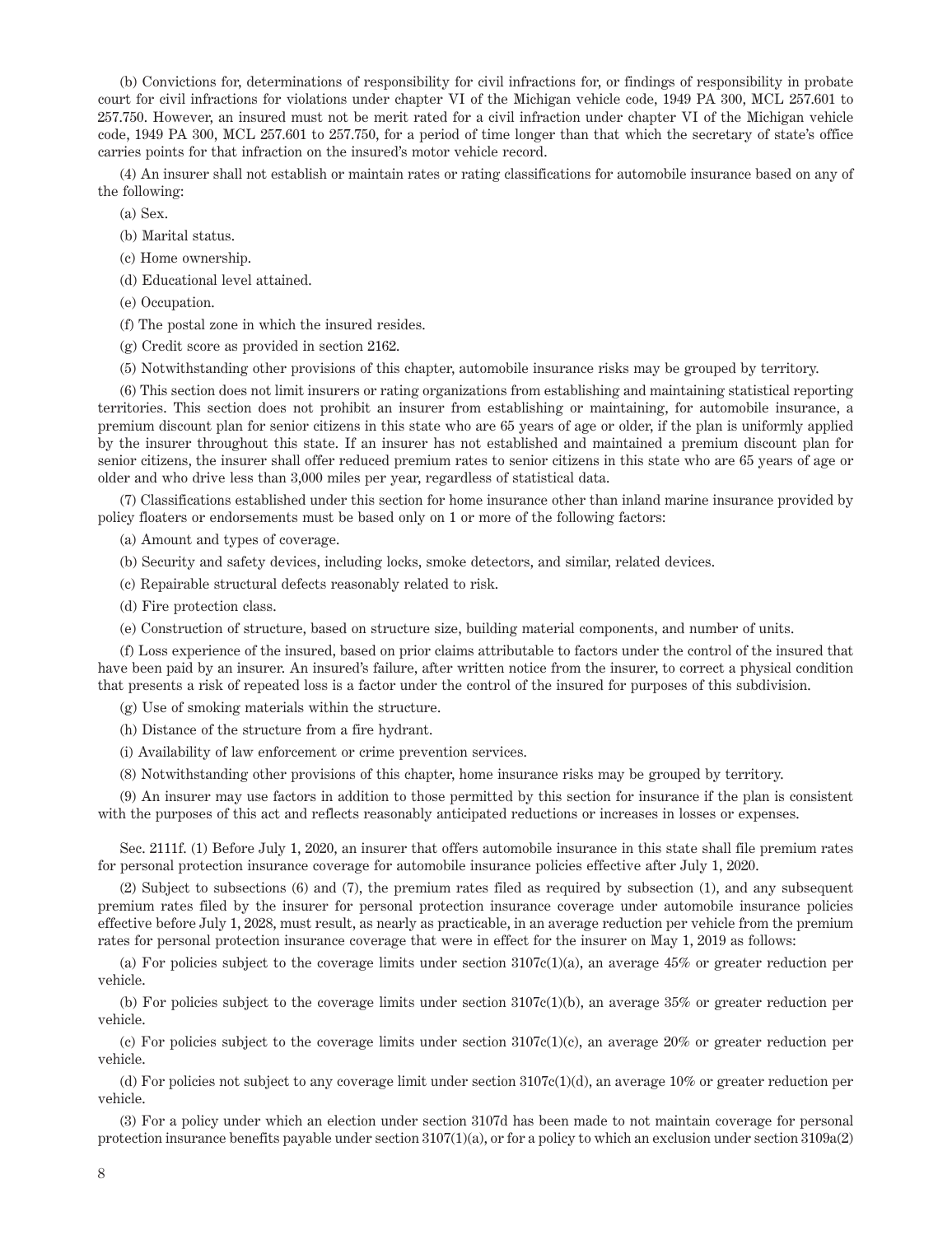applies, the premium rates filed under subsection (1), and any subsequent premium rates filed by the insurer for personal protection insurance coverage must result in no premium charge for coverage for personal protection insurance benefits payable under section 3107(1)(a).

(4) The director shall review a filing submitted by an insurer under subsections (1) to (3) for compliance with this section. Subject to subsection (7), the director shall disapprove a filing if after review the director determines that the filing does not result in the premium reductions required by subsections (2) and (3).

(5) If the director disapproves a premium rate filing under subsection (4), the insurer shall submit a revised premium rate filing to the director within 15 days after the disapproval. The premium rate filing is subject to review in the same manner as an original premium rate filing under subsection (4).

(6) For policies issued or renewed in the year beginning July 1, 2024 and for the year beginning July 1, 2026, an automobile insurer that offers automobile insurance in this state shall make filings demonstrating its compliance with this section.

(7) At any time, an insurer may apply to the director for approval to file rates that result in a lower premium reduction level or an exemption from the requirements of subsection (2) and the director shall approve the application if the rates otherwise comply with this act and compliance with the premium reductions required by subsection (2) will result in any of the following:

(a) The insurer reaching the company action level risk-based capital.

(b) A violation of the Fourteenth Amendment of the United States Constitution as to the insurer. This subdivision does not apply after July 1, 2023.

(c) A violation of section 17 of article I of the state constitution of 1963, as to deprivation of property without due process. This subdivision does not apply after July 1, 2023.

(8) An insurer shall pass on, in filings to which this section applies, savings realized from the application of section 3157(2) to (12) to treatment, products, services, accommodations, or training rendered to individuals who suffered accidental bodily injury from motor vehicle accidents that occurred before the effective date of the amendatory act that added this section. An insurer shall provide the director with all documents and information requested by the director that the director determines are necessary to allow the director to evaluate the insurer's compliance with this subsection. After July 1, 2022, the director shall review all rate filings to which this section applies for compliance with this subsection.

(9) This section does not prohibit an increase for any individual insurance policy premium if the increase results from applying rating factors as approved under this chapter, including the requirements of this section.

(10) After July 1, 2020 and before July 1, 2028, an insurer shall not issue or renew an automobile insurance policy in this state unless the premium rates filed by the insurer for personal protection insurance coverage are approved under this section.

(11) For purposes of calculating a personal protection insurance premium or premium rate under this section, the premium must include the catastrophic claims assessment imposed under section 3104.

(12) If subsection (2) or the application of subsection (2) to any insurer is found to be invalid by a court, the remaining portions of the amendatory act that added this section are not severable and shall be deemed invalid and inoperable.

(13) As used in this section:

(a) "Authorized control level RBC" means the number determined under the risk-based capital formula in accordance with the RBC report, including risk-based capital instructions adopted by the National Association of Insurance Commissioners and the director.

(b) "Company action level risk-based capital" means 2 times the insurer's authorized control level RBC.

(c) "RBC report" means the report of the insurer's RBC levels as required by the annual statement instructions.

Sec. 2116b. (1) Subject to subsection (2), an automobile insurer shall not refuse to insure, refuse to continue to insure, limit coverage available to, charge a reinstatement fee for, or increase the premiums for automobile insurance for an eligible person solely because the person previously failed to maintain insurance required by section 3101 for a vehicle owned by the person.

(2) This section only applies to an eligible person that applies for automobile insurance before January 1, 2022.

Sec. 2118. (1) As a condition of maintaining its certificate of authority, an insurer shall not refuse to insure, refuse to continue to insure, or limit coverage available to an eligible person for automobile insurance, except in accordance with underwriting rules established as provided in this section and sections 2119 and 2120.

(2) The underwriting rules that an insurer may establish for automobile insurance must be based only on the following:

(a) Criteria identical to the standards set forth in section 2103(1).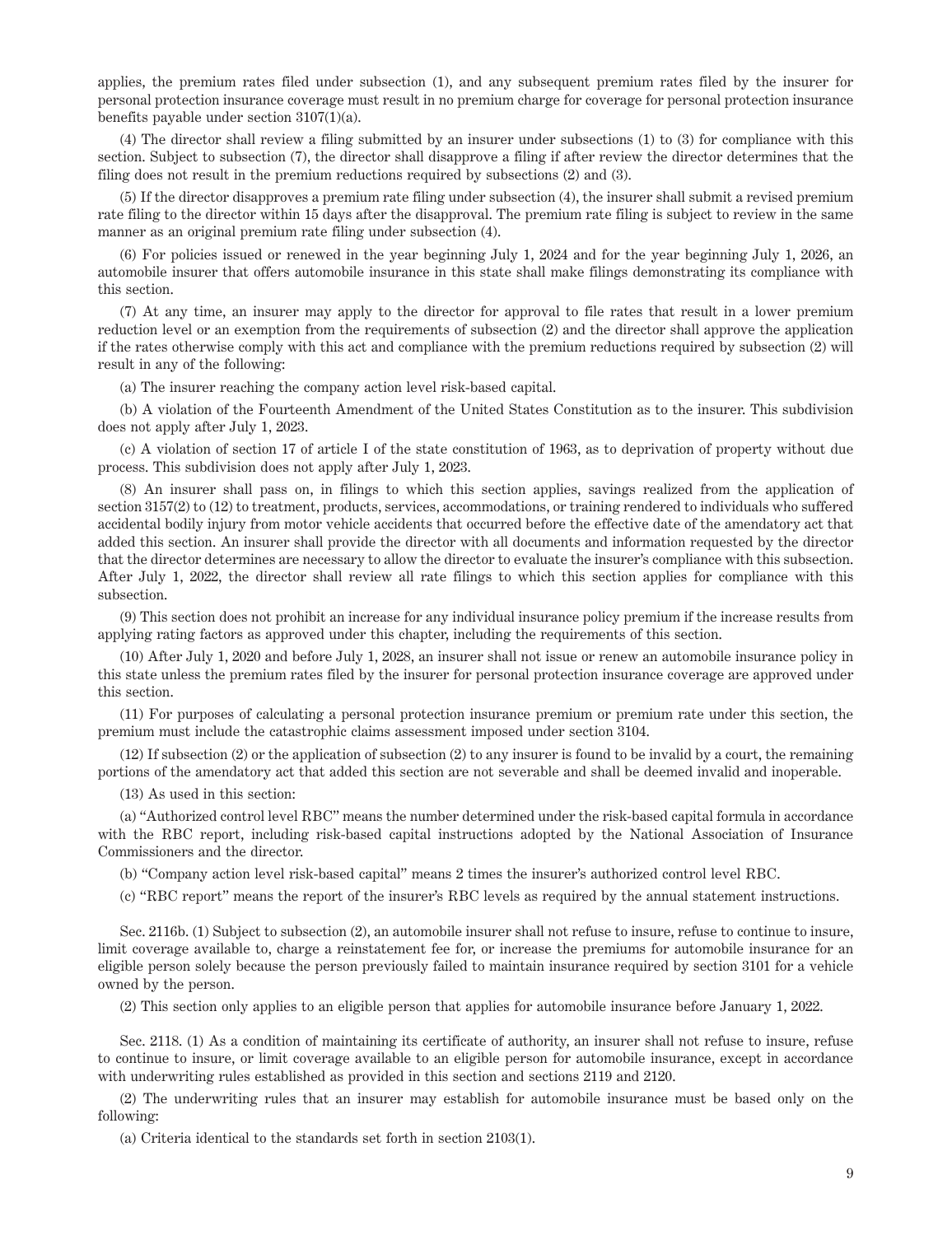(b) The insurance eligibility point accumulation in excess of the amounts established by section 2103(1) of a member of the household of the eligible person insured or to be insured, if the member of the household usually accounts for 10% or more of the use of a vehicle insured or to be insured. For purposes of this subdivision, a person who is the principal driver for 1 automobile insurance policy is rebuttably presumed not to usually account for more than 10% of the use of other vehicles of the household not insured under the policy of that person.

(c) With respect to a vehicle insured or to be insured, substantial modifications from the vehicle's original manufactured state for purposes of increasing the speed or acceleration capabilities of the vehicle.

(d) Except as otherwise provided in section 2116a or 2116b, failure by the person to provide proof that insurance required by section 3101 was maintained in force with respect to any vehicle that was both owned by the person and driven or moved by the person or by a member of the household of the person during the 6-month period immediately preceding application. The proof must take the form of a certification by the person on a form provided by the insurer that the vehicle was not driven or moved without maintaining the insurance required by section 3101 during the 6-month period immediately preceding application.

(e) Type of vehicle insured or to be insured, based on 1 of the following, without regard to the age of the vehicle:

(*i*) The vehicle is of limited production or of custom manufacture.

(*ii*) The insurer does not have a rate lawfully in effect for the type of vehicle.

(*iii*) The vehicle represents exposure to extraordinary expense for repair or replacement under comprehensive or collision coverage.

(f) Use of a vehicle insured or to be insured for transportation of passengers for hire, for rental purposes, or for commercial purposes. Rules under this subdivision must not be based on the use of a vehicle for volunteer or charitable purposes or for which reimbursement for normal operating expenses is received.

(g) Payment of a minimum deposit at the time of application or renewal, not to exceed the smallest deposit required under an extended payment or premium finance plan customarily used by the insurer.

(h) For purposes of requiring comprehensive deductibles of not more than \$150.00, or of refusing to insure if the person refuses to accept a required deductible, the claim experience of the person with respect to comprehensive coverage.

(i) Total abstinence from the consumption of alcoholic beverages except if such beverages are consumed as part of a religious ceremony. However, an insurer shall not use an underwriting rule based on this subdivision unless the insurer was authorized to transact automobile insurance in this state before January 1, 1981, and has consistently used such an underwriting rule as part of the insurer's automobile insurance underwriting since being authorized to transact automobile insurance in this state.

(j) One or more incidents involving a threat, harassment, or physical assault by the insured or applicant for insurance on an insurer employee, agent, or agent employee while acting within the scope of his or her employment, if a report of the incident was filed with an appropriate law enforcement agency.

Sec. 2120. (1) Affiliated insurers may establish underwriting rules so that each affiliate will provide automobile insurance only to certain eligible persons. This subsection applies only if an eligible person can obtain automobile insurance from 1 of the affiliates. The underwriting rules must be in compliance with this section and sections 2118 and 2119.

(2) An insurer may establish separate rating plans so that certain eligible persons are provided automobile insurance under 1 rating plan and other eligible persons are provided automobile insurance under another rating plan. This subsection applies only if all eligible persons can obtain automobile insurance under a rating plan of the insurer. Underwriting rules consistent with this section and sections 2118 and 2119 must be established to define the rating plan applicable to each eligible person.

(3) Underwriting rules under this section must be based only on the following:

(a) With respect to a vehicle insured or to be insured, substantial modifications from the vehicle's original manufactured state for purposes of increasing the speed or acceleration capabilities of the vehicle.

(b) Except as otherwise provided in section 2116a or 2116b, failure of the person to provide proof that insurance required by section 3101 was maintained in force with respect to any vehicle owned and operated by the person or by a member of the household of the person during the 6-month period immediately preceding application or renewal of the policy. The proof must take the form of a certification by the person that the required insurance was maintained in force for the 6-month period with respect to the vehicle.

(c) For purposes of insuring persons who have refused a deductible lawfully required under section 2118(2)(h), the claim experience of the person with respect to comprehensive coverage.

(d) Refusal of the person to pay a minimum deposit required under section 2118(2)(g).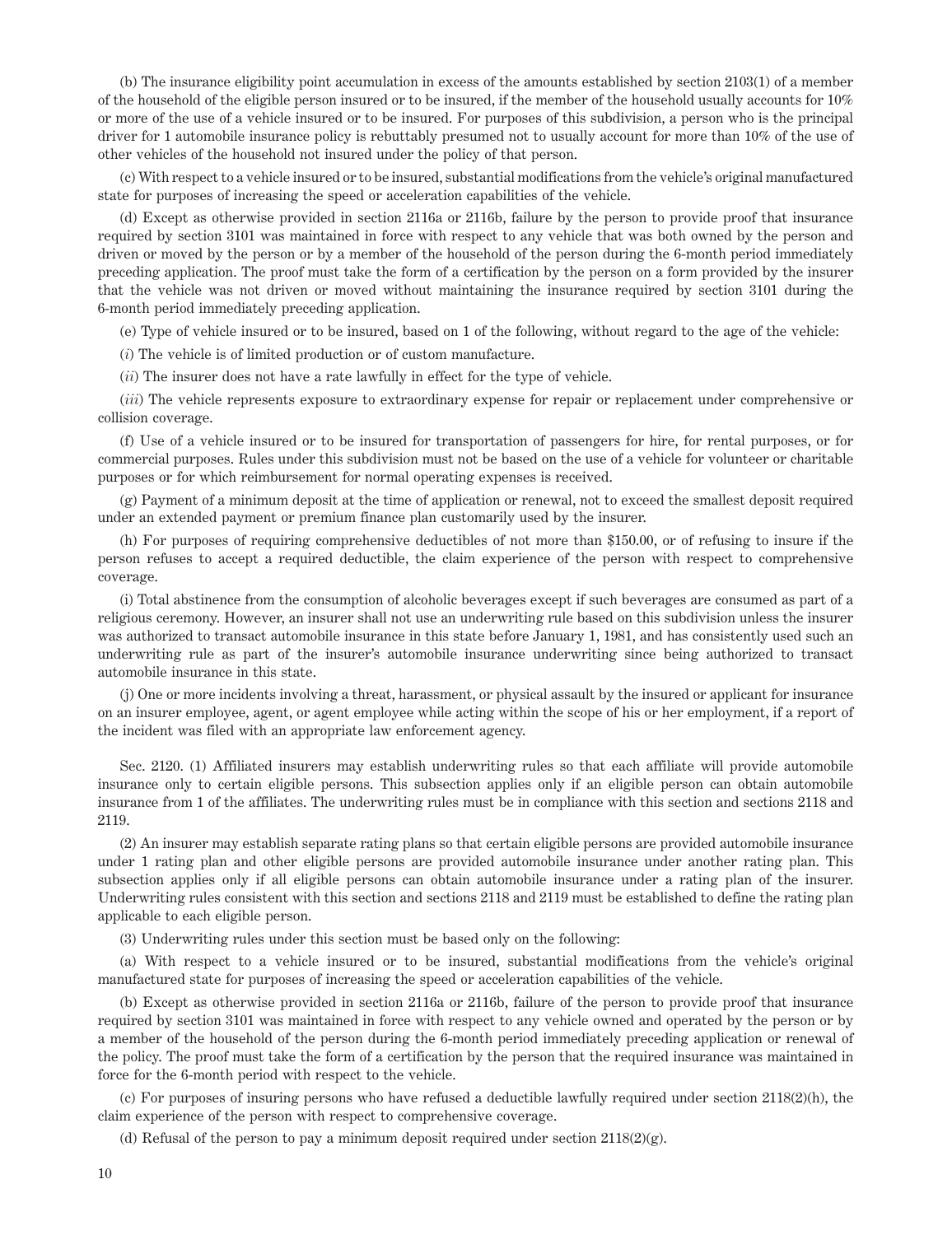(e) A person's insurance eligibility point accumulation under section 2103(1)(h), or the total insurance eligibility point accumulation of all persons who account for 10% or more of the use of 1 or more vehicles insured or to be insured under the policy.

(f) The type of vehicle insured or to be insured as provided in section  $2118(2)(e)$ .

Sec. 2151. As used in this chapter:

(a) "Adverse action" means an increase in any charge for, or a reduction or other adverse or unfavorable change in the terms of coverage or amount of, any personal insurance, existing or applied for.

(b) "Consumer reporting agency" means any person that, for monetary fees or dues or on a cooperative nonprofit basis, regularly engages in whole or in part in the practice of assembling or evaluating consumer credit information or other information on consumers for the purpose of furnishing consumer reports to third parties.

(c) "Credit information" means any credit-related information derived from a credit report, found on a credit report itself, or provided on an application for personal insurance. Information that is not credit-related must not be considered credit information, regardless of whether it is contained in a credit report or in an application, or is used to calculate an insurance score.

(d) "Credit report" means any written, oral, or other communication of information by a consumer reporting agency bearing on a consumer's credit worthiness, credit standing, or credit capacity that is used or expected to be used or collected in whole or in part for the purpose of serving as a factor in the rating of personal insurance.

(e) "Credit score" means the numerical score ranging from 300 to 850 assigned by a consumer reporting agency to measure credit risk and includes FICO credit score.

(f) "Insurance score" means a number or rating that is derived from an algorithm, computer application, model, or other process that is based in whole or in part on credit information for the purposes of predicting the future insurance loss exposure of an individual applicant or insured.

(g) "Personal insurance" means property/casualty insurance written for personal, family, or household use, including automobile, home, motorcycle, mobile home, noncommercial dwelling fire, boat, personal watercraft, snowmobile, and recreational vehicle, whether written on an individual, group, franchise, blanket policy, or similar basis.

Sec. 2162. An insurer shall not use an individual's credit score to establish or maintain rates or rating classifications for automobile insurance.

Sec. 3009. (1) Subject to subsections (5) to (8), an automobile liability or motor vehicle liability policy that insures against loss resulting from liability imposed by law for property damage, bodily injury, or death suffered by any person arising out of the ownership, maintenance, or use of a motor vehicle must not be delivered or issued for delivery in this state with respect to any motor vehicle registered or principally garaged in this state unless the liability coverage is subject to all of the following limits:

(a) A limit, exclusive of interest and costs, of not less than \$250,000.00 because of bodily injury to or death of 1 person in any 1 accident.

(b) Subject to the limit for 1 person in subdivision (a), a limit of not less than \$500,000.00 because of bodily injury to or death of 2 or more persons in any 1 accident.

(c) A limit of not less than \$10,000.00 because of injury to or destruction of property of others in any accident.

(2) If authorized by the insured, automobile liability or motor vehicle liability coverage may be excluded when a vehicle is operated by a named person. An exclusion under this subsection is not valid unless the following notice is on the face of the policy or the declaration page or certificate of the policy and on the certificate of insurance:

Warning—when a named excluded person operates a vehicle all liability coverage is void—no one is insured. Owners of the vehicle and others legally responsible for the acts of the named excluded person remain fully personally liable.

(3) A liability policy described in subsection (1) may exclude coverage for liability as provided in section 3017.

(4) If an insurer deletes coverages from an automobile insurance policy under section 3101, the insurer shall send documentary evidence of the deletion to the insured.

(5) An applicant for or named insured in the automobile liability or motor vehicle liability policy described in subsection (1) may choose to purchase lower limits than required under subsection (1)(a) and (b), but not lower than \$50,000.00 under subsection (1)(a) and \$100,000.00 under subsection (1)(b). To exercise an option under this subsection, the person shall complete a form issued by the director and provided as required by section 3107e, that meets the requirements of subsection (7).

(6) On application for the issuance of a new policy or renewal of an existing policy, an insurer shall do all of the following:

(a) Provide the applicant or named insured the liability options available under this section.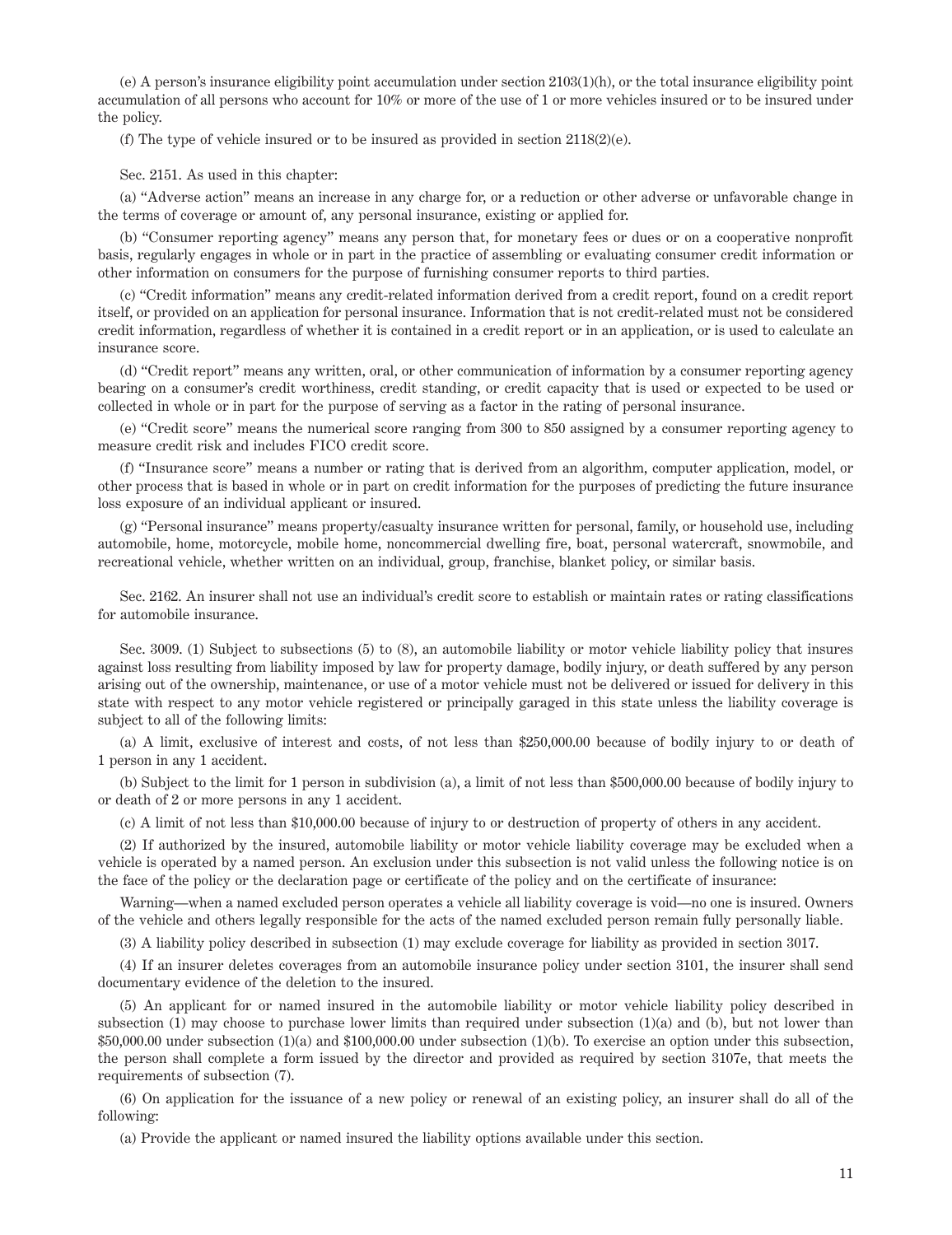(b) Provide the applicant or named insured a price for each option available under this section.

(c) Offer the applicant or named insured the option and form under this subsection.

(7) The form required under subsection (5) must do all of the following:

(a) State, in a conspicuous manner, the risks of choosing liability limits lower than those required by subsection (1)(a) and (b).

(b) Provide a way for the person to mark the form to acknowledge that he or she has received a list of the liability options available under this section and the price for each option.

(c) Provide a way for the person to mark the form to acknowledge that he or she has read the form and understands the risks of choosing the lower liability limits.

(d) Allow the person to sign the form.

(8) If an insurance policy is issued or renewed as described in subsection (1) and the person named in the policy has not made an effective choice under subsection (5), the limits under subsection (1)(a) and (b) apply to the policy.

Sec. 3101. (1) Except as provided in sections 3107d and 3109a, the owner or registrant of a motor vehicle required to be registered in this state shall maintain security for payment of benefits under personal protection insurance and property protection insurance as required under this chapter, and residual liability insurance. Security is only required to be in effect during the period the motor vehicle is driven or moved on a highway.

(2) Except as provided in section 3107d, all automobile insurance policies offered in this state must include benefits under personal protection insurance, and property protection insurance as provided in this chapter, and residual liability insurance. Notwithstanding any other provision in this act, an insurer that has issued an automobile insurance policy may only delete portions of the coverages under the policy and maintain the comprehensive coverage portion on a motor vehicle that is not driven or moved on a highway in accordance with section 3009(4).

(3) As used in this chapter:

(a) "Automobile insurance" means that term as defined in section 2102.

(b) "Commercial quadricycle" means a vehicle to which all of the following apply:

(*i*) The vehicle has fully operative pedals for propulsion entirely by human power.

(*ii*) The vehicle has at least 4 wheels and is operated in a manner similar to a bicycle.

(*iii*) The vehicle has at least 6 seats for passengers.

(*iv*) The vehicle is designed to be occupied by a driver and powered either by passengers providing pedal power to the drive train of the vehicle or by a motor capable of propelling the vehicle in the absence of human power.

(*v*) The vehicle is used for commercial purposes.

(*vi*) The vehicle is operated by the owner of the vehicle or an employee of the owner of the vehicle.

(c) "Electric bicycle" means that term as defined in section 13e of the Michigan vehicle code, 1949 PA 300, MCL 257.13e.

(d) "Golf cart" means a vehicle designed for transportation while playing the game of golf.

(e) "Highway" means highway or street as that term is defined in section 20 of the Michigan vehicle code, 1949 PA 300, MCL 257.20.

(f) "Moped" means that term as defined in section 32b of the Michigan vehicle code, 1949 PA 300, MCL 257.32b.

(g) "Motorcycle" means a vehicle that has a saddle or seat for the use of the rider, is designed to travel on not more than 3 wheels in contact with the ground, and is equipped with a motor that exceeds 50 cubic centimeters piston displacement. For purposes of this subdivision, the wheels on any attachment to the vehicle are not considered as wheels in contact with the ground. Motorcycle does not include a moped or an ORV.

(h) "Motorcycle accident" means a loss that involves the ownership, operation, maintenance, or use of a motorcycle as a motorcycle, but does not involve the ownership, operation, maintenance, or use of a motor vehicle as a motor vehicle.

(i) "Motor vehicle" means a vehicle, including a trailer, that is operated or designed for operation on a public highway by power other than muscular power and has more than 2 wheels. Motor vehicle does not include any of the following:

(*i*) A motorcycle.

(*ii*) A moped.

(*iii*) A farm tractor or other implement of husbandry that is not subject to the registration requirements of the Michigan vehicle code under section 216 of the Michigan vehicle code, 1949 PA 300, MCL 257.216.

(*iv*) An ORV.

(*v*) A golf cart.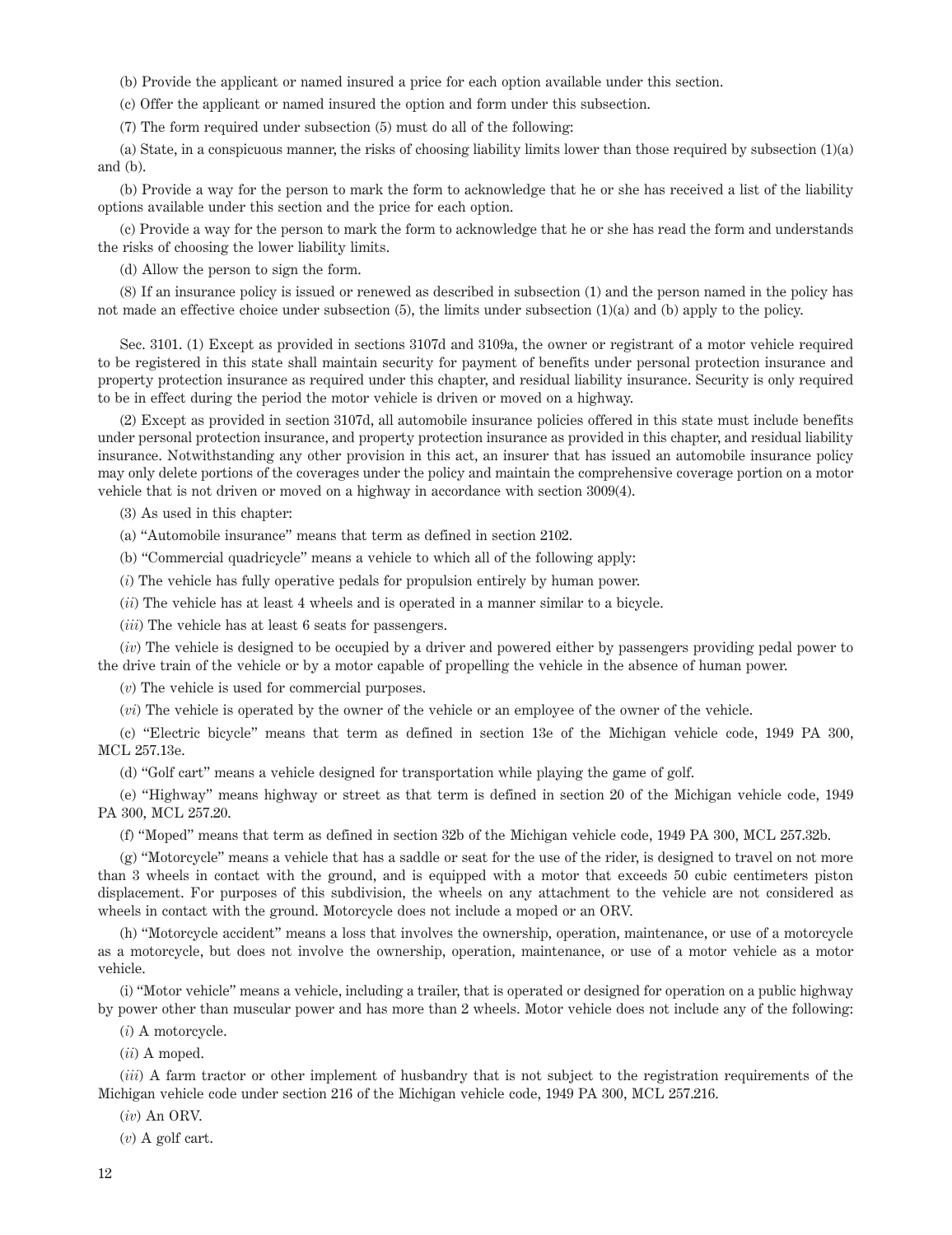(*vi*) A power-driven mobility device.

(*vii*) A commercial quadricycle.

(*viii*) An electric bicycle.

(j) "Motor vehicle accident" means a loss that involves the ownership, operation, maintenance, or use of a motor vehicle as a motor vehicle regardless of whether the accident also involves the ownership, operation, maintenance, or use of a motorcycle as a motorcycle.

(k) "ORV" means a motor-driven recreation vehicle designed for off-road use and capable of cross-country travel without benefit of road or trail, on or immediately over land, snow, ice, marsh, swampland, or other natural terrain. ORV includes, but is not limited to, a multitrack or multiwheel drive vehicle, a motorcycle or related 2-wheel, 3-wheel, or 4-wheel vehicle, an amphibious machine, a ground effect air cushion vehicle, an ATV as defined in section 81101 of the natural resources and environmental protection act, 1994 PA 451, MCL 324.81101, or other means of transportation deriving motive power from a source other than muscle or wind. ORV does not include a vehicle described in this subdivision that is registered for use on a public highway and has the security required under subsection (1) or section 3103 in effect.

(*l*) "Owner" means any of the following:

(*i*) A person renting a motor vehicle or having the use of a motor vehicle, under a lease or otherwise, for a period that is greater than 30 days.

(*ii*) A person renting a motorcycle or having the use of a motorcycle under a lease for a period that is greater than 30 days, or otherwise for a period that is greater than 30 consecutive days. A person who borrows a motorcycle for a period that is less than 30 consecutive days with the consent of the owner is not an owner under this subparagraph.

(*iii*) A person that holds the legal title to a motor vehicle or motorcycle, other than a person engaged in the business of leasing motor vehicles or motorcycles that is the lessor of a motor vehicle or motorcycle under a lease that provides for the use of the motor vehicle or motorcycle by the lessee for a period that is greater than 30 days.

(*iv*) A person that has the immediate right of possession of a motor vehicle or motorcycle under an installment sale contract.

(m) "Power-driven mobility device" means a wheelchair or other mobility device powered by a battery, fuel, or other engine and designed to be used by an individual with a mobility disability for the purpose of locomotion.

(n) "Registrant" does not include a person engaged in the business of leasing motor vehicles or motorcycles that is the lessor of a motor vehicle or motorcycle under a lease that provides for the use of the motor vehicle or motorcycle by the lessee for a period that is longer than 30 days.

(4) Security required by subsection (1) may be provided under a policy issued by an authorized insurer that affords insurance for the payment of benefits described in subsection (1). A policy of insurance represented or sold as providing security is considered to provide insurance for the payment of the benefits.

(5) Security required by subsection (1) may be provided by any other method approved by the secretary of state as affording security equivalent to that afforded by a policy of insurance, if proof of the security is filed and continuously maintained with the secretary of state throughout the period the motor vehicle is driven or moved on a highway. The person filing the security has all the obligations and rights of an insurer under this chapter. When the context permits, "insurer" as used in this chapter, includes a person that files the security as provided in this section.

(6) An insurer that issues a policy that provides the security required under subsection (1) may exclude coverage under the policy as provided in section 3017.

Sec. 3101a. (1) An insurer, in conjunction with the issuance of an automobile insurance policy, shall provide to the insured 1 certificate of insurance for each insured vehicle and for private passenger nonfleet automobiles listed on the policy shall supply to the secretary of state the automobile insurer's name, the name of the named insured, the named insured's address, the vehicle identification number for each vehicle listed on the policy, and the policy number. The insurer shall transmit the information required under this subsection in a format as required by the secretary of state. The secretary of state shall not require the information to be transmitted more frequently than every 14 days.

(2) The secretary of state shall provide policy information received under subsection (1) to the Michigan automobile insurance placement facility as required for the Michigan automobile insurance placement facility to comply with this act. Information received by the Michigan automobile insurance placement facility under this subsection is confidential and is not subject to the freedom of information act, 1976 PA 442, MCL 15.231 to 15.246. The Michigan automobile insurance placement facility shall only use the information for purposes of administering the assigned claims plan under this chapter and shall not disclose the information to any person unless it is for the purpose of administering the assigned claims plan or in compliance with an order by a court of competent jurisdiction in connection with a fraud investigation or prosecution.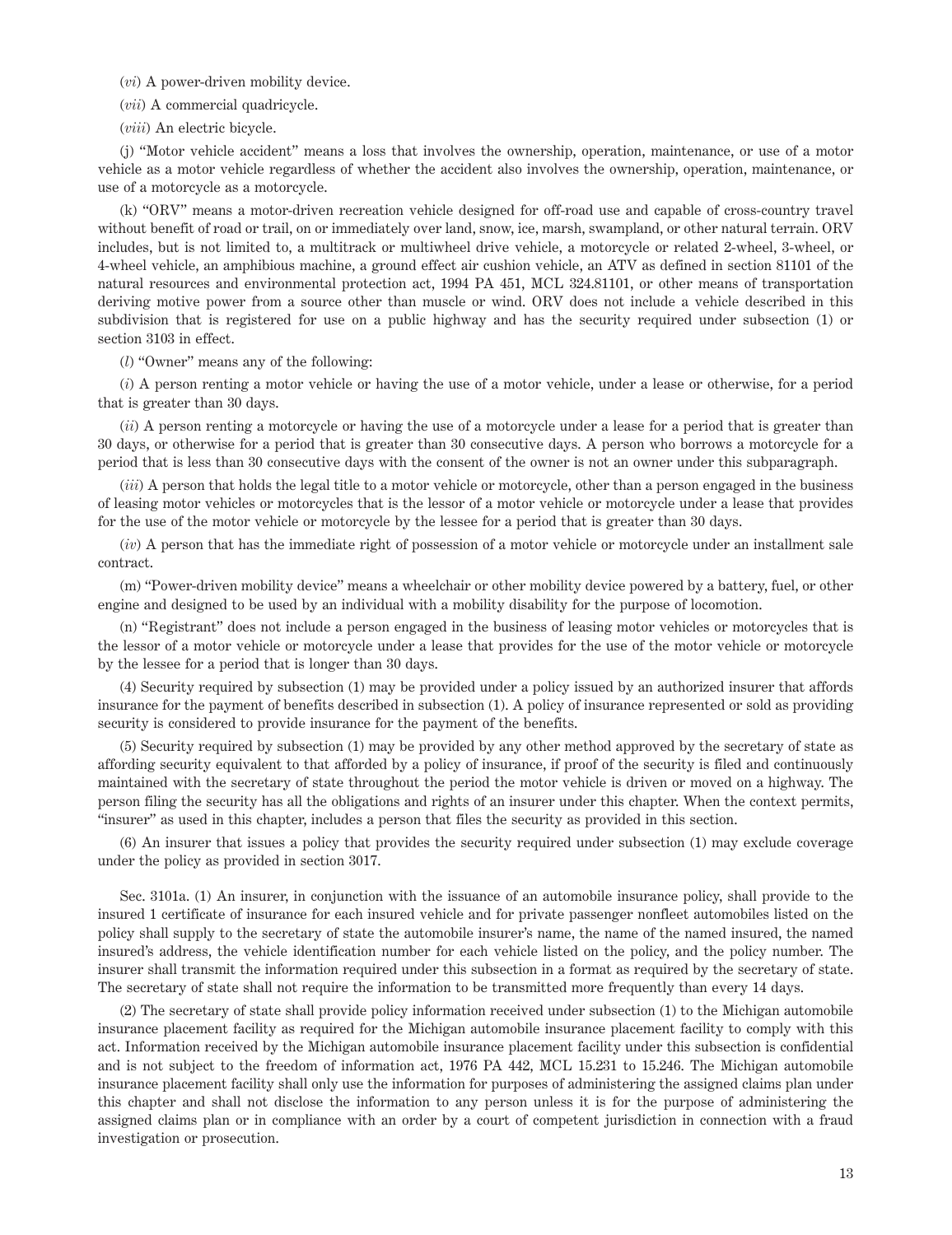(3) The secretary of state shall provide policy information received under subsection (1) to the department of health and human services as required for the department of health and human services to comply with 2006 PA 593, MCL 550.281 to 550.289.

(4) The secretary of state shall accept as proof of vehicle insurance a transmission of the insured vehicle's vehicle identification number. Policy information submitted by an insurer and received by the secretary of state under this section is confidential, is not subject to the freedom of information act, 1976 PA 442, MCL 15.231 to 15.246, and must not be disclosed to any person except the department of health and human services for purposes of 2006 PA 593, MCL 550.281 to 550.289, or pursuant to an order by a court of competent jurisdiction in connection with a claim or fraud investigation or prosecution. The transmission to the secretary of state of a vehicle identification number is proof of insurance to the secretary of state for motor vehicle registration purposes only and is not evidence that a policy of insurance actually exists between an insurer and an individual.

(5) A person who supplies false information to the secretary of state under this section or who issues or uses an altered, fraudulent, or counterfeit certificate of insurance is guilty of a misdemeanor punishable by imprisonment for not more than 1 year or a fine of not more than \$1,000.00, or both.

(6) The department of health and human services shall report to the senate and house of representatives appropriations committees and standing committees concerning insurance issues on the number of claims and total dollar amount recovered from automobile insurers under 2006 PA 593, MCL 550.281 to 550.289. The reports required by this subsection must be given to the appropriations committees and standing committees concerning insurance issues by December 30 of each year and must cover the preceding 12-month period.

- (7) As used in this section:
- (a) "Automobile insurance" means that term as defined in section 3303.
- (b) "Private passenger nonfleet automobile" means that term as defined in section 3303.

Sec. 3104. (1) The catastrophic claims association is created as an unincorporated, nonprofit association. Each insurer engaged in writing insurance coverages that provide the security required by section 3101(1) in this state, as a condition of its authority to transact insurance in this state, shall be a member of the association and is bound by the plan of operation of the association. An insurer engaged in writing insurance coverages that provide the security required by section 3103(1) in this state, as a condition of its authority to transact insurance in this state, is considered to be a member of the association, but only for purposes of premiums under subsection (7)(d). Except as expressly provided in this section, the association is not subject to any laws of this state with respect to insurers, but in all other respects the association is subject to the laws of this state to the extent that the association would be if it were an insurer organized and subsisting under chapter 50.

(2) For all motor vehicle accident policies issued or renewed before July 2, 2020 and for a motor vehicle accident policy issued or renewed after July 1, 2020 to which section 3107c(1)(d) applies, the association shall provide and each member shall accept indemnification for 100% of the amount of ultimate loss sustained under personal protection insurance coverages in excess of the following amounts in each loss occurrence:

(a) For a motor vehicle accident policy issued or renewed before July 1, 2002, \$250,000.00.

(b) For a motor vehicle accident policy issued or renewed during the period July 1, 2002 to June 30, 2003, \$300,000.00. (c) For a motor vehicle accident policy issued or renewed during the period July 1, 2003 to June 30, 2004, \$325,000.00. (d) For a motor vehicle accident policy issued or renewed during the period July 1, 2004 to June 30, 2005, \$350,000.00. (e) For a motor vehicle accident policy issued or renewed during the period July 1, 2005 to June 30, 2006, \$375,000.00. (f) For a motor vehicle accident policy issued or renewed during the period July 1, 2006 to June 30, 2007, \$400,000.00. (g) For a motor vehicle accident policy issued or renewed during the period July 1, 2007 to June 30, 2008, \$420,000.00. (h) For a motor vehicle accident policy issued or renewed during the period July 1, 2008 to June 30, 2009, \$440,000.00. (i) For a motor vehicle accident policy issued or renewed during the period July 1, 2009 to June 30, 2010, \$460,000.00. (j) For a motor vehicle accident policy issued or renewed during the period July 1, 2010 to June 30, 2011, \$480,000.00. (k) For a motor vehicle accident policy issued or renewed during the period July 1, 2011 to June 30, 2013, \$500,000.00. (*l*) For a motor vehicle accident policy issued or renewed during the period July 1, 2013 to June 30, 2015, \$530,000.00. (m) For a motor vehicle accident policy issued or renewed during the period July 1, 2015 to June 30, 2017, \$545,000.00. (n) For a motor vehicle accident policy issued or renewed during the period July 1, 2017 to June 30, 2019, \$555,000.00.

(o) For a motor vehicle accident policy issued or renewed during the period July 1, 2019 to June 30, 2021, \$580,000.00. Beginning July 1, 2021, this \$580,000.00 amount must be increased biennially on July 1 of each odd-numbered year, for policies issued or renewed before July 1 of the following odd-numbered year, by the lesser of 6% or the Consumer Price Index, and rounded to the nearest \$5,000.00. The association shall calculate this biennial adjustment by January 1 of the year of its July 1 effective date.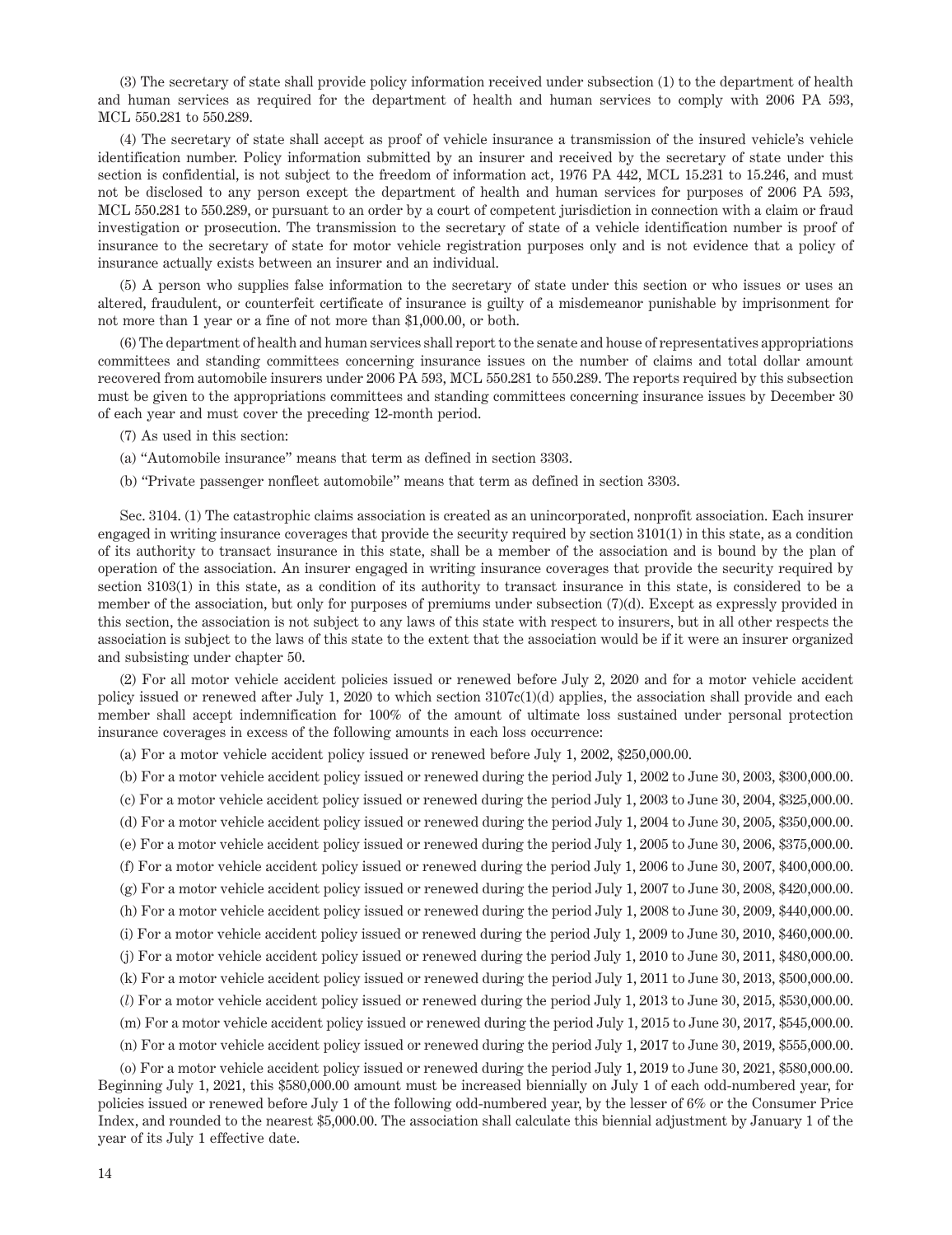(3) An insurer may withdraw from the association only on ceasing to write insurance that provides the security required by section 3101(1) in this state.

(4) An insurer whose membership in the association has been terminated by withdrawal continues to be bound by the plan of operation, and on withdrawal, all unpaid premiums that have been charged to the withdrawing member are payable as of the effective date of the withdrawal.

(5) An unsatisfied net liability to the association of an insolvent member must be assumed by and apportioned among the remaining members of the association as provided in the plan of operation. The association has all rights allowed by law on behalf of the remaining members against the estate or funds of the insolvent member for money due the association.

(6) If a member has been merged or consolidated into another insurer or another insurer has reinsured a member's entire business that provides the security required by section 3101(1) in this state, the member and successors in interest of the member remain liable for the member's obligations.

(7) The association shall do all of the following on behalf of the members of the association:

(a) Assume 100% of all liability as provided in subsection (2).

(b) Establish procedures by which members must promptly report to the association each claim that, on the basis of the injuries or damages sustained, may reasonably be anticipated to involve the association if the member is ultimately held legally liable for the injuries or damages. Solely for the purpose of reporting claims, the member shall in all instances consider itself legally liable for the injuries or damages. The member shall also advise the association of subsequent developments likely to materially affect the interest of the association in the claim.

(c) Maintain relevant loss and expense data relating to all liabilities of the association and require each member to furnish statistics, in connection with liabilities of the association, at the times and in the form and detail as required by the plan of operation.

(d) In a manner provided for in the plan of operation, calculate and charge to members of the association a total premium sufficient to cover the expected losses and expenses of the association that the association will likely incur during the period for which the premium is applicable. The total premium must include an amount to cover incurred but not reported losses for the period and must be adjusted for any excess or deficient premiums from previous periods. Excesses or deficiencies from previous periods must either be fully adjusted in a single period or be adjusted over several periods in a manner provided for in the plan of operation. Each member must be charged an amount equal to that member's total written car years of insurance providing the security required by section 3101(1) or 3103(1), or both, written in this state during the period to which the premium applies, with the total written car years of insurance multiplied by the applicable average premium per car. The average premium per car is the total premium, as adjusted for any excesses or deficiencies, divided by the total written car years of insurance providing the security required by section 3101(1) or 3103(1), or both, written in this state of all members during the period to which the premium applies, excluding cars insured under a policy with a coverage limit under section  $3107c(1)(a)$ , (b), or (c), cars as to which an election to not maintain personal protection insurance benefits has been made under section 3107d, or as to which an exclusion under section 3109a(2) applies, except for any portion of total premium that is an adjustment for a deficiency in a previous period. A member may not be charged a premium for a car insured under a policy with a coverage limit under section 3107c(1)(a), (b), or (c), as to which an election to not maintain personal protection insurance benefits has been made under section 3107d, or as to which an exclusion under section 3109a(2) applies, other than for the portion of the total premium attributable to an adjustment for a deficiency in a previous period. A member must be charged a premium for a historic vehicle that is insured with the member of 20% of the premium charged for a car insured with the member.

(e) Require and accept the payment of premiums from members of the association as provided for in the plan of operation. The association shall do either of the following:

(*i*) Require payment of the premium in full within 45 days after the premium charge.

(*ii*) Require payment of the premiums to be made periodically to cover the actual cash obligations of the association.

(f) Receive and distribute all money required by the operation of the association.

(g) Establish procedures for reviewing claims procedures and practices of members of the association. If the claims procedures or practices of a member are considered inadequate to properly service the liabilities of the association, the association may undertake or may contract with another person, including another member, to adjust or assist in the adjustment of claims for the member on claims that create a potential liability to the association and may charge the cost of the adjustment to the member.

(h) Provide any records necessary or requested by the director for the actuarial examination under subsection (21).

(i) Subject to subsection (23), obey an order of the director for a refund under subsection (22).

(8) In addition to other powers granted to it by this section, the association may do all of the following:

(a) Sue and be sued in the name of the association. A judgment against the association does not create any direct liability against the individual members of the association. The association may provide for the indemnification of its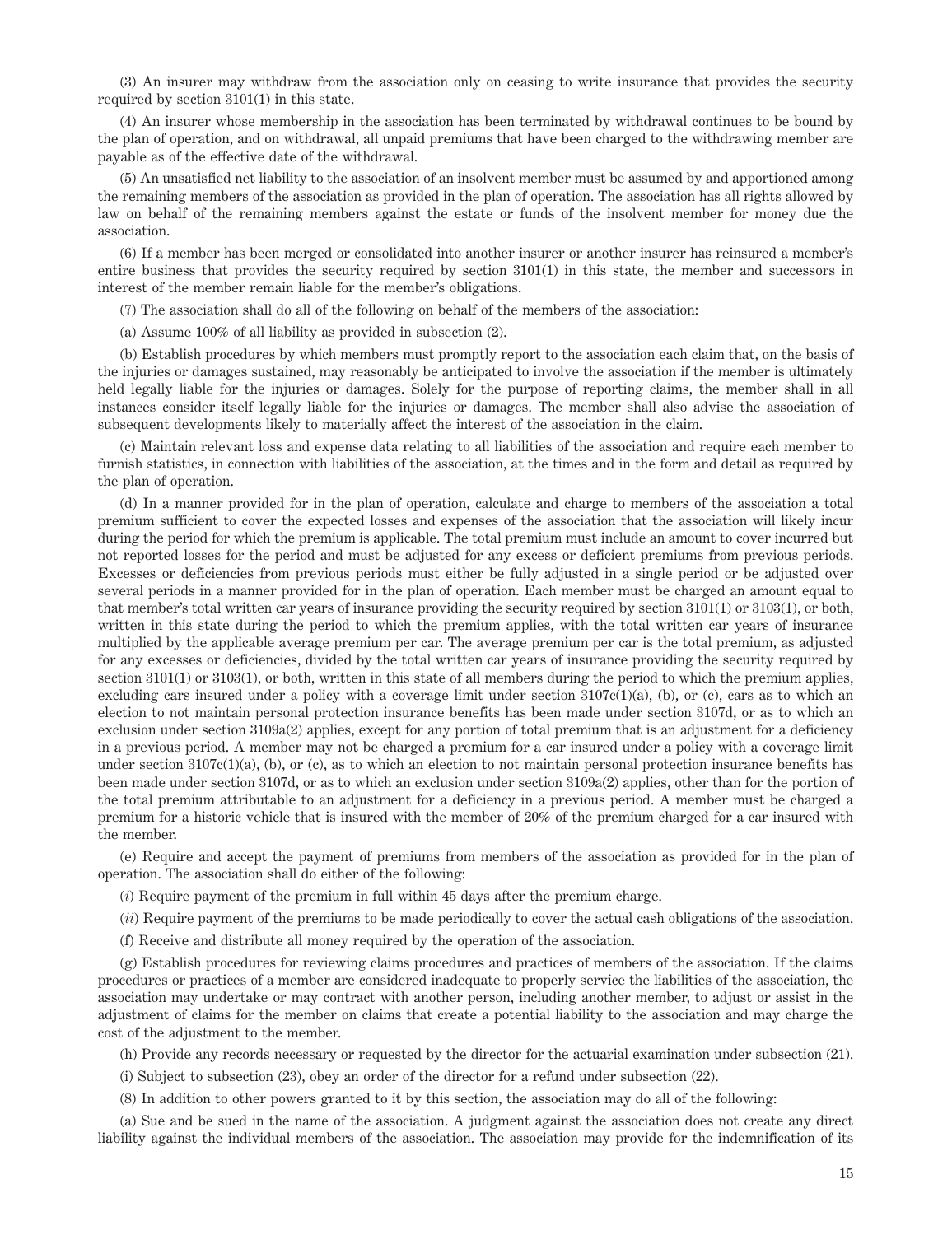members, members of the board of directors of the association, and officers, employees, and other persons lawfully acting on behalf of the association.

(b) Reinsure all or any portion of its potential liability with reinsurers licensed to transact insurance in this state or approved by the director.

(c) Provide for appropriate housing, equipment, and personnel as necessary to assure the efficient operation of the association.

(d) Pursuant to the plan of operation, adopt reasonable rules for the administration of the association, enforce those rules, and delegate authority, as the board considers necessary to assure the proper administration and operation of the association consistent with the plan of operation.

(e) Contract for goods and services, including independent claims management, actuarial, investment, and legal services, from others in or outside of this state to assure the efficient operation of the association.

(f) Hear and determine complaints of a company or other interested party concerning the operation of the association.

(g) Perform other acts not specifically enumerated in this section that are necessary or proper to accomplish the purposes of the association and that are not inconsistent with this section or the plan of operation.

(9) A board of directors is created and shall operate the association consistent with the plan of operation and this section.

(10) The plan of operation must provide for all of the following:

(a) The establishment of necessary facilities.

(b) The management and operation of the association.

(c) Procedures to be utilized in charging premiums, including adjustments from excess or deficient premiums from prior periods. The plan must require that any deficiency from a prior period be amortized over not fewer than 15 years.

(d) Procedures for a refund to members of the association, for distribution to insureds as provided in subsection (24), as ordered by the director under subsection (22). The procedures must provide for a distribution of a refund attributable to a historic vehicle equal to 20% of the refund for a car that is not a historic vehicle.

(e) Procedures governing the actual payment of premiums to the association.

(f) Reimbursement of each member of the board by the association for actual and necessary expenses incurred on association business.

(g) The investment policy of the association.

(h) Any other matters required by or necessary to effectively implement this section.

(11) The board must include members that would contribute a total of not less than 40% of the total premium calculated under subsection (7)(d). Each board member is entitled to 1 vote. The initial term of office of a board member is 2 years.

(12) As part of the plan of operation, the board shall adopt rules providing for the composition of the board and the terms of board members, consistent with the membership composition requirements in subsections (11) and (13). Terms of the board members must be staggered so that the terms of all the board members do not expire at the same time and so that a board member does not serve a term of more than 4 years.

(13) The board must consist of 5 board members and the director, who shall serve as an ex officio member of the board without vote.

(14) The director shall appoint the board members. A board member shall serve until his or her successor is selected and qualified. The board shall elect the chairperson of the board. The director shall fill any vacancy on the board as provided in the plan of operation.

(15) The board shall meet as often as the chairperson, the director, or the plan of operation requires, or at the request of any 3 board members. The chairperson may vote on all issues. Four board members constitute a quorum.

(16) The board shall furnish to each member of the association an annual report of the operations of the association in a form and detail as determined by the board.

(17) Any amendments to the plan of operation are subject to majority approval by the board, ratification by a majority of the membership of the association having a vote, with voting rights being apportioned according to the premiums charged in subsection (7)(d), and approval by the director.

(18) An insurer authorized to write insurance providing the security required by section 3101(1) in this state, as provided in this section, is bound by and shall formally subscribe to and participate in the plan of operation as a condition of maintaining its authority to transact insurance in this state.

(19) The association is subject to all the reporting, loss reserve, and investment requirements of the director to the same extent as is a member of the association.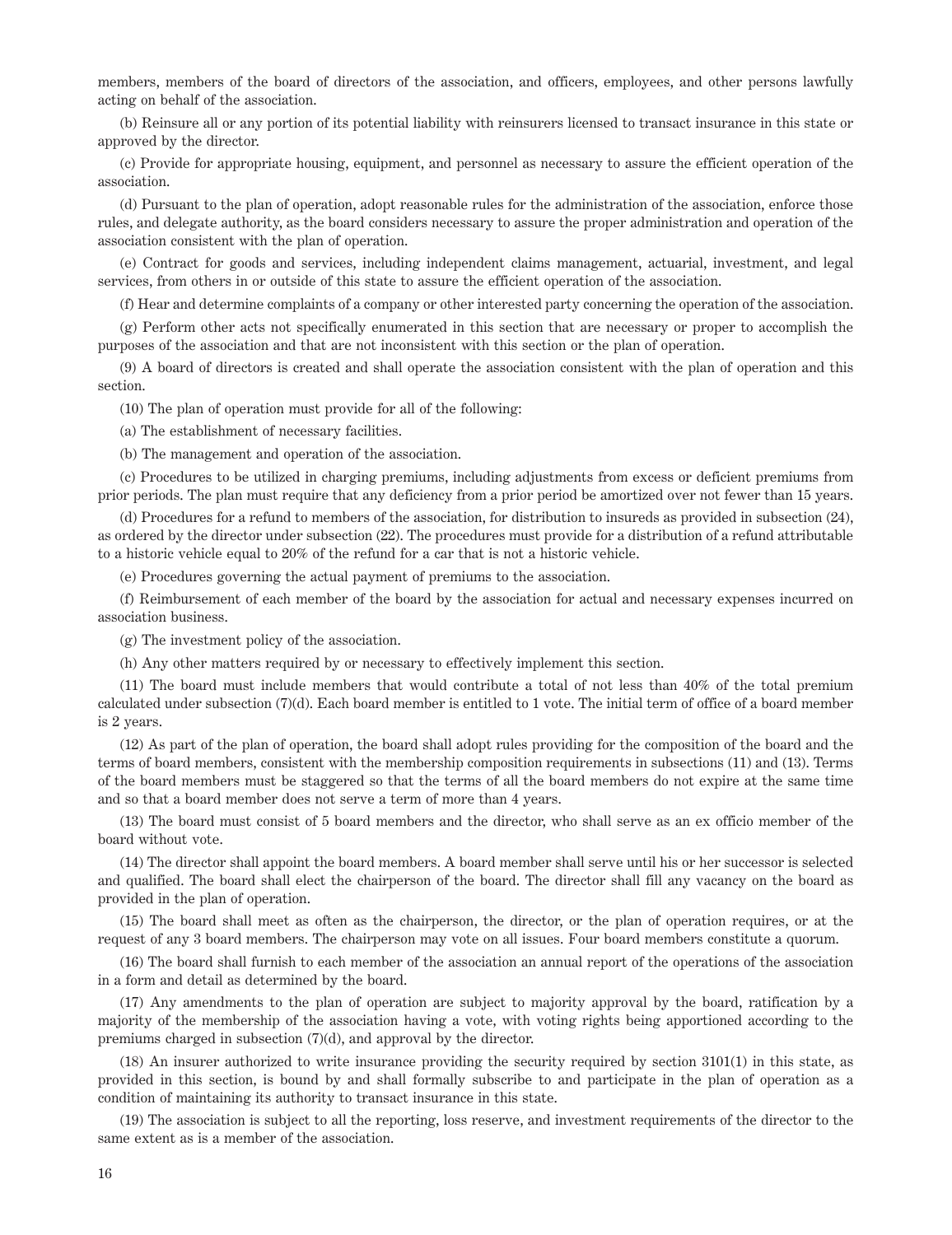(20) Premiums charged members by the association must be recognized in the rate-making procedures for insurance rates in the same manner that expenses and premium taxes are recognized. If a member of the association passes on any portion of the premium payable under this section to an insured, the amount passed on must equal the portion of the premium payable by the member under this section attributable to the car or historic vehicle insured, including any adjustments for excesses or deficiencies from a previous period.

(21) The director or an authorized representative of the director may visit the association at any time and examine any and all of the association's affairs. Beginning July 1, 2022, and every third year after 2022, the director shall engage 1 or more independent actuaries to examine the affairs and records of the association for the previous 3 years. The actuarial examination must be conducted using sound actuarial principles consistent with the applicable statements of principles and the code of professional conduct adopted by the Casualty Actuarial Society. By September 1, 2022 and by September 1 of every third year after 2022, the director shall provide a report to the legislature on the results of the audit conducted under this subsection.

(22) If the actuarial examination under subsection (21) shows that the assets of the association exceed 120% of its liabilities, including incurred but not reported liabilities, and if the refund will not threaten the association's ongoing ability to provide reimbursements for personal protection insurance benefits based on sound actuarial principles consistent with the applicable statements of principles and the code of professional conduct adopted by the Casualty Actuarial Society, the director shall order the association to refund an amount equal to the difference between the total excess and 120% of the liabilities of the association, including incurred but not reported liabilities, under subsection (10)(d) and order the members of the association to distribute the refunds under subsection (24).

(23) Within 30 days after receiving an order from the director under subsection (22), the association may request a hearing to review the order by filing a written request with the director. The department shall conduct the review as a contested case under the administrative procedures act of 1969, 1969 PA 306, MCL 24.201 to 24.328.

 $(24)$  A member of the association shall distribute any refund it receives under subsection  $(10)(d)$  to the persons that it insures under policies that provide the security required under section 3101(1) or 3103(1), or both, and that are subject to a premium under this section on a uniform basis per car and historic vehicle in a manner and on the date or dates provided by the director in accordance with an order issued by the director. A refund attributable to a historic vehicle must be equal to 20% of the refund for a car that is not a historic vehicle.

(25) By September 1 of each year, the association shall prepare, submit to the committees of the senate and house of representatives with jurisdiction over insurance matters, and post on the association website an annual consumer statement, written in a manner intended for the general public. The statement must include all of the following:

(a) The number of claims opened during the preceding 12 months, the amount expended on the claims, and the future anticipated costs of the claims.

(b) For each of the preceding 10 years, the total number of open claims, the amount expended on the claims, and the anticipated future costs of the claims.

(c) For each of the preceding 10 years, the total number of claims closed and the amount expended on the claims.

(d) For each of the preceding 10 years, the ratio of claims opened to claims closed.

(e) For each of the preceding 10 years, the average length of open claims.

(f) A statement of the current financial condition of the association and the reasons for any deficit or surplus in collected assessments compared to losses.

(g) A statement of the assumptions, methodology, and data used to make revenue projections. As used in this subdivision, "revenue" means return on investments.

(h) A statement of the assumptions, methodology, and data used to make cost projections.

(i) A list of the association's assets, sorted by category or type of asset, such as stocks, bonds, or mutual funds, and the expected return on each asset.

(j) The total amount of the association's discounted and undiscounted liabilities and a description and explanation of the liabilities, including an explanation of the association's definition of the terms discounted and undiscounted.

(k) Measures taken by the association to contain costs.

(*l*) A statement explaining what portion of the assessment to insureds as recognized in rates under subsection (20) is attributable to claims occurring in the previous 12 months, administrative costs, and the amount, if any, to adjust for past deficits.

(m) A statement explaining any qualifications identified by the independent auditors in the most recent audit report prepared under subsection (21).

(n) A loss payment summary for each of the preceding years by category.

(o) For each of the preceding 10 years, an injury type summary, categorizing the injuries suffered by claimants the payment of whose claims are being reimbursed by the association, by brain injuries, injuries resulting in quadriplegia, injuries resulting in paraplegia, burn injuries, and other injuries.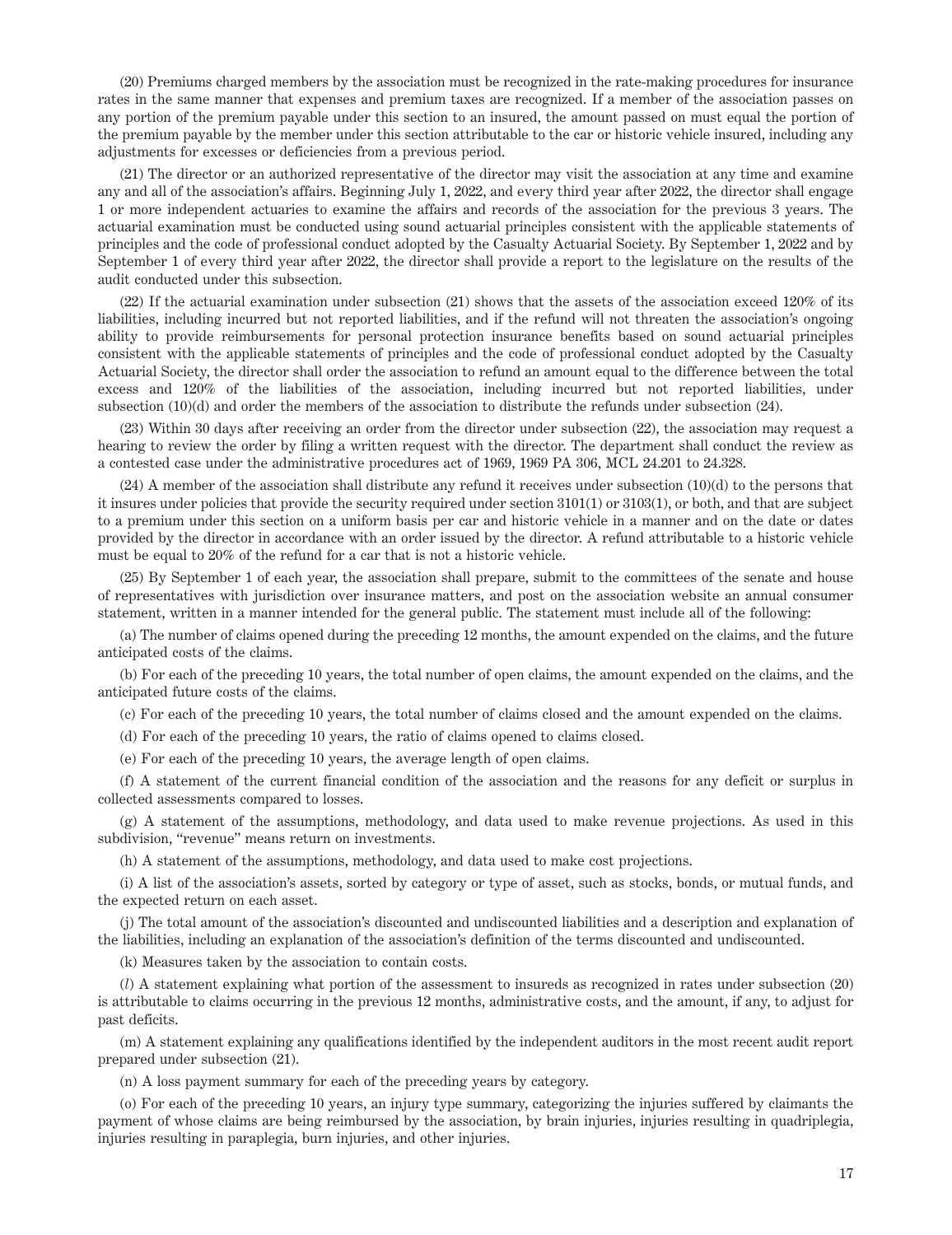(p) A summary of investment returns over the preceding 10 years showing the investment balance, the investment gain, and the percentage return on the investment balance.

(q) A summary of the mortality assumptions used in making cost projections.

(r) A summary of any financial practices that differ from those found in the National Association of Insurance Commissioners Accounting Practices and Procedures Manual.

(26) By September 1 of each year, the association shall prepare and provide to the committees of the senate and house of representatives with jurisdiction over insurance matters an annual report of the association. The report must contain all of the following:

(a) An executive summary.

(b) A discussion of the mortality assumptions used by the association in making cost projections.

(c) An evaluation of the accuracy of the association's actuarial assumptions over the preceding 5 years.

(d) The annual consumer statement prepared under subsection (25).

(e) Anything else the association determines is necessary to advise the legislature about the operations of the association.

(27) The association does not have liability for losses occurring before July 1, 1978. After July 1, 2020, the association does not have liability for an ultimate loss under personal protection insurance coverage for a motor vehicle accident policy to which a limit under section  $3107c(1)(a)$ , (b), or (c) is applicable.

(28) As used in this section:

(a) "Association" means the catastrophic claims association created in subsection (1).

(b) "Board" means the board of directors of the association created in subsection (9).

(c) "Car" includes a motorcycle but does not include a historic vehicle.

(d) "Consumer Price Index" means the percentage of change in the Consumer Price Index for all urban consumers in the United States city average for all items for the 24 months before October 1 of the year before the July 1 effective date of the biennial adjustment under subsection (2)(o) as reported by the United States Department of Labor, Bureau of Labor Statistics, and as certified by the director.

(e) "Historic vehicle" means a vehicle that is a registered historic vehicle under section 803a or 803p of the Michigan vehicle code, 1949 PA 300, MCL 257.803a and 257.803p.

(f) "Motor vehicle accident policy" means a policy providing the coverages required under section 3101(1).

(g) "Ultimate loss" means the actual loss amounts that a member is obligated to pay and that are paid or payable by the member, and do not include claim expenses. An ultimate loss is incurred by the association on the date that the loss occurs.

Sec. 3107. (1) Subject to the exceptions and limitations in this chapter, and subject to chapter 31A, personal protection insurance benefits are payable for the following:

(a) Allowable expenses consisting of reasonable charges incurred for reasonably necessary products, services and accommodations for an injured person's care, recovery, or rehabilitation. Allowable expenses do not include either of the following:

(*i*) Charges for a hospital room in excess of a reasonable and customary charge for semiprivate accommodations, unless the injured person requires special or intensive care.

(*ii*) Funeral and burial expenses in excess of the amount set forth in the policy, which must not be less than \$1,750.00 or more than \$5,000.00.

(b) Work loss consisting of loss of income from work an injured person would have performed during the first 3 years after the date of the accident if he or she had not been injured. Work loss does not include any loss after the date on which the injured person dies. Because the benefits received from personal protection insurance for loss of income are not taxable income, the benefits payable for the loss of income must be reduced 15% unless the claimant presents to the insurer in support of his or her claim reasonable proof of a lower value of the income tax advantage in his or her case, in which case the lower value must be applied. For the period beginning October 1, 2012 through September 30, 2013, the benefits payable for work loss sustained in a single 30-day period and the income earned by an injured person for work during the same period together must not exceed \$5,189.00, which maximum must be applied pro rata to any lesser period of work loss. Beginning October 1, 2013, the maximum must be adjusted annually to reflect changes in the cost of living under rules prescribed by the director, but any change in the maximum must be applied only to benefits arising out of accidents occurring after the date of change in the maximum.

(c) Expenses not exceeding \$20.00 per day, reasonably incurred in obtaining ordinary and necessary services in lieu of those that, if he or she had not been injured, an injured person would have performed during the first 3 years after the date of the accident, not for income but for the benefit of himself or herself or of his or her dependent.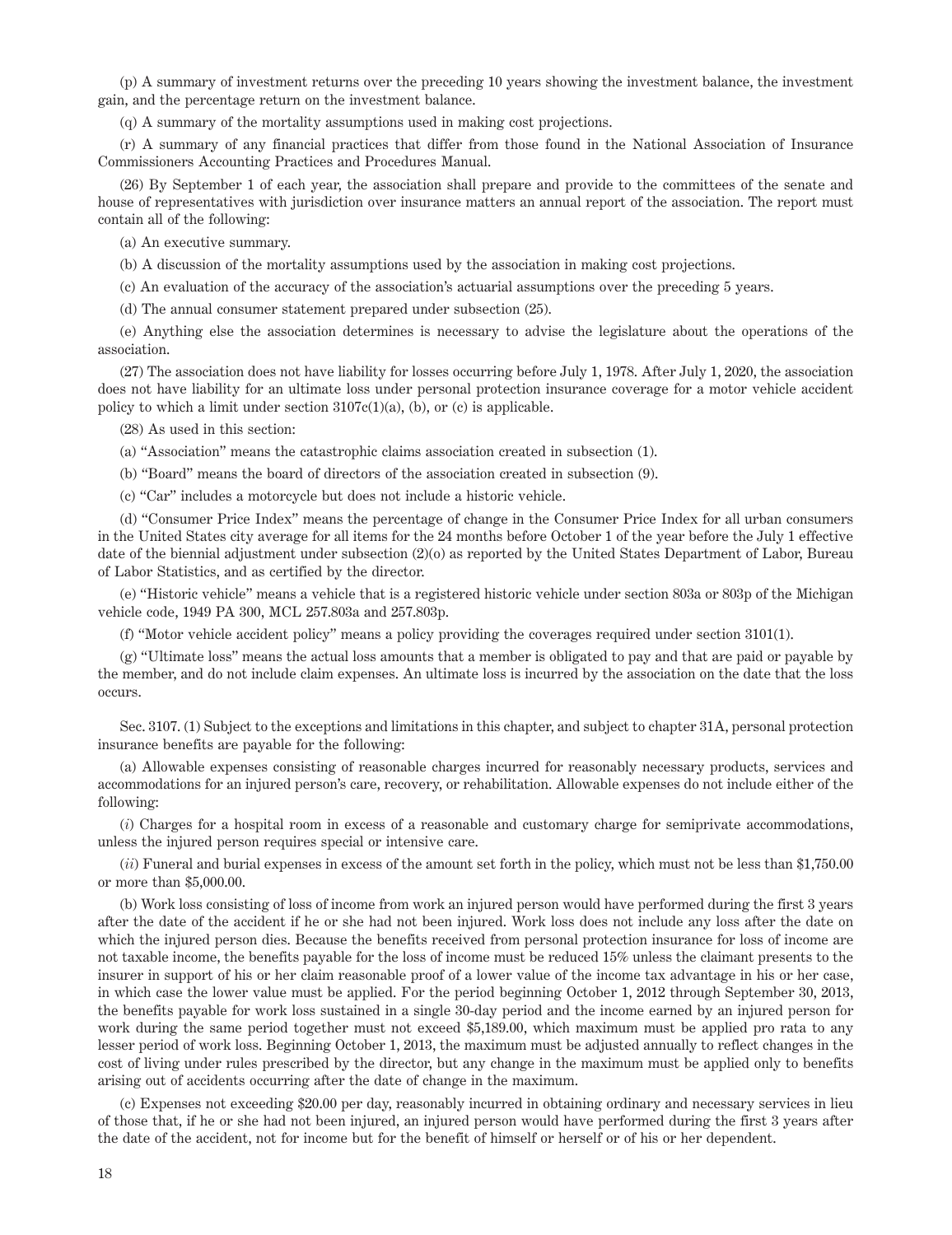(2) Both of the following apply to personal protection insurance benefits payable under subsection (1):

(a) A person who is 60 years of age or older and in the event of an accidental bodily injury would not be eligible to receive work loss benefits under subsection (1)(b) may waive coverage for work loss benefits by signing a waiver on a form provided by the insurer. An insurer shall offer a reduced premium rate to a person who waives coverage under this subdivision for work loss benefits. Waiver of coverage for work loss benefits applies only to work loss benefits payable to the person or persons who have signed the waiver form.

(b) An insurer is not required to provide coverage for the medical use of marihuana or for expenses related to the medical use of marihuana.

Sec. 3107c. (1) Except as provided in sections 3107d and 3109a, and subject to subsection (5), for an insurance policy that provides the security required under section 3101(1) and is issued or renewed after July 1, 2020, the applicant or named insured shall, in a way required under section 3107e and on a form approved by the director, select 1 of the following coverage levels for personal protection insurance benefits under section  $3107(1)(a)$ :

(a) A limit of \$50,000.00 per individual per loss occurrence for any personal protection insurance benefits under section 3107(1)(a). The selection of a limit under this subdivision is only available to an applicant or named insured if both of the following apply:

(*i*) The applicant or named insured is enrolled in Medicaid, as that term is defined in section 3157.

(*ii*) The applicant's or named insured's spouse and any relative of either who resides in the same household has qualified health coverage, as that term is defined in section 3107d, is enrolled in Medicaid, or has coverage for the payment of benefits under section 3107(1)(a) from an insurer that provides the security required by section 3101(1).

(b) A limit of \$250,000.00 per individual per loss occurrence for any personal protection insurance benefits under section 3107(1)(a).

(c) A limit of \$500,000.00 per individual per loss occurrence for any personal protection insurance benefits under section 3107(1)(a).

(d) No limit for personal protection insurance benefits under section 3107(1)(a).

(2) The form required under subsection (1) must do all of the following:

(a) State, in a conspicuous manner, the benefits and risks associated with each coverage option.

(b) Provide a way for the applicant or named insured to mark the form to acknowledge that he or she has read the form and understands the options available.

(c) Allow the applicant or named insured to mark the form to make the selection of coverage level under subsection (1).

(d) Require the applicant or named insured to sign the form.

(3) If an insurance policy is issued or renewed as described in subsection (1) and the applicant or named insured has not made an effective selection under subsection (1) but a premium or premium installment has been paid, there is a rebuttable presumption that the amount of the premium or installment paid accurately reflects the level of coverage applicable to the policy under subsection (1).

(4) If an insurance policy is issued or renewed as described in subsection (1), the applicant or named insured has not made an effective selection under subsection (1), and a presumption under subsection (3) does not apply, subsection (1)(d) applies to the policy.

(5) The coverage level selected under subsection (1) applies to the named insured, the named insured's spouse, and a relative of either domiciled in the same household, and any other person with a right to claim personal protection insurance benefits under the policy.

(6) If benefits are payable under section 3107(1)(a) under 2 or more insurance policies, the benefits are only payable up to an aggregate coverage limit that equals the highest available coverage limit under any 1 of the policies.

(7) This section applies for a transportation network company vehicle, but an applicant or named insured that is a transportation network company shall only select limits under either subsection (1)(b), (c), or (d). As used in this subsection:

(a) "Transportation network company" means that term as defined in section 2 of the limousine, taxicab, and transportation network company act, 2016 PA 345, MCL 257.2102.

(b) "Transportation network company vehicle" means that term as defined in section 3114.

(8) This section also applies to security required under section 3101(1) that is provided by a rental car company certified by the director as a self-insurer under section 3101d. The director shall provide a form for the rental car company to provide to allow a customer to make the selection of a coverage level under subsection  $(1)(b)$ ,  $(c)$ , or  $(d)$ .

(9) An insurer shall offer, for a policy that provides the security required under section 3101(1) to which a limit under subsection (1)(a) to (c) applies, a rider that will provide coverage for attendant care in excess of the applicable limit.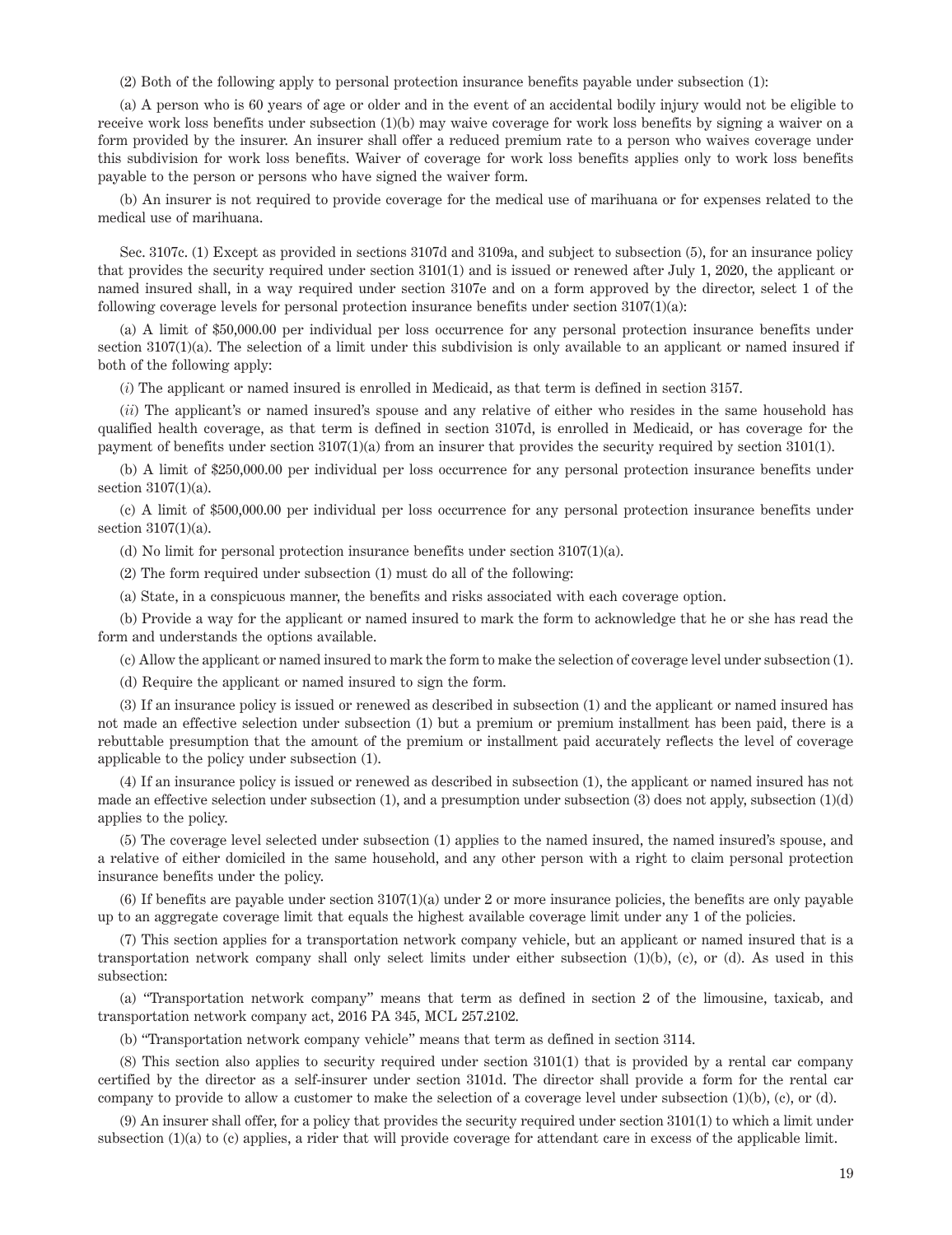Sec. 3107d. (1) For an insurance policy that provides the security required under section 3101(1) and is issued or renewed after July 1, 2020, the applicant or named insured may, in a way required under section 3107e and on a form approved by the director, elect to not maintain coverage for personal protection insurance benefits payable under section 3107(1)(a) if the applicant or named insured is a qualified person, and if the applicant's or named insured's spouse and any relative of either that resides in the same household have qualified health coverage or have coverage for benefits payable under section 3107(1)(a) from an insurer that provides the security required by section 3101(1).

(2) An applicant or named insured shall, when requesting issuance or renewal of a policy under subsection (1), provide to the insurer a document from the person that provides the qualified health coverage stating the names of all persons covered under the qualified health coverage.

(3) The form required under subsection (1) must do all of the following:

(a) Require the applicant or named insured to mark the form to certify whether all persons required to be qualified persons under subsection (1) are qualified persons.

(b) Disclose in a conspicuous manner that qualified persons are not obligated to but may purchase coverage for personal protection insurance coverage benefits payable under section 3107(1)(a).

(c) State, in a conspicuous manner, the coverage levels available under section 3107c.

(d) State, in a conspicuous manner, the benefits and risks associated with not maintaining the coverage.

(e) State, in a conspicuous manner, that if during the term of the policy the qualified health coverage ceases, the person has 30 days after the effective date of the termination of qualified health coverage to obtain insurance that provides coverage under section  $3107(1)(a)$  or the person will be excluded from all personal protection insurance coverage benefits under section 3107(1)(a) during the period in which coverage under this section was not maintained.

(f) Provide a way for the applicant or named insured to mark the form to acknowledge that he or she has read the form and understands it and that he or she understands the options available to him or her.

(g) If all persons required to be qualified persons under subsection (1) are qualified persons, provide the person a way to mark the form to elect to not maintain the coverage.

(h) Require the applicant or named insured to sign the form.

(4) If an insurance policy is issued or renewed as described in subsection (1) and the applicant or named insured has not made an effective election under subsection (1), the policy is considered to provide personal protection benefits under section 3107c(1)(d).

(5) An election under this section applies to the applicant or named insured, the applicant or named insured's spouse, a relative of either domiciled in the same household, and any other person who would have had a right to claim personal protection insurance benefits under the policy but for the election.

(6) If, during the term of an insurance policy under which coverage for personal protection insurance benefits payable under section 3107(1)(a) are not maintained under this section, the persons required to have qualified health coverage under subsection (1) cease to have qualified health coverage, all of the following apply under this subsection:

(a) Within 30 days after the effective date of the termination of qualified health coverage, the named insured shall obtain insurance that includes coverage under section 3107(1)(a).

(b) An insurer that issues policies that provide the security required by section 3101(1) shall not refuse to prospectively insure, limit coverage available to, charge a reinstatement fee to, or increase the insurance premiums for a person who is an eligible person, as that term is defined in section 2103, solely because the person previously failed to obtain insurance that provides coverage for benefits under section  $3107(1)(a)$  in the time required under subdivision (a).

(c) If the applicant or named insured does not obtain insurance as required under subdivision (a) and a person to whom the election under this section applies as described in subsection (6) suffers accidental bodily injury arising from a motor vehicle accident, unless the injured person is entitled to coverage under some other policy, the injured person is not entitled to be paid personal protection insurance benefits under section 3107(1)(a) for the injury but is entitled to claim benefits under the assigned claims plan.

(8) As used in this section:

(a) "Consumer Price Index" means the most comprehensive index of consumer prices available for this state from the United States Department of Labor, Bureau of Labor Statistics.

(b) "Qualified health coverage" means either of the following:

(*i*) Other health or accident coverage to which both of the following apply:

(A) The coverage does not exclude or limit coverage for injuries related to motor vehicle accidents.

(B) Any annual deductible for the coverage is \$6,000.00 or less per individual. The director shall adjust the amount in this sub-subparagraph on July 1 of each year by the percentage change in the medical component of the Consumer Price Index for the preceding calendar year. However, the director shall not make the adjustment unless the adjustment, or the total of the adjustment and previous unadded adjustments, is \$500.00 or more.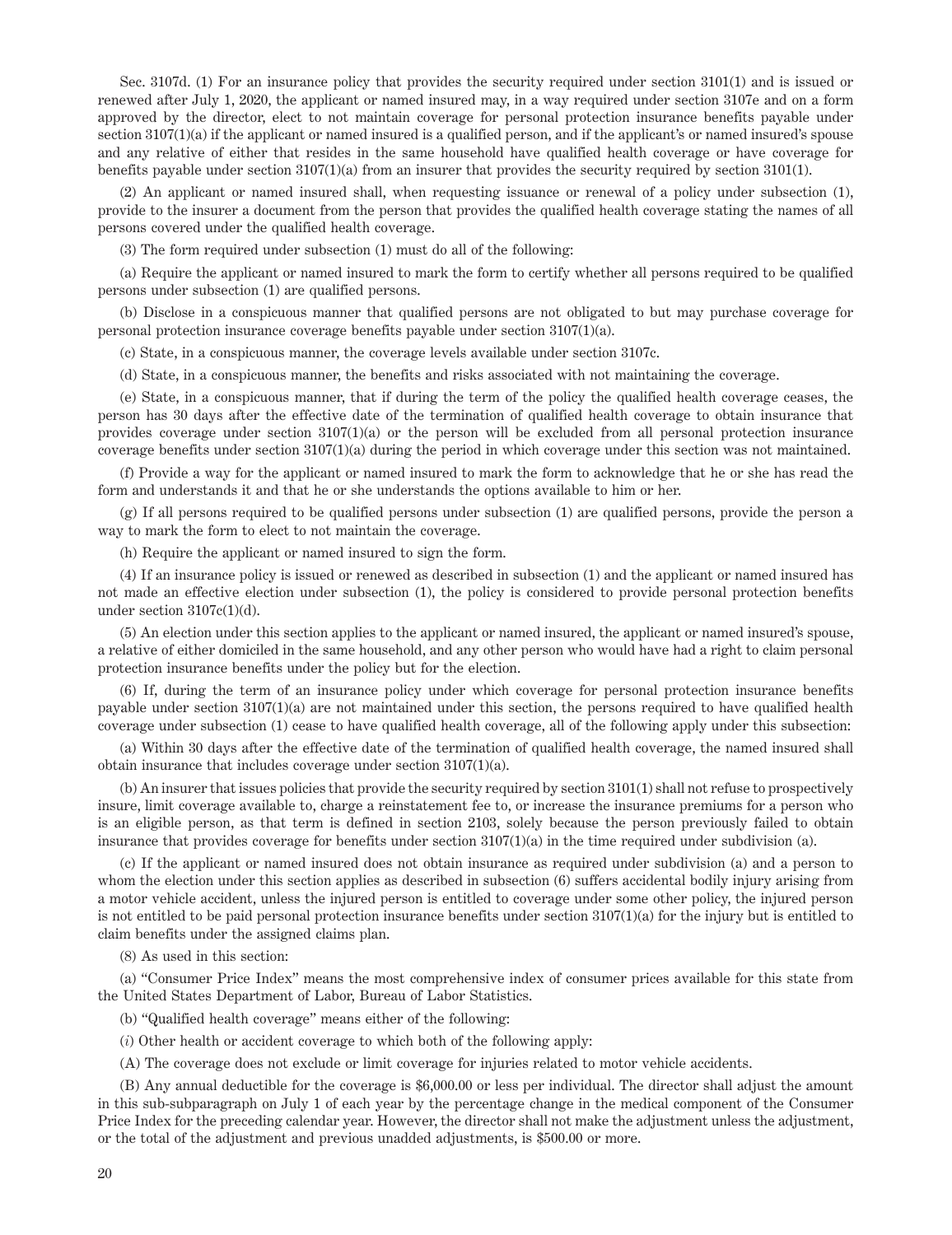(*ii*) Coverage under parts A and B of the federal Medicare program established under subchapter XVIII of the social security act, 42 USC 1395 to 1395*lll*.

(c) "Qualified person" means a person who has qualified health coverage under subdivision (b)(*ii*).

Sec. 3107e. (1) A form under section 3009, 3107c, or 3107d must be delivered to the applicant or named insured using 1 of the following methods:

(a) Personal delivery.

(b) First-class mail, postage prepaid.

(c) Electronic means in accordance with section 2266.

(2) A person must make a selection under section 3009 or 3107c, or an election under section 3107d in 1 of the following ways:

(a) Marking and signing a paper form.

(b) Giving verbal instructions, in person or telephonically, that the form be marked and signed on behalf of the person. To be an effective selection or election, the verbal instructions must be recorded and the recording maintained by the person to whom the instructions were given. If there is a dispute over the effectiveness of a selection or election under this subdivision, there is a presumption that the selection or election was not effective and the insurer has the burden of rebutting the presumption with the recording.

(c) Electronically marking the form and providing an electronic signature as provided in the uniform electronic transactions act, 2000 PA 305, MCL 450.831 to 450.849.

Sec. 3109a. (1) An insurer that provides personal protection insurance benefits under this chapter may offer deductibles and exclusions reasonably related to other health and accident coverage on the insured. Any deductibles and exclusions offered under this section must be offered at a reduced premium that reflects reasonably anticipated reductions in losses, expenses, or both, are subject to prior approval by the director, and must apply only to benefits payable to the person named in the policy, the spouse of the insured, and any relative of either domiciled in the same household.

(2) An insurer shall offer to an applicant or named insured that selects a personal protection benefit limit under section  $3107c(1)(b)$  an exclusion related to other health or accident coverage. All of the following apply to that exclusion:

(a) If the named insured, his or her spouse, and all relatives domiciled in the same household have accident and health coverage that will cover injuries that occur as the result of a motor vehicle accident, the premium for the personal protection insurance benefits payable under section 3107(1)(a) under the policy must be reduced by 100%.

(b) If a member, but not all members, of the household covered by the insurance policy has health or accident coverage that will cover injuries that occur as the result of a motor vehicle accident, the insurer shall offer a reduced premium that reflects reasonably anticipated reductions in losses, expenses, or both. The reduction must be in addition to the rate rollback required by section 2111f and the share of the premium reduction for the policy attributable to any person with accident and health coverage must be 100%.

(c) Subject to subdivision (d), a person subject to an exclusion under this subsection is not eligible for personal protection benefits under the insurance policy.

(d) If a person subject to an exclusion under this subsection is no longer covered by the health coverage, the named insured shall notify the insurer that the named insured or resident relative is no longer eligible for an exclusion. All of the following apply under this subdivision:

(*i*) The named insured shall, within 30 days after the effective date of the termination of the health coverage, obtain insurance that provides the security required under section 3101(1) that includes coverage that was excluded under this subsection.

(*ii*) During the period described in subparagraph (*i*), if any person excluded suffers accidental bodily injury arising from a motor vehicle accident, the person is entitled to claim benefits under the assigned claims plan.

(e) If the named insured does not obtain insurance that provides the security required under section 3101(1) that includes the coverage excluded under this subsection during the period described in subdivision  $(d)(i)$  and the named insured or any person excluded under the policy suffers accidental bodily injury arising from a motor vehicle accident, unless the injured person is entitled to coverage under some other policy, the injured person is not entitled to be paid personal protection insurance benefits under section 3107(1)(a) for the injury that occurred during the period in which coverage under this section was excluded.

(3) An automobile insurer shall not refuse to prospectively insure, limit coverage available to, charge a reinstatement fee for, or increase the premiums for automobile insurance for an eligible person solely because the person previously failed to obtain insurance that provides the security required under section 3101(1) in the time period provided under subsection  $(2)(d)(i)$ .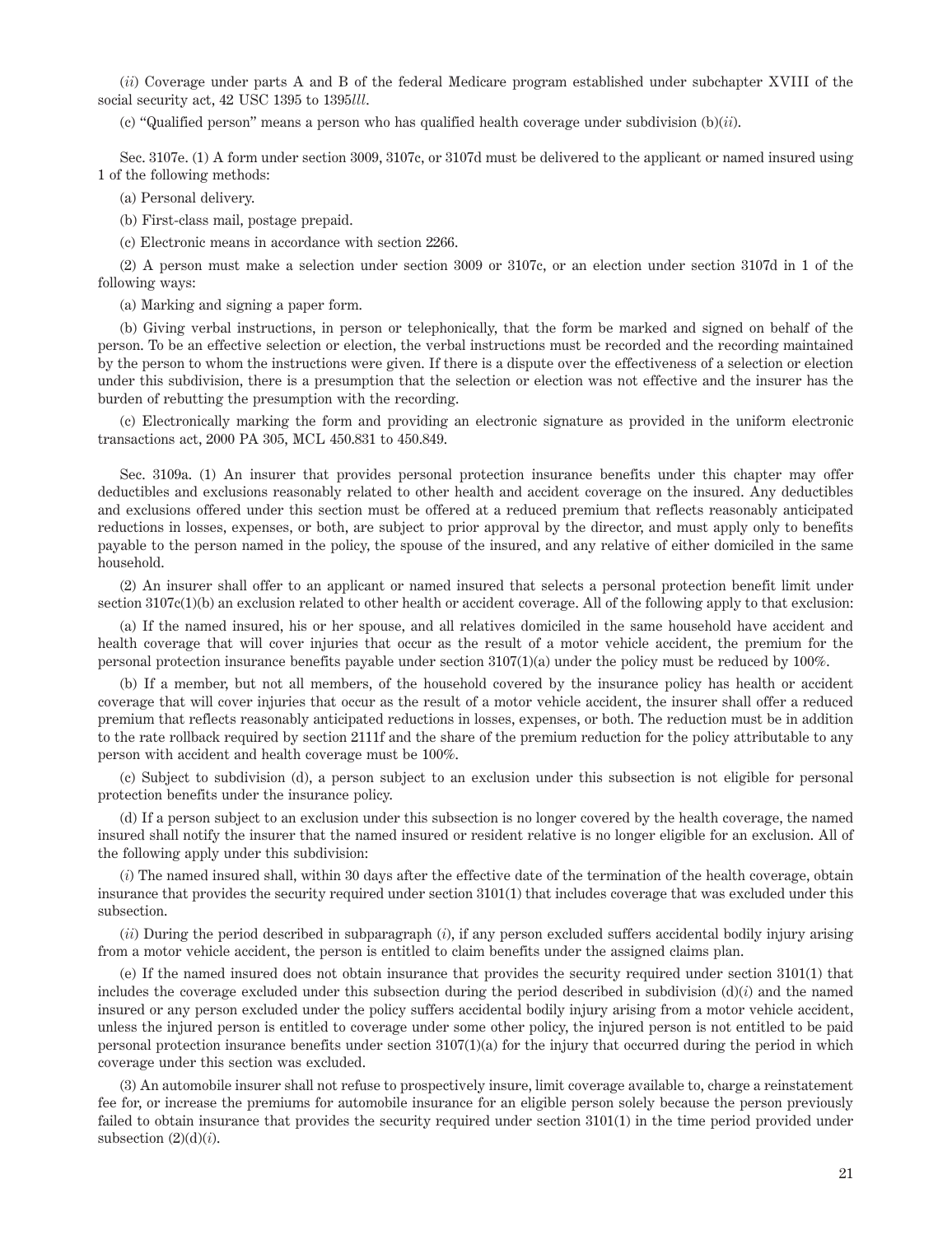(4) The amount of a premium reduction under subsection (1) must appear in a conspicuous manner in the declarations for the policy, and be expressed as a dollar amount or a percentage.

Sec. 3111. Personal protection insurance benefits are payable for accidental bodily injury suffered in an accident occurring out of this state, if the accident occurs within the United States, its territories and possessions, or Canada, and the person whose injury is the basis of the claim was at the time of the accident a named insured under a personal protection insurance policy, the spouse of a named insured, a relative of either domiciled in the same household, or an occupant of a vehicle involved in the accident, if the occupant was a resident of this state or if the owner or registrant of the vehicle was insured under a personal protection insurance policy or provided security approved by the secretary of state under section 3101(4).

Sec. 3112. Personal protection insurance benefits are payable to or for the benefit of an injured person or, in case of his or her death, to or for the benefit of his or her dependents. A health care provider listed in section 3157 may make a claim and assert a direct cause of action against an insurer, or under the assigned claims plan under sections 3171 to 3175, to recover overdue benefits payable for charges for products, services, or accommodations provided to an injured person. Payment by an insurer in good faith of personal protection insurance benefits, to or for the benefit of a person who it believes is entitled to the benefits, discharges the insurer's liability to the extent of the payments unless the insurer has been notified in writing of the claim of some other person. If there is doubt about the proper person to receive the benefits or the proper apportionment among the persons entitled to the benefits, the insurer, the claimant, or any other interested person may apply to the circuit court for an appropriate order. The court may designate the payees and make an equitable apportionment, taking into account the relationship of the payees to the injured person and other factors as the court considers appropriate. In the absence of a court order directing otherwise the insurer may pay:

(a) To the dependents of the injured person, the personal protection insurance benefits accrued before his or her death without appointment of an administrator or executor.

(b) To the surviving spouse, the personal protection insurance benefits due any dependent children living with the spouse.

Sec. 3113. A person is not entitled to be paid personal protection insurance benefits for accidental bodily injury if at the time of the accident any of the following circumstances existed:

(a) The person was willingly operating or willingly using a motor vehicle or motorcycle that was taken unlawfully, and the person knew or should have known that the motor vehicle or motorcycle was taken unlawfully.

(b) The person was the owner or registrant of a motor vehicle or motorcycle involved in the accident with respect to which the security required by section 3101 or 3103 was not in effect.

(c) The person was not a resident of this state, unless the person owned a motor vehicle that was registered and insured in this state.

(d) The person was operating a motor vehicle or motorcycle as to which he or she was named as an excluded operator as allowed under section 3009(2).

(e) The person was the owner or operator of a motor vehicle for which coverage was excluded under a policy exclusion authorized under section 3017.

Sec. 3114. (1) Except as provided in subsections (2), (3), and (5), a personal protection insurance policy described in section 3101(1) applies to accidental bodily injury to the person named in the policy, the person's spouse, and a relative of either domiciled in the same household, if the injury arises from a motor vehicle accident. A personal injury insurance policy described in section 3103(2) applies to accidental bodily injury to the person named in the policy, the person's spouse, and a relative of either domiciled in the same household, if the injury arises from a motorcycle accident. If personal protection insurance benefits or personal injury benefits described in section 3103(2) are payable to or for the benefit of an injured person under his or her own policy and would also be payable under the policy of his or her spouse, relative, or relative's spouse, the injured person's insurer shall pay all of the benefits up to the coverage level applicable under section 3107c to the injured person's policy, and is not entitled to recoupment from the other insurer.

(2) A person who suffers accidental bodily injury while an operator or a passenger of a motor vehicle operated in the business of transporting passengers shall receive the personal protection insurance benefits to which the person is entitled from the insurer of the motor vehicle. This subsection does not apply to a passenger in any of the following, unless the passenger is not entitled to personal protection insurance benefits under any other policy:

(a) A school bus, as defined by the department of education, providing transportation not prohibited by law.

(b) A bus operated by a common carrier of passengers certified by the department of transportation.

(c) A bus operating under a government sponsored transportation program.

(d) A bus operated by or providing service to a nonprofit organization.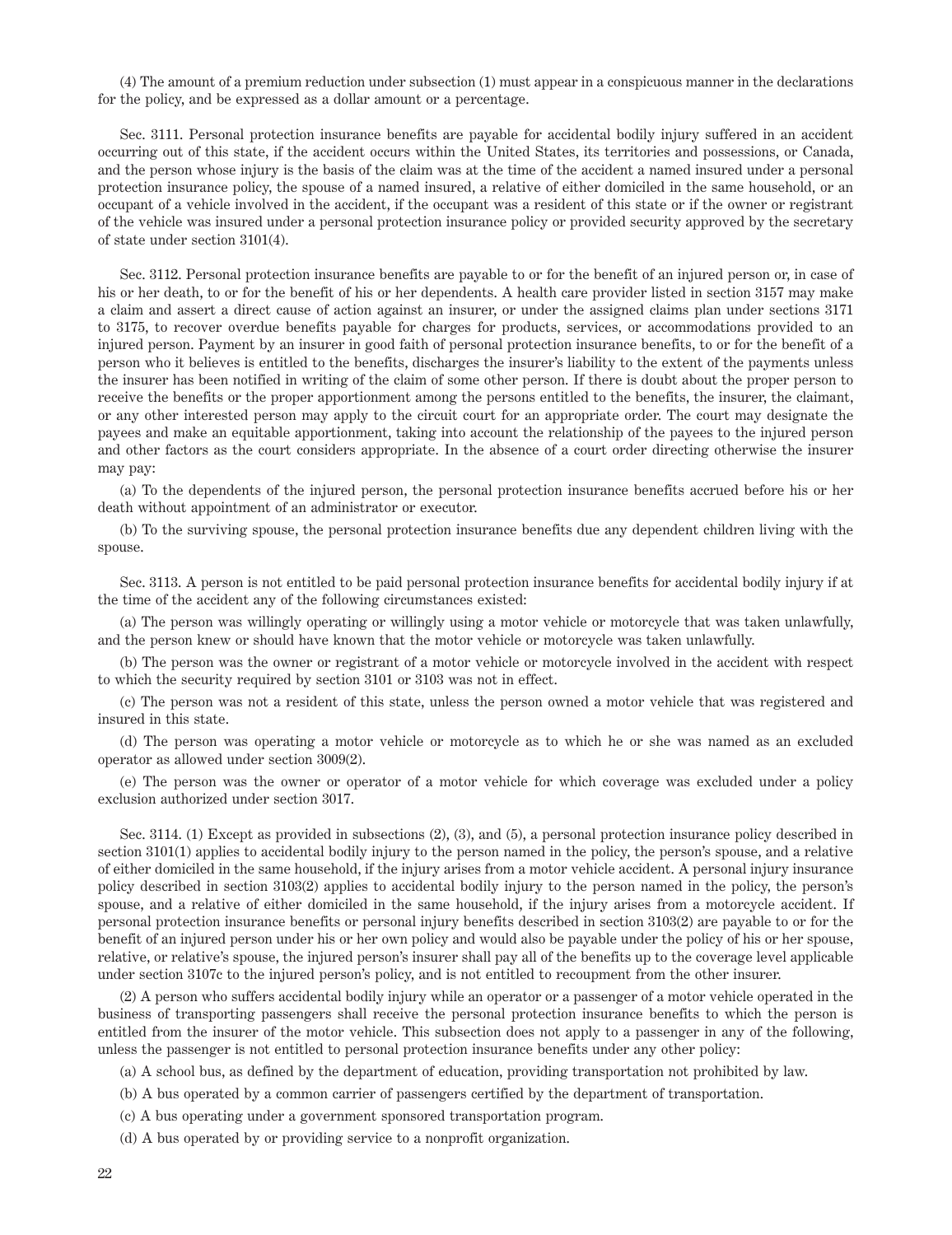(e) A taxicab insured as prescribed in section 3101 or 3102.

(f) A bus operated by a canoe or other watercraft, bicycle, or horse livery used only to transport passengers to or from a destination point.

(g) A transportation network company vehicle.

(h) A motor vehicle insured under a policy for which the person named in the policy has elected to not maintain coverage for personal protection insurance benefits under section 3107d or as to which an exclusion under section 3109a(2) applies.

(3) An employee, his or her spouse, or a relative of either domiciled in the same household, who suffers accidental bodily injury while an occupant of a motor vehicle owned or registered by the employer, shall receive personal protection insurance benefits to which the employee is entitled from the insurer of the furnished vehicle.

(4) Except as provided in subsections (2) and (3), a person who suffers accidental bodily injury arising from a motor vehicle accident while an occupant of a motor vehicle who is not covered under a personal protection insurance policy as provided in subsection (1) shall claim personal protection insurance benefits under the assigned claims plan under sections 3171 to 3175. This subsection does not apply to a person insured under a policy for which the person named in the policy has elected to not maintain coverage for personal protection insurance benefits under section 3107d or as to which an exclusion under section 3109(2) applies, or who is not entitled to be paid personal protection benefits under section 3107d(6)(c) or 3109a(2)(d)(*ii*).

(5) Subject to subsections (6) and (7), a person who suffers accidental bodily injury arising from a motor vehicle accident that shows evidence of the involvement of a motor vehicle while an operator or passenger of a motorcycle shall claim personal protection insurance benefits from insurers in the following order of priority:

(a) The insurer of the owner or registrant of the motor vehicle involved in the accident.

(b) The insurer of the operator of the motor vehicle involved in the accident.

(c) The motor vehicle insurer of the operator of the motorcycle involved in the accident.

(d) The motor vehicle insurer of the owner or registrant of the motorcycle involved in the accident.

(6) If an applicable insurance policy in an order of priority under subsection (5) is a policy for which the person named in the policy has elected to not maintain coverage for personal protection insurance benefits under section 3107d, or as to which an exclusion under section 3109(2) applies, the injured person shall claim benefits only under other policies, subject to subsection (7), in the same order of priority for which no such election has been made. If there are no other policies for which no such election has been made, the injured person shall claim benefits under the next order of priority or, if there is not a next order of priority, under the assigned claims plan under sections 3171 to 3175.

(7) If personal protection insurance benefits are payable under subsection (5) under 2 or more insurance policies in the same order of priority, the benefits are only payable up to an aggregate coverage limit that equals the highest available coverage limit under any 1 of the policies.

(8) Subject to subsections (6) and (7), if 2 or more insurers are in the same order of priority to provide personal protection insurance benefits under subsection (5), an insurer that pays benefits due is entitled to partial recoupment from the other insurers in the same order of priority, and a reasonable amount of partial recoupment of the expense of processing the claim, in order to accomplish equitable distribution of the loss among all of the insurers.

(9) As used in this section:

(a) "Personal vehicle", "transportation network company digital network", and "transportation network company prearranged ride" mean those terms as defined in section 2 of the limousine, taxicab, and transportation network company act, 2016 PA 345, MCL 257.2102.

(b) "Transportation network company vehicle" means a personal vehicle while the driver is logged on to the transportation network company digital network or while the driver is engaged in a transportation network company prearranged ride.

Sec. 3115. Except as provided in section 3114(1), a person who suffers accidental bodily injury while not an occupant of a motor vehicle shall claim personal protection insurance benefits under the assigned claims plan under sections 3171 to 3175.

Sec. 3135. (1) A person remains subject to tort liability for noneconomic loss caused by his or her ownership, maintenance, or use of a motor vehicle only if the injured person has suffered death, serious impairment of body function, or permanent serious disfigurement.

(2) For a cause of action for damages under subsection (1) or (3)(d), all of the following apply:

(a) The issues of whether the injured person has suffered serious impairment of body function or permanent serious disfigurement are questions of law for the court if the court finds either of the following:

(*i*) There is no factual dispute concerning the nature and extent of the person's injuries.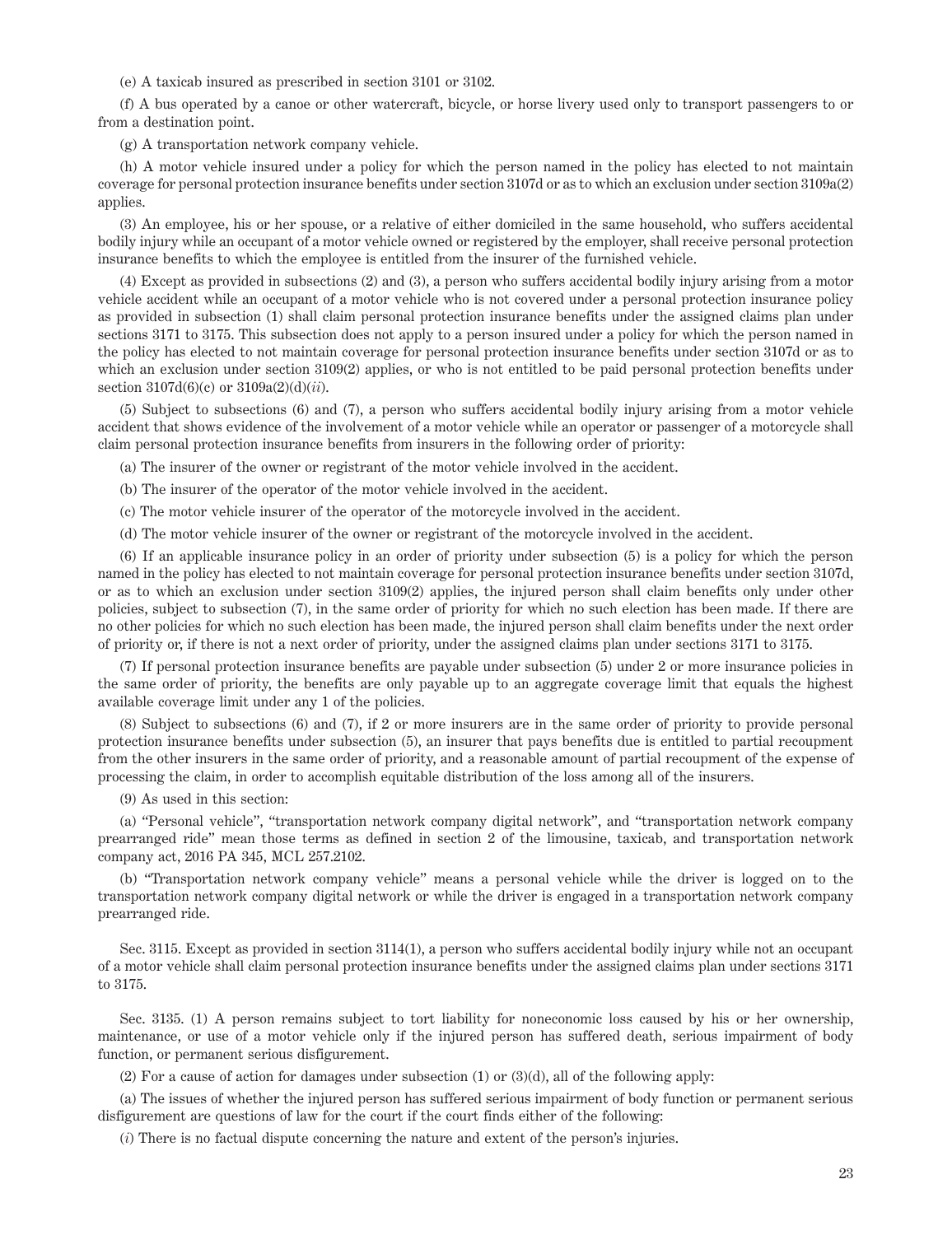(*ii*) There is a factual dispute concerning the nature and extent of the person's injuries, but the dispute is not material to the determination whether the person has suffered a serious impairment of body function or permanent serious disfigurement. However, for a closed-head injury, a question of fact for the jury is created if a licensed allopathic or osteopathic physician who regularly diagnoses or treats closed-head injuries testifies under oath that there may be a serious neurological injury.

(b) Damages must be assessed on the basis of comparative fault, except that damages must not be assessed in favor of a party who is more than 50% at fault.

(c) Damages must not be assessed in favor of a party who was operating his or her own vehicle at the time the injury occurred and did not have in effect for that motor vehicle the security required by section 3101(1) at the time the injury occurred.

(3) Notwithstanding any other provision of law, tort liability arising from the ownership, maintenance, or use within this state of a motor vehicle with respect to which the security required by section 3101(1) was in effect is abolished except as to:

(a) Intentionally caused harm to persons or property. Even though a person knows that harm to persons or property is substantially certain to be caused by his or her act or omission, the person does not cause or suffer that harm intentionally if he or she acts or refrains from acting for the purpose of averting injury to any person, including himself or herself, or for the purpose of averting damage to tangible property.

(b) Damages for noneconomic loss as provided and limited in subsections (1) and (2).

(c) Damages for allowable expenses, work loss, and survivor's loss as defined in sections 3107 to 3110, including all future allowable expenses and work loss, in excess of any applicable limit under section 3107c or the daily, monthly, and 3-year limitations contained in those sections, or without limit for allowable expenses if an election to not maintain that coverage was made under section 3107d or if an exclusion under section 3109a(2) applies. The party liable for damages is entitled to an exemption reducing his or her liability by the amount of taxes that would have been payable on account of income the injured person would have received if he or she had not been injured.

(d) Damages for economic loss by a nonresident. However, to recover under this subdivision, the nonresident must have suffered death, serious impairment of body function, or permanent serious disfigurement.

(e) Damages up to \$3,000.00 to a motor vehicle, to the extent that the damages are not covered by insurance. An action for damages under this subdivision must be conducted as provided in subsection (4).

(4) All of the following apply to an action for damages under subsection (3)(e):

(a) Damages must be assessed on the basis of comparative fault, except that damages must not be assessed in favor of a party who is more than 50% at fault.

(b) Liability is not a component of residual liability, as prescribed in section 3131, for which maintenance of security is required by this act.

(c) The action must be commenced, whenever legally possible, in the small claims division of the district court or the municipal court. If the defendant or plaintiff removes the action to a higher court and does not prevail, the judge may assess costs.

(d) A decision of the court is not res judicata in any proceeding to determine any other liability arising from the same circumstances that gave rise to the action.

(e) Damages must not be assessed if the damaged motor vehicle was being operated at the time of the damage without the security required by section 3101(1).

(5) As used in this section, "serious impairment of body function" means an impairment that satisfies all of the following requirements:

(a) It is objectively manifested, meaning it is observable or perceivable from actual symptoms or conditions by someone other than the injured person.

(b) It is an impairment of an important body function, which is a body function of great value, significance, or consequence to the injured person.

(c) It affects the injured person's general ability to lead his or her normal life, meaning it has had an influence on some of the person's capacity to live in his or her normal manner of living. Although temporal considerations may be relevant, there is no temporal requirement for how long an impairment must last. This examination is inherently fact and circumstance specific to each injured person, must be conducted on a case-by-case basis, and requires comparison of the injured person's life before and after the incident.

Sec. 3142. (1) Personal protection insurance benefits are payable as loss accrues.

(2) Subject to subsection (3), personal protection insurance benefits are overdue if not paid within 30 days after an insurer receives reasonable proof of the fact and of the amount of loss sustained. Subject to subsection (3), if reasonable proof is not supplied as to the entire claim, the amount supported by reasonable proof is overdue if not paid within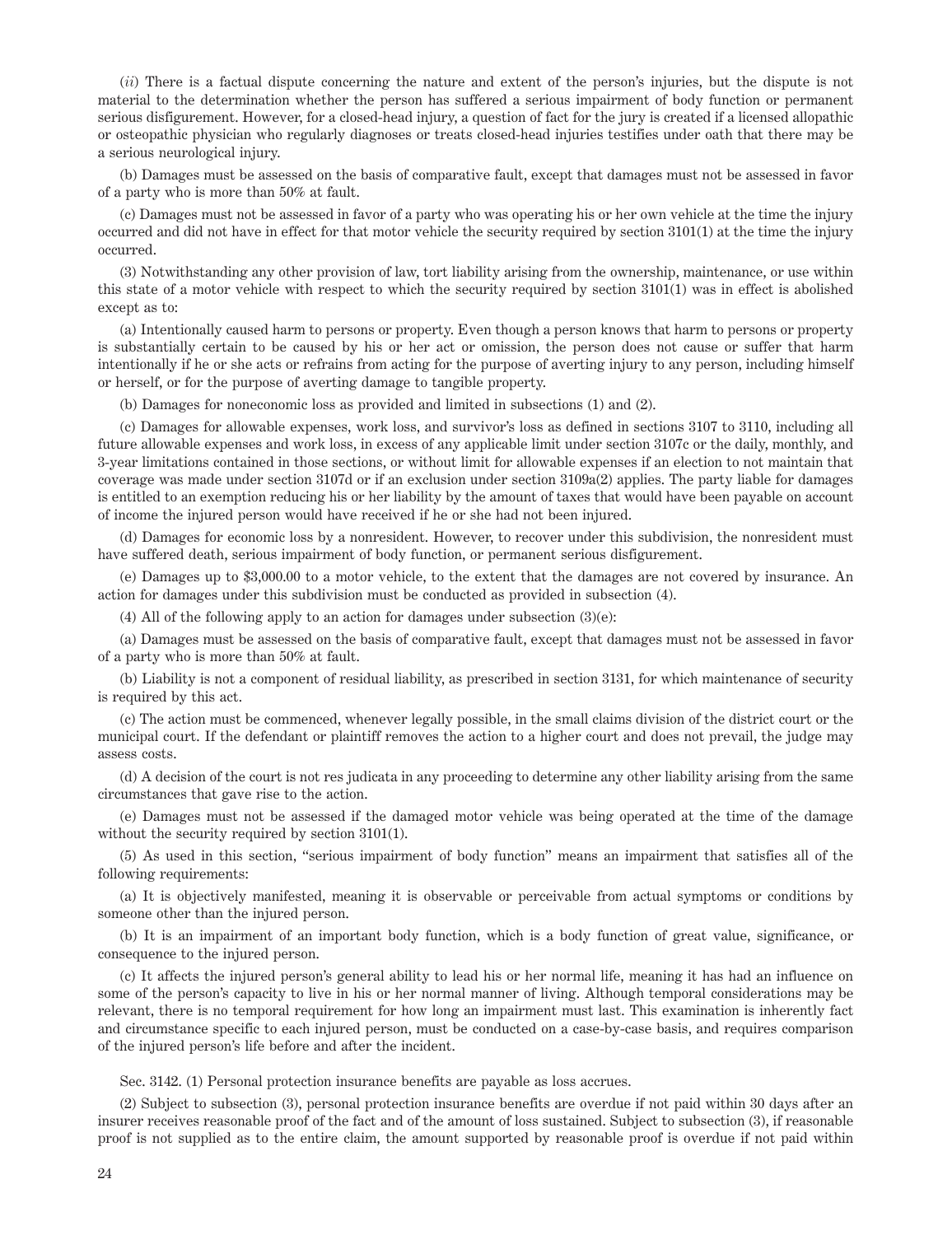30 days after the proof is received by the insurer. Subject to subsection (3), any part of the remainder of the claim that is later supported by reasonable proof is overdue if not paid within 30 days after the proof is received by the insurer. For the purpose of calculating the extent to which benefits are overdue, payment must be treated as made on the date a draft or other valid instrument was placed in the United States mail in a properly addressed, postpaid envelope, or, if not so posted, on the date of delivery.

(3) For personal protection insurance benefits under section 3107(1)(a), if a bill for the product, service, accommodations, or training is not provided to the insurer within 90 days after the product, service, accommodations, or training is provided, the insurer has 60 days in addition to 30 days provided under subsection (2) to pay before the benefits are overdue.

(4) An overdue payment bears simple interest at the rate of 12% per annum.

Sec. 3145. (1) An action for recovery of personal protection insurance benefits payable under this chapter for an accidental bodily injury may not be commenced later than 1 year after the date of the accident that caused the injury unless written notice of injury as provided in subsection (4) has been given to the insurer within 1 year after the accident or unless the insurer has previously made a payment of personal protection insurance benefits for the injury.

(2) Subject to subsection (3), if the notice has been given or a payment has been made, the action may be commenced at any time within 1 year after the most recent allowable expense, work loss, or survivor's loss has been incurred. However, the claimant may not recover benefits for any portion of the loss incurred more than 1 year before the date on which the action was commenced.

(3) A period of limitations applicable under subsection (2) to the commencement of an action and the recovery of benefits is tolled from the date of a specific claim for payment of the benefits until the date the insurer formally denies the claim. This subsection does not apply if the person claiming the benefits fails to pursue the claim with reasonable diligence.

(4) The notice of injury required by subsection (1) may be given to the insurer or any of its authorized agents by a person claiming to be entitled to benefits for the injury, or by someone in the person's behalf. The notice must give the name and address of the claimant and indicate in ordinary language the name of the person injured and the time, place, and nature of the person's injury.

(5) An action for recovery of property protection insurance benefits may not be commenced later than 1 year after the accident.

Sec. 3148. (1) Subject to subsections (4) and (5), an attorney is entitled to a reasonable fee for advising and representing a claimant in an action for personal or property protection insurance benefits that are overdue. The attorney's fee is a charge against the insurer in addition to the benefits recovered, if the court finds that the insurer unreasonably refused to pay the claim or unreasonably delayed in making proper payment. An attorney advising or representing an injured person concerning a claim for payment of personal protection insurance benefits from an insurer shall not claim, file, or serve a lien for payment of a fee or fees until both of the following apply:

(a) A payment for the claim is authorized under this chapter.

(b) A payment for the claim is overdue under this chapter.

(2) A court may award an insurer a reasonable amount against a claimant as an attorney fee for the insurer's attorney in defending against a claim that was in some respect fraudulent or so excessive as to have no reasonable foundation. A court may award an insurer a reasonable amount against a claimant's attorney as an attorney fee for defending against a claim for which the client was solicited by the attorney in violation of the laws of this state or the Michigan rules of professional conduct.

(3) To the extent that personal or property protection insurance benefits are then due or thereafter come due to the claimant because of loss resulting from the injury on which the claim is based, an attorney fee awarded in favor of the insurer may be taken as an offset against the benefits. Judgment may also be entered against the claimant for any amount of an attorney fee awarded that is not offset against benefits or otherwise paid.

(4) For a dispute over payment for allowable expenses under section 3107(1)(a) for attendant care or nursing services, attorney fees must not be awarded in relation to future payments ordered more than 3 years after the trial court judgment or order is entered. If attendant care or nursing services are subsequently suspended or terminated, attorney fees on future payments may be again awarded for not more than 3 years after a new trial court judgment or order is entered.

(5) A court shall not award a fee to an attorney for advising or representing an injured person in an action for personal or property protection insurance benefits for a treatment, product, service, rehabilitative occupational training, or accommodation provided to the injured person if the attorney or a related person of the attorney has, or had at the time the treatment, product, service, rehabilitative occupational training, or accommodation was provided, a direct or indirect financial interest in the person that provided the treatment, product, service, rehabilitative occupational training, or accommodation. For purposes of this subsection, circumstances in which an attorney has a direct or indirect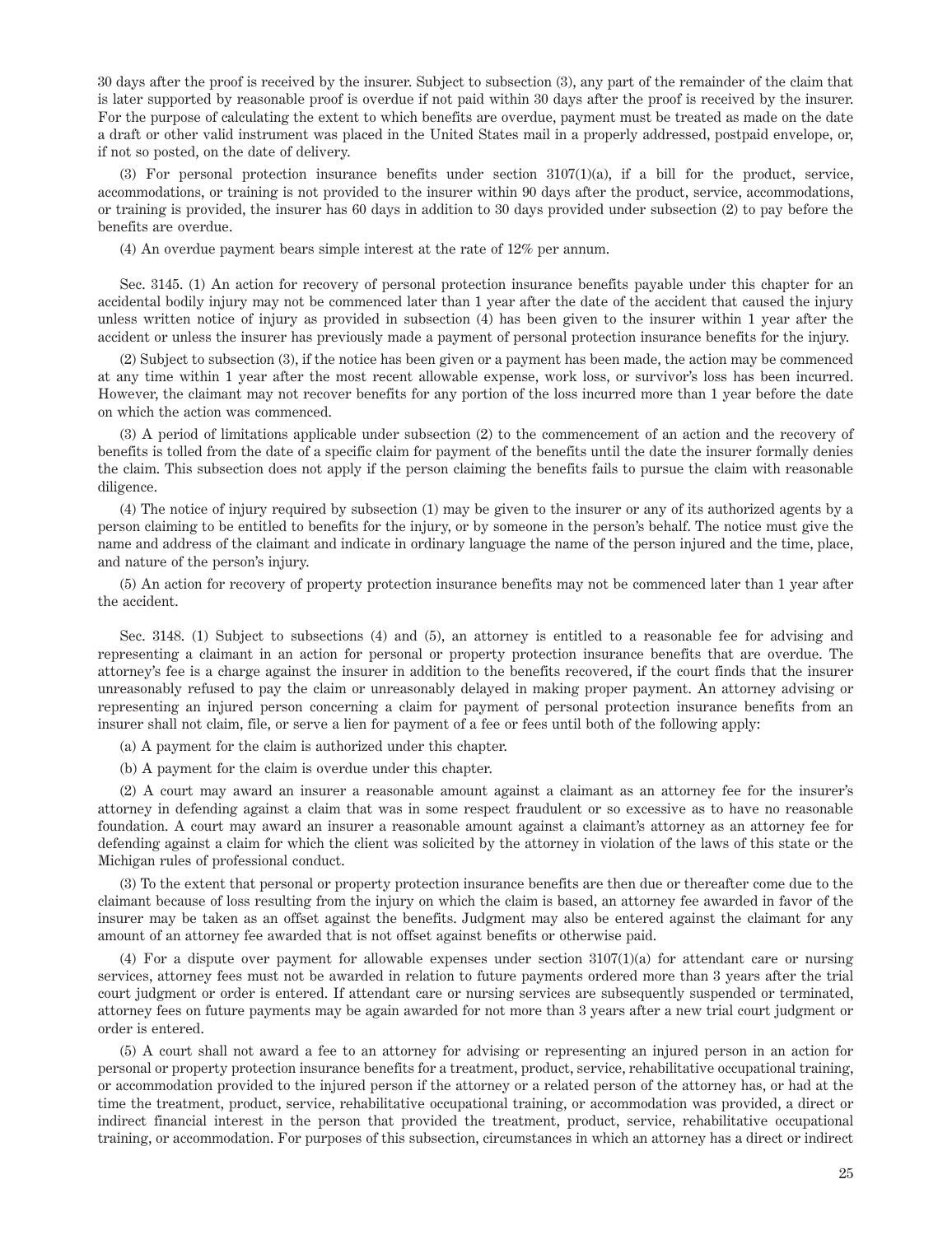financial interest include, but are not limited to, the person that provided the treatment, product, service, rehabilitative occupational training, or accommodation making a direct or indirect payment or granting a financial incentive to the attorney or a related person of the attorney relating to the treatment, product, service, rehabilitative occupational training, or accommodation within 24 months before or after the treatment, product, service, rehabilitative occupational training, or accommodation is provided.

Sec. 3151. (1) If the mental or physical condition of a person is material to a claim that has been or may be made for past or future personal protection insurance benefits, at the request of an insurer the person shall submit to mental or physical examination by physicians. A personal protection insurer may include reasonable provisions that are in accord with this section in a personal protection insurance policy for mental and physical examination of persons claiming personal protection insurance benefits.

(2) A physician who conducts a mental or physical examination under this section must be licensed as a physician in this state or another state and meet the following criteria, as applicable:

(a) The examining physician is a licensed, board certified, or board eligible physician qualified to practice in the area of medicine appropriate to treat the person's condition.

(b) During the year immediately preceding the examination, the examining physician must have devoted a majority of his or her professional time to either or both of the following:

(*i*) The active clinical practice of medicine and, if subdivision (a) applies, the active clinical practice relevant to the specialty.

(*ii*) The instruction of students in an accredited medical school or in an accredited residency or clinical research program for physicians and, if subdivision (a) applies, the instruction of students is in the specialty.

Sec. 3157. (1) Subject to subsections (2) to (14), a physician, hospital, clinic, or other person that lawfully renders treatment to an injured person for an accidental bodily injury covered by personal protection insurance, or a person that provides rehabilitative occupational training following the injury, may charge a reasonable amount for the treatment or training. The charge must not exceed the amount the person customarily charges for like treatment or training in cases that do not involve insurance.

(2) Subject to subsections (3) to (14), a physician, hospital, clinic, or other person that renders treatment or rehabilitative occupational training to an injured person for an accidental bodily injury covered by personal protection insurance is not eligible for payment or reimbursement under this chapter for more than the following:

(a) For treatment or training rendered after July 1, 2021 and before July 2, 2022, 200% of the amount payable to the person for the treatment or training under Medicare.

(b) For treatment or training rendered after July 1, 2022 and before July 2, 2023, 195% of the amount payable to the person for the treatment or training under Medicare.

(c) For treatment or training rendered after July 1, 2023, 190% of the amount payable to the person for the treatment or training under Medicare.

(3) Subject to subsections (5) to (14), a physician, hospital, clinic, or other person identified in subsection (4) that renders treatment or rehabilitative occupational training to an injured person for an accidental bodily injury covered by personal protection insurance is eligible for payment or reimbursement under this chapter of not more than the following:

(a) For treatment or training rendered after July 1, 2021 and before July 2, 2022, 230% of the amount payable to the person for the treatment or training under Medicare.

(b) For treatment or training rendered after July 1, 2022 and before July 2, 2023, 225% of the amount payable to the person for the treatment or training under Medicare.

(c) For treatment or training rendered after July 1, 2023, 220% of the amount payable to the person for the treatment or training under Medicare.

(4) Subject to subsection (5), subsection (3) only applies to a physician, hospital, clinic, or other person if either of the following applies to the person rendering the treatment or training:

(a) On July 1 of the year in which the person renders the treatment or training, the person has 20% or more, but less than 30%, indigent volume determined pursuant to the methodology used by the department of health and human services in determining inpatient medical/surgical factors used in measuring eligibility for Medicaid disproportionate share payments.

(b) The person is a freestanding rehabilitation facility. Each year the director shall designate not more than 2 freestanding rehabilitation facilities to qualify for payments under subsection (3) for that year. As used in this subdivision, "freestanding rehabilitation facility" means an acute care hospital to which all of the following apply:

(*i*) The hospital has staff with specialized and demonstrated rehabilitation medicine expertise.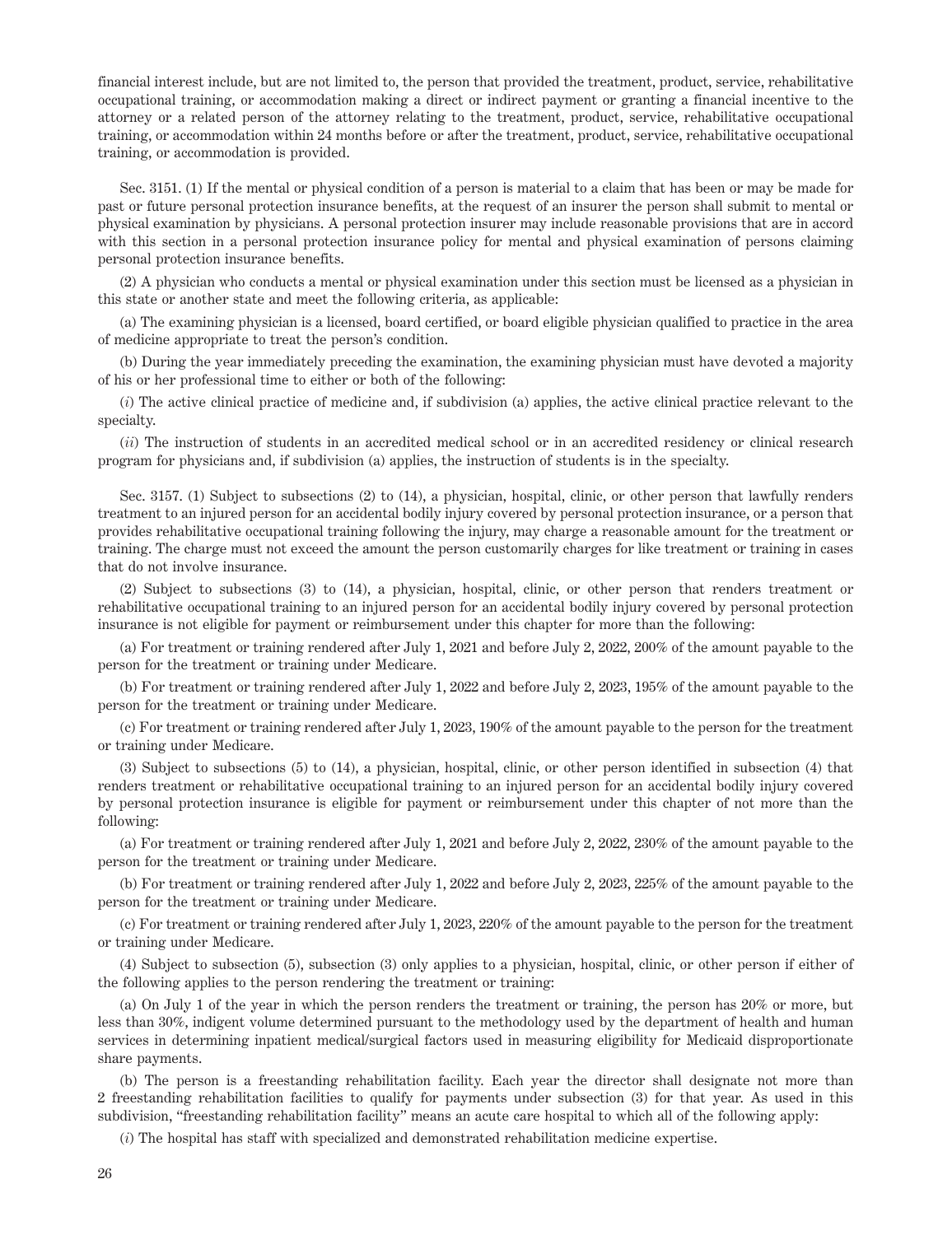(*ii*) The hospital possesses sophisticated technology and specialized facilities.

(*iii*) The hospital participates in rehabilitation research and clinical education.

(*iv*) The hospital assists patients to achieve excellent rehabilitation outcomes.

(*v*) The hospital coordinates necessary post-discharge services.

(*vi*) The hospital is accredited by 1 or more third-party, independent organizations focused on quality.

(*vii*) The hospital serves the rehabilitation needs of catastrophically injured patients in this state.

(*viii*) The hospital was in existence on May 1, 2019.

(5) To qualify for a payment under subsection (4)(a), a physician, hospital, clinic, or other person shall provide the director with all documents and information requested by the director that the director determines are necessary to allow the director to determine whether the person qualifies. The director shall annually review documents and information provided under this subsection and, if the person qualifies under subsection (4)(a), shall certify the person as qualifying and provide a list of qualifying persons to insurers and other persons that provide the security required under section 3101(1). A physician, hospital, clinic, or other person that provides 30% or more of its total treatment or training as described under subsection (4)(a) is entitled to receive, instead of an applicable percentage under subsection (3), 250% of the amount payable to the person for the treatment or training under Medicare.

(6) Subject to subsections (7) to (14), a hospital that is a level I or level II trauma center that renders treatment to an injured person for an accidental bodily injury covered by personal protection insurance, if the treatment is for an emergency medical condition and rendered before the patient is stabilized and transferred, is not eligible for payment or reimbursement under this chapter of more than the following:

(a) For treatment rendered after July 1, 2021 and before July 2, 2022, 240% of the amount payable to the hospital for the treatment under Medicare.

(b) For treatment rendered after July 1, 2022 and before July 2, 2023, 235% of the amount payable to the hospital for the treatment under Medicare.

(c) For treatment rendered after July 1, 2023, 230% of the amount payable to the hospital for the treatment under Medicare.

(7) If Medicare does not provide an amount payable for a treatment or rehabilitative occupational training under subsection (2), (3), (5), or (6), the physician, hospital, clinic, or other person that renders the treatment or training is not eligible for payment or reimbursement under this chapter of more than the following, as applicable:

(a) For a person to which subsection (2) applies, the applicable following percentage of the amount payable for the treatment or training under the person's charge description master in effect on January 1, 2019 or, if the person did not have a charge description master on that date, the applicable following percentage of the average amount the person charged for the treatment on January 1, 2019:

(*i*) For treatment or training rendered after July 1, 2021 and before July 2, 2022, 55%.

(*ii*) For treatment or training rendered after July 1, 2022 and before July 2, 2023, 54%.

(*iii*) For treatment or training rendered after July 1, 2023, 52.5%.

(b) For a person to which subsection (3) applies, the applicable following percentage of the amount payable for the treatment or training under the person's charge description master in effect on January 1, 2019 or, if the person did not have a charge description master on that date, the applicable following percentage of the average amount the person charged for the treatment or training on January 1, 2019:

(*i*) For treatment or training rendered after July 1, 2021 and before July 2, 2022, 70%.

(*ii*) For treatment or training rendered after July 1, 2022 and before July 2, 2023, 68%.

(*iii*) For treatment or training rendered after July 1, 2023, 66.5%.

(c) For a person to which subsection (5) applies, 78% of the amount payable for the treatment or training under the person's charge description master in effect on January 1, 2019 or, if the person did not have a charge description master on that date, 78% of the average amount the person charged for the treatment on January 1, 2019.

(d) For a person to which subsection (6) applies, the applicable following percentage of the amount payable for the treatment under the person's charge description master in effect on January 1, 2019 or, if the person did not have a charge description master on that date, the applicable following percentage of the average amount the person charged for the treatment on January 1, 2019:

(*i*) For treatment or training rendered after July 1, 2021 and before July 2, 2022, 75%.

(*ii*) For treatment or training rendered after July 1, 2022 and before July 2, 2023, 73%.

(*iii*) For treatment or training rendered after July 1, 2023, 71%.

(8) For any change to an amount payable under Medicare as provided in subsection (2), (3), (5), or (6) that occurs after the effective date of the amendatory act that added this subsection, the change must be applied to the amount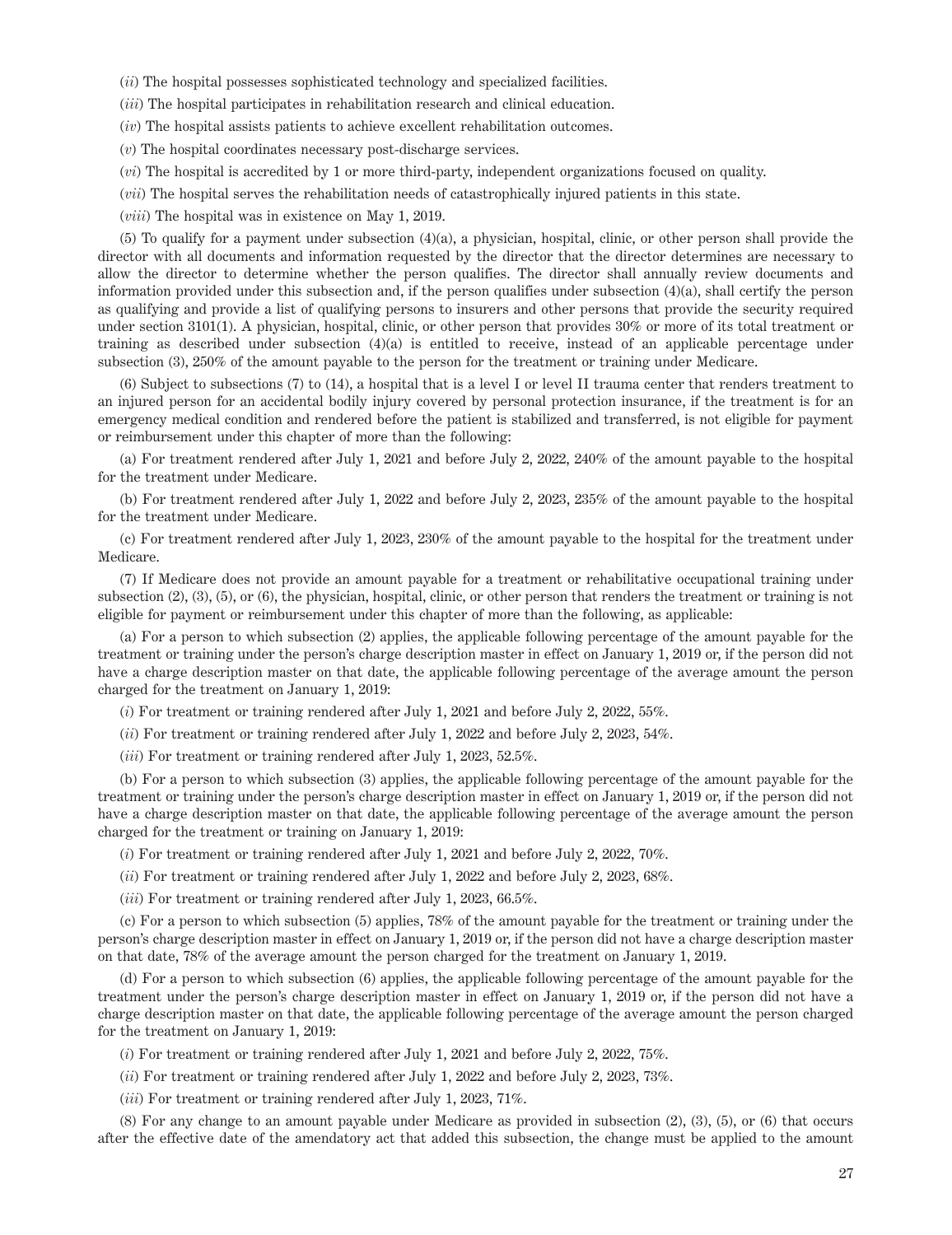allowed for payment or reimbursement under that subsection. However, an amount allowed for payment or reimbursement under subsection (2), (3), (5), or (6) must not exceed the average amount charged by the physician, hospital, clinic, or other person for the treatment or training on January 1, 2019.

(9) An amount that is to be applied under subsection (7) or (8), that was in effect on January 1, 2019, including any prior adjustments to the amount made under this subsection, must be adjusted annually by the percentage change in the medical care component of the Consumer Price Index for the year preceding the adjustment.

(10) For attendant care rendered in the injured person's home, an insurer is only required to pay benefits for attendant care up to the hourly limitation in section 315 of the worker's disability compensation act of 1969, 1969 PA 317, MCL 418.315. This subsection only applies if the attendant care is provided directly, or indirectly through another person, by any of the following:

(a) An individual who is related to the injured person.

(b) An individual who is domiciled in the household of the injured person.

(c) An individual with whom the injured person had a business or social relationship before the injury.

(11) An insurer may contract to pay benefits for attendant care for more than the hourly limitation under subsection (10).

(12) A neurological rehabilitation clinic is not entitled to payment or reimbursement for a treatment, training, product, service, or accommodation unless the neurological rehabilitation clinic is accredited by the Commission on Accreditation of Rehabilitation Facilities or a similar organization recognized by the director for purposes of accreditation under this subsection. This subsection does not apply to a neurological rehabilitation clinic that is in the process of becoming accredited as required under this subsection on July 1, 2021, unless 3 years have passed since the beginning of that process and the neurological rehabilitation clinic is still not accredited.

(13) Subsections (2) to (12) do not apply to emergency medical services rendered by an ambulance operation. As used in this subsection:

(a) "Ambulance operation" means that term as defined in section 20902 of the public health code, 1978 PA 368, MCL 333.20902.

(b) "Emergency medical services" means that term as defined in section 20904 of the public health code, 1978 PA 368, MCL 333.20904.

(14) Subsections (2) to (13) apply to treatment or rehabilitative occupational training rendered after July 1, 2021.

(15) As used in this section:

(a) "Charge description master" means a uniform schedule of charges represented by the person as its gross billed charge for a given service or item, regardless of payer type.

(b) "Consumer Price Index" means the most comprehensive index of consumer prices available for this state from the United States Department of Labor, Bureau of Labor Statistics.

(c) "Emergency medical condition" means that term as defined in section 1395dd of the social security act, 42 USC 1395dd.

(d) "Level I or level II trauma center" means a hospital that is verified as a level I or level II trauma center by the American College of Surgeons Committee on Trauma.

(e) "Medicaid" means a program for medical assistance established under subchapter XIX of the social security act, 42 USC 1396 to 1396w-5.

(f) "Medicare" means fee for service payments under part A, B, or D of the federal Medicare program established under subchapter XVIII of the social security act, 42 USC 1395 to 1395*lll*, without regard to the limitations unrelated to the rates in the fee schedule such as limitation or supplemental payments related to utilization, readmissions, recaptures, bad debt adjustments, or sequestration.

(g) "Neurological rehabilitation clinic" means a person that provides post-acute brain and spinal rehabilitation care.

(h) "Person", as provided in section 114, includes, but is not limited to, an institution.

(i) "Stabilized" means that term as defined in section 1395dd of the social security act, 42 USC 1395dd.

(j) "Transfer" means that term as defined in section 1395dd of the social security act, 42 USC 1395dd.

(k) "Treatment" includes, but is not limited to, products, services, and accommodations.

Sec. 3157a. (1) By rendering any treatment, products, services, or accommodations to 1 or more injured persons for an accidental bodily injury covered by personal protection insurance under this chapter after July 1, 2020, a physician, hospital, clinic, or other person is considered to have agreed to do both of the following:

(a) Submit necessary records and other information concerning treatment, products, services, or accommodations provided for utilization review under this section.

(b) Comply with any decision of the department under this section.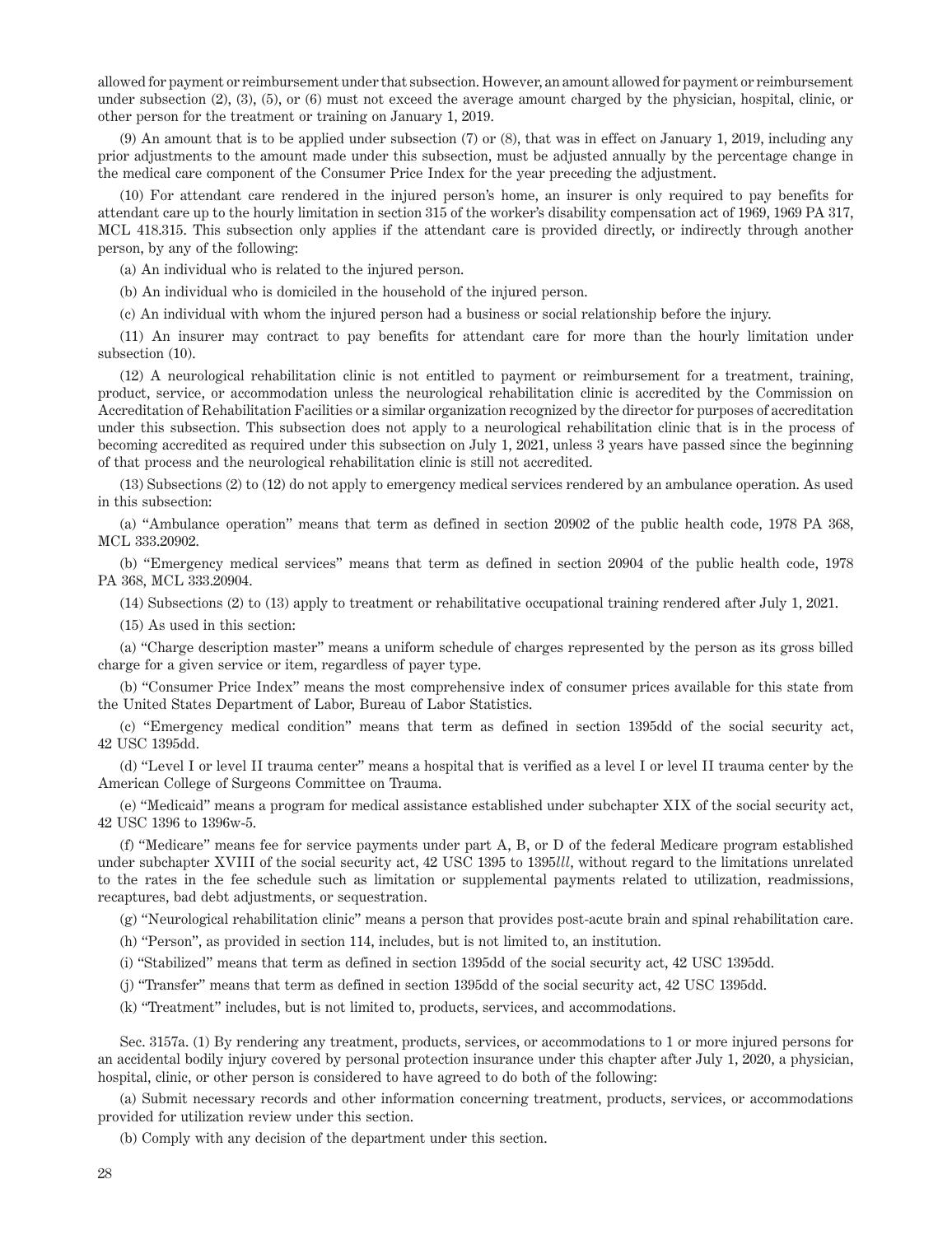(2) A physician, hospital, clinic, or other person or institution that knowingly submits under this section false or misleading records or other information to an insurer, the association created under section 3104, or the department commits a fraudulent insurance act under section 4503.

(3) The department shall promulgate rules under the administrative procedures act of 1969, 1969 PA 306, MCL 24.201 to 24.328, to do both of the following:

(a) Establish criteria or standards for utilization review that identify utilization of treatment, products, services, or accommodations under this chapter above the usual range of utilization for the treatment, products, services, or accommodations based on medically accepted standards.

(b) Provide procedures related to utilization review, including procedures for all of the following:

(*i*) Acquiring necessary records, medical bills, and other information concerning the treatment, products, services, or accommodations provided.

(*ii*) Allowing an insurer to request an explanation for and requiring a physician, hospital, clinic, or other person to explain the necessity or indication for treatment, products, services, or accommodations provided.

(*iii*) Appealing determinations.

(4) If a physician, hospital, clinic, or other person provides treatment, products, services, or accommodations under this chapter that are not usually associated with, are longer in duration than, are more frequent than, or extend over a greater number of days than the treatment, products, services, or accommodations usually require for the diagnosis or condition for which the patient is being treated, the insurer or the association created under section 3104 may require the physician, hospital, clinic, or other person to explain the necessity or indication for the treatment, products, services, or accommodations in writing under the procedures provided under subsection (3).

(5) If an insurer or the association created under section 3104 determines that a physician, hospital, clinic, or other person overutilized or otherwise rendered or ordered inappropriate treatment, products, services, or accommodations, or that the cost of the treatment, products, services, or accommodations was inappropriate under this chapter, the physician, hospital, clinic, or other person may appeal the determination to the department under the procedures provided under subsection (3).

(6) As used in this section, "utilization review" means the initial evaluation by an insurer or the association created under section 3104 of the appropriateness in terms of both the level and the quality of treatment, products, services, or accommodations provided under this chapter based on medically accepted standards.

Sec. 3157b. Any proprietary information or sensitive personally identifiable information regarding a patient that is submitted to the department under section 3157a is exempt from disclosure under section 13(d) of the freedom of information act, 1976 PA 442, MCL 15.243, and the department shall exempt any such information from disclosure under any other applicable exemptions under section 13 of the freedom of information act, 1976 PA 442, MCL 15.243.

Sec. 3163. An insurer authorized to transact automobile liability insurance and personal and property protection insurance in this state is not required to provide personal protection insurance or property protection insurance benefits under this chapter for accidental bodily injury or property damage occurring in this state arising from the ownership, operation, maintenance, or use of a motor vehicle as a motor vehicle by an out-of-state resident who is insured under the insurer's automobile liability insurance policies, unless the out-of-state resident is the owner of a motor vehicle that is registered and insured in this state.

Sec. 3172. (1) A person entitled to claim because of accidental bodily injury arising out of the ownership, operation, maintenance, or use of a motor vehicle as a motor vehicle in this state may claim personal protection insurance benefits through the assigned claims plan if any of the following apply:

(a) No personal protection insurance is applicable to the injury.

(b) No personal protection insurance applicable to the injury can be identified.

(c) No personal protection insurance applicable to the injury can be ascertained because of a dispute between 2 or more automobile insurers concerning their obligation to provide coverage or the equitable distribution of the loss.

(d) The only identifiable personal protection insurance applicable to the injury is, because of financial inability of 1 or more insurers to fulfill their obligations, inadequate to provide benefits up to the maximum prescribed.

(2) Unpaid benefits due or coming due as described in subsection (1) may be collected under the assigned claims plan, and the insurer to which the claim is assigned is entitled to reimbursement from the defaulting insurers to the extent of their financial responsibility.

(3) A person entitled to claim personal protection insurance benefits through the assigned claims plan under subsection (1) shall file a completed application on a claim form provided by the Michigan automobile insurance placement facility and provide reasonable proof of loss to the Michigan automobile insurance placement facility. The Michigan automobile insurance placement facility or an insurer assigned to administer a claim on behalf of the Michigan automobile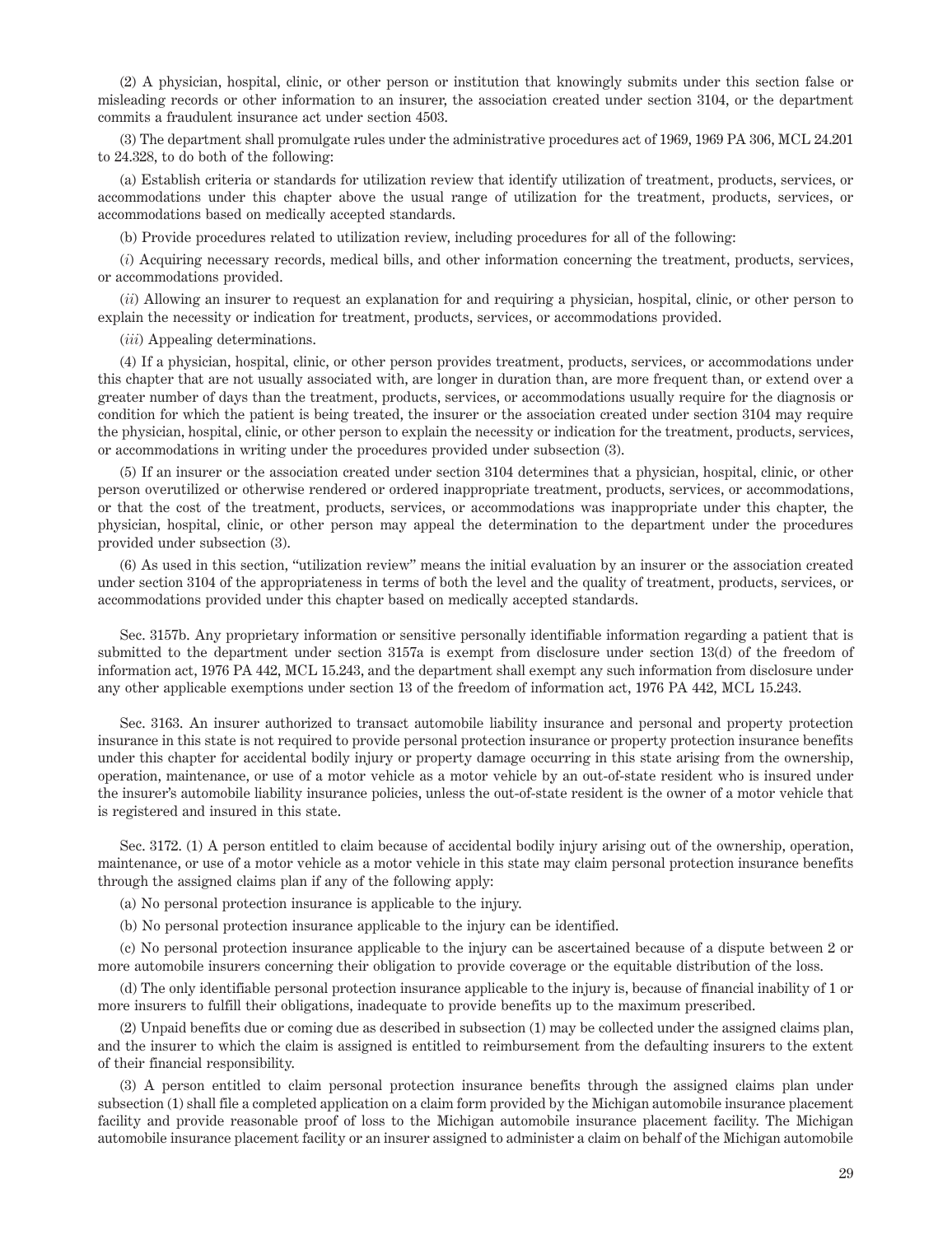insurance placement facility under the assigned claims plan shall specify in writing the materials that constitute a reasonable proof of loss within 60 days after receipt by the Michigan automobile insurance placement facility of an application that complies with this subsection.

(4) The Michigan automobile insurance placement facility or an insurer assigned to administer a claim on behalf of the Michigan automobile insurance placement facility under the assigned claims plan is not required to pay interest in connection with a claim for any period of time during which the claim is reasonably in dispute.

(5) Except as otherwise provided in this subsection, personal protection insurance benefits, including benefits arising from accidents occurring before March 29, 1985, payable through the assigned claims plan must be reduced to the extent that benefits covering the same loss are available from other sources, regardless of the nature or number of benefit sources available and regardless of the nature or form of the benefits, to a person claiming personal protection insurance benefits through the assigned claims plan. This subsection only applies if the personal protection insurance benefits are payable through the assigned claims plan under subsection (1)(a), (b), or (d). As used in this subsection, "sources" and "benefit sources" do not include the program for medical assistance for the medically indigent under the social welfare act, 1939 PA 280, MCL 400.1 to 400.119b, or health insurance for the aged and disabled under subchapter XVIII of the social security act, 42 USC 1395 to 1395*lll*.

(6) If the obligation to provide personal protection insurance benefits cannot be ascertained because of a dispute between 2 or more automobile insurers concerning their obligation to provide coverage or the equitable distribution of the loss, and if a method of voluntary payment of benefits cannot be agreed upon among or between the disputing insurers, all of the following apply:

(a) The insurers who are parties to the dispute shall, or the claimant may, immediately notify the Michigan automobile insurance placement facility of their inability to determine their statutory obligations.

(b) The Michigan automobile insurance placement facility shall assign the claim to an insurer and the insurer shall immediately provide personal protection insurance benefits to the claimant or claimants entitled to benefits.

(c) The insurer assigned the claim by the Michigan automobile insurance placement facility shall immediately commence an action on behalf of the Michigan automobile insurance placement facility in circuit court to declare the rights and duties of any interested party.

(d) The insurer to whom the claim is assigned shall join as parties defendant to the action commenced under subdivision (c) each insurer disputing either the obligation to provide personal protection insurance benefits or the equitable distribution of the loss among the insurers.

(e) The circuit court shall declare the rights and duties of any interested party whether or not other relief is sought or could be granted.

(f) After hearing the action, the circuit court shall determine the insurer or insurers, if any, obligated to provide the applicable personal protection insurance benefits and the equitable distribution, if any, among the insurers obligated, and shall order reimbursement to the Michigan automobile insurance placement facility from the insurer or insurers to the extent of the responsibility as determined by the court. The reimbursement ordered under this subdivision must include all benefits and costs paid or incurred by the Michigan automobile insurance placement facility and all benefits and costs paid or incurred by insurers determined not to be obligated to provide applicable personal protection insurance benefits, including incurred attorney fees and interest at the rate prescribed in section 3175 applicable on December 31 of the year preceding the determination of the circuit court.

(7) The Michigan automobile insurance placement facility and the insurer to whom a claim is assigned by the Michigan automobile insurance placement facility are only required to provide personal protection insurance benefits under section  $3107(1)(a)$  up to whichever of the following is applicable:

(a) Unless subdivision (b) applies, the limit provided in section 3107c(1)(b).

(b) If the person is entitled to claim benefits under the assigned claims plan under section 3107d(6)(c) or 3109a(2)(d)(*ii*), \$2,000,000.00.

Sec. 3173a. (1) The Michigan automobile insurance placement facility shall review a claim for personal protection insurance benefits under the assigned claims plan, shall make an initial determination of the eligibility for benefits under this chapter and the assigned claims plan, and shall deny a claim that the Michigan automobile insurance placement facility determines is ineligible under this chapter or the assigned claims plan. If a claimant or person making a claim through or on behalf of a claimant fails to cooperate with the Michigan automobile insurance placement facility as required by subsection (2), the Michigan automobile insurance placement facility shall suspend benefits to the claimant under the assigned claims plan. A suspension under this subsection is not an irrevocable denial of benefits, and must continue only until the Michigan automobile insurance placement facility determines that the claimant or person making a claim through or on behalf of a claimant cooperates or resumes cooperation with the Michigan automobile insurance placement facility. The Michigan automobile insurance placement facility shall promptly notify in writing the claimant and any person that submitted a claim through or on behalf of a claimant of a denial and the reasons for the denial.

(2) A claimant or a person making a claim through or on behalf of a claimant shall cooperate with the Michigan automobile insurance placement facility in its determination of eligibility and the settlement or defense of any claim or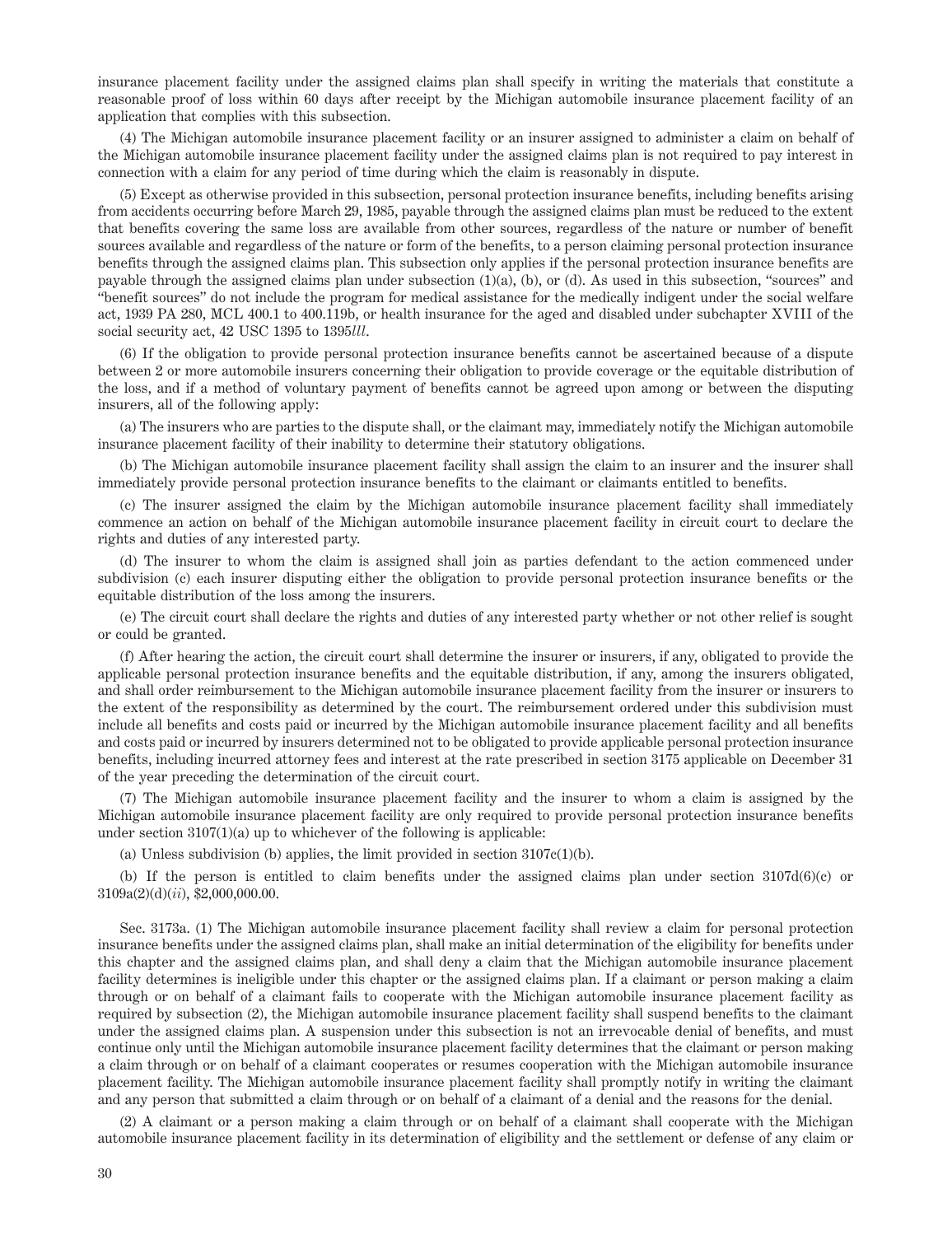suit, including, but not limited to, submitting to an examination under oath and compliance with sections 3151 to 3153. There is a rebuttable presumption that a person has satisfied the duty to cooperate under this section if all of the following apply:

(a) The person submitted a claim for personal protection insurance benefits under the assigned claims plan by submitting to the Michigan automobile insurance placement facility a complete application on a form provided by the Michigan automobile insurance placement facility in accordance with the assigned claims plan.

(b) The person provided reasonable proof of loss under the assigned claims plan as described in section 3172.

(c) If required under this subsection to submit to an examination under oath, the person submitted to the examination, subject to all of the following:

(*i*) The person was provided at least 21 days' notice of the examination.

(*ii*) The examination was conducted in a location reasonably convenient for the person.

(*iii*) Any reasonable request by the person to reschedule the date, time, or location of the examination was accommodated.

(3) The Michigan automobile insurance placement facility may perform its functions and responsibilities under this section and the assigned claims plan directly or through an insurer assigned by the Michigan automobile insurance placement facility to administer the claim on behalf of the Michigan automobile insurance placement facility. The assignment of a claim by the Michigan automobile insurance placement facility to an insurer is not a determination of eligibility under this chapter or the assigned claims plan, and a claim assigned to an insurer by the Michigan automobile insurance placement facility may later be denied if the claim is not eligible under this chapter or the assigned claims plan.

(4) A person who presents or causes to be presented an oral or written statement, including computer-generated information, as part of or in support of a claim to the Michigan automobile insurance placement facility, or to an insurer to which the claim is assigned under the assigned claims plan, for payment or another benefit knowing that the statement contains false information concerning a fact or thing material to the claim commits a fraudulent insurance act under section 4503 that is subject to the penalties imposed under section 4511. A claim that contains or is supported by a fraudulent insurance act as described in this subsection is ineligible for payment of personal protection insurance benefits under the assigned claims plan.

(5) The Michigan automobile insurance placement facility may contract with other persons for all or a portion of the goods and services necessary for operating and maintaining the assigned claims plan.

Sec. 3174. A person claiming through the assigned claims plan shall notify the Michigan automobile insurance placement facility of his or her claim within 1 year after the date of the accident. On an initial determination of a claimant's eligibility for benefits through the assigned claims plan, the Michigan automobile insurance placement facility shall promptly assign the claim in accordance with the plan and notify the claimant of the identity and address of the insurer to which the claim is assigned. An action by a claimant must be commenced as provided in section 3145.

Sec. 3175. (1) The assignment of claims under the assigned claims plan must be made according to procedures established in the assigned claims plan that assure fair allocation of the burden of assigned claims among insurers doing business in this state on a basis reasonably related to the volume of automobile liability and personal protection insurance they write on motor vehicles or the number of self-insured motor vehicles. An insurer to whom claims have been assigned shall make prompt payment of loss in accordance with this act. An insurer is entitled to reimbursement by the Michigan automobile insurance placement facility for the payments, the established loss adjustment cost, and an amount determined by use of the average annual 90-day United States treasury bill yield rate, as reported by the Council of Economic Advisers as of December 31 of the year for which reimbursement is sought, as follows:

(a) For the calendar year in which claims are paid by the insurer, the amount must be determined by applying the specified annual yield rate specified in this subsection to 1/2 of the total claims payments and loss adjustment costs.

(b) For the period from the end of the calendar year in which claims are paid by the insurer to the date payments for the operation of the assigned claims plan are due, the amount must be determined by applying the annual yield rate specified in this subsection to the total claims payments and loss adjustment costs multiplied by a fraction, the denominator of which is 365 and the numerator of which is equal to the number of days that have elapsed between the end of the calendar year and the date payments for the operation of the assigned claims plan are due.

(2) An insurer assigned a claim by the Michigan automobile insurance placement facility under the assigned claims plan or a person authorized to act on behalf of the plan may bring an action for reimbursement and indemnification of the claim on behalf of the Michigan automobile insurance placement facility. The insurer to which the claim has been assigned shall preserve and enforce rights to indemnity or reimbursement against third parties and account to the Michigan automobile insurance placement facility for the rights and shall assign the rights to the Michigan automobile insurance placement facility on reimbursement by the Michigan automobile insurance placement facility. This section does not preclude an insurer from entering into reasonable compromises and settlements with third parties against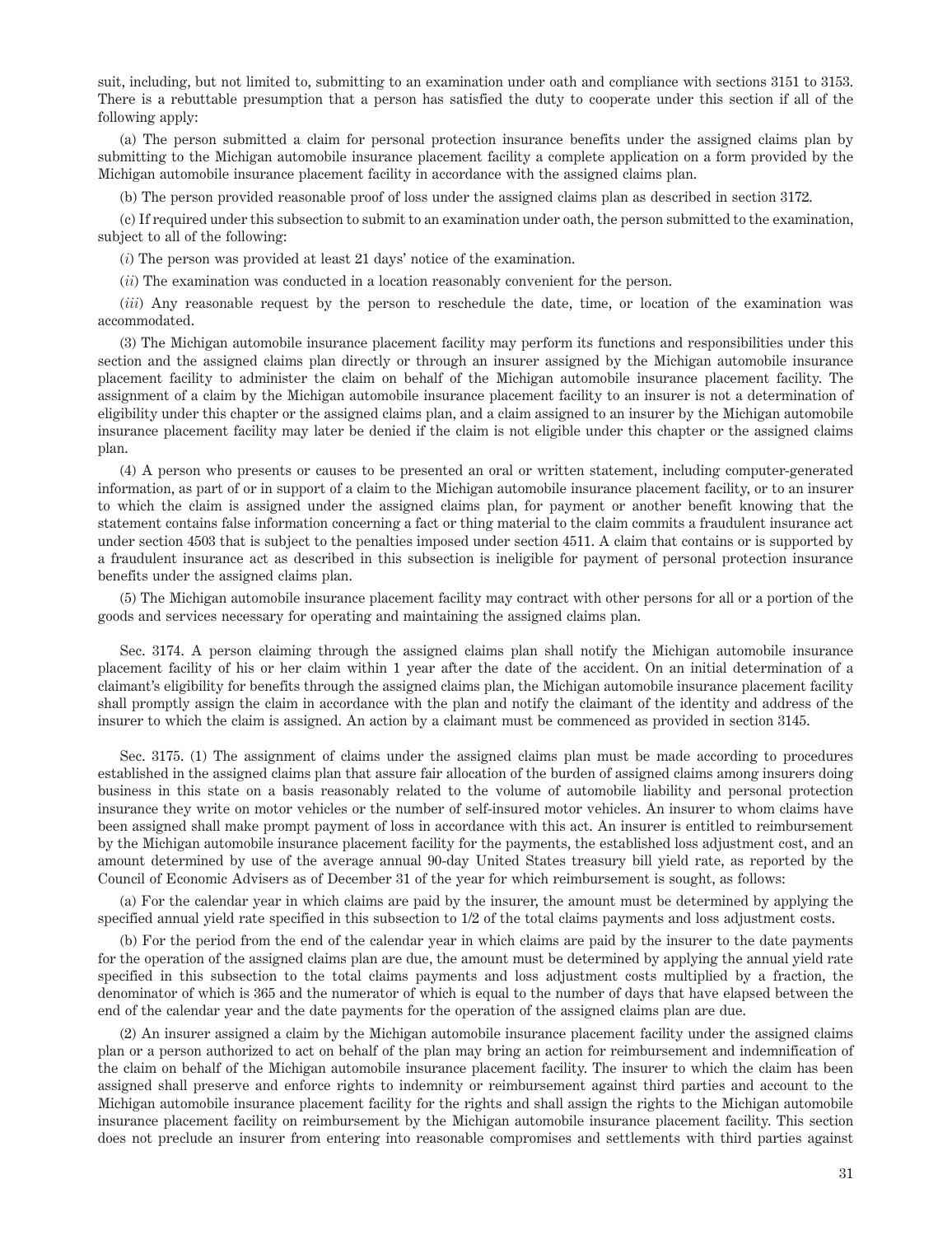whom rights to indemnity or reimbursement exist. The insurer shall account to the Michigan automobile insurance placement facility for any compromises and settlements. The procedures established under the assigned claims plan of operation must establish reasonable standards for enforcing rights to indemnity or reimbursement against third parties, including a standard establishing an amount below which actions to preserve and enforce the rights need not be pursued.

(3) An action to enforce rights to indemnity or reimbursement against a third party must not be commenced after the later of the following:

(a) Two years after the assignment of the claim to the insurer.

(b) One year after the date of the last payment to the claimant.

(c) One year after the date the responsible third party is identified.

(4) Payments for the operation of the assigned claims plan not paid by the due date bear interest at the rate of 20% per annum.

(5) The Michigan automobile insurance placement facility may enter into a written agreement with the debtor permitting the payment of the judgment or acknowledgment of debt in installments payable to the Michigan automobile insurance placement facility. A default in payment of installments under a judgment as agreed subjects the debtor to suspension or revocation of his or her motor vehicle license or registration in the same manner as for the failure by an uninsured motorist to pay a judgment by installments under section 3177, including responsibility for expenses as provided in section 3177(4).

Sec. 3177. (1) The insurer obligated to pay personal protection insurance benefits for accidental bodily injury to a person arising out of the ownership, maintenance, or use of an uninsured motor vehicle as a motor vehicle may recover all benefits paid, incurred loss adjustment costs and expenses, and incurred attorney fees from the owner or registrant of the uninsured motor vehicle or from his or her estate. Failure of the owner or registrant to make payment within 30 days after a judgment is entered in an action for recovery under this subsection is a ground for suspension or revocation of his or her motor vehicle registration and license as defined in section 25 of the Michigan vehicle code, 1949 PA 300, MCL 257.25. For purposes of this section, an uninsured motor vehicle is a motor vehicle with respect to which security as required by sections  $3101(1)$  and  $3102$  is not in effect at the time of the accident.

(2) The Michigan automobile insurance placement facility may make a written agreement with the owner or registrant of an uninsured vehicle or his or her estate permitting the payment of a judgment described in subsection (1) in installments payable to the Michigan automobile insurance placement facility. The motor vehicle registration and license of an owner or registrant who makes a written agreement under this subsection must not be suspended or revoked and, if already suspended or revoked under subsection (1), must be restored if the payment of any installments is not in default.

(3) The secretary of state, on receipt of a certified abstract of court record of a judgment described in subsection (1) or notice from an insurer or the Michigan automobile insurance placement facility or its designee of an acknowledgment of a debt described in subsection (1), shall notify the owner or registrant of the provisions of subsection (1) at the owner or registrant's last address recorded with the secretary of state and inform the owner or registrant of the right to enter into a written agreement under this section with the Michigan automobile insurance placement facility or its designee for the payment of the judgment or debt in installments.

(4) Expenses for the suspension, revocation, or reinstatement of a motor vehicle registration or license under this section are the responsibility of the owner or registrant or of his or her estate. An owner or registrant whose registration or license is suspended under this section shall pay any reinstatement fee as required under section 320e of the Michigan vehicle code, 1949 PA 300, MCL 257.320e.

# CHAPTER 31A

#### MANAGED CARE

Sec. 3181. As used in this chapter, "managed care option" means an optional coverage selected by an insured at the time a policy is issued that includes, but is not limited to, the monitoring and adjudication of an injured person's care, the use of a preferred provider program or other network, or other similar option.

Sec. 3182. This chapter applies to all automobile insurance whether written on an individual or group basis.

Sec. 3183. An automobile insurer may offer a managed care option that provides for allowable expenses consisting of all reasonable charges incurred for reasonably necessary products, services, and accommodations for an injured person's care, recovery, or rehabilitation. This managed care option is subject to all of the following:

(a) It must be uniformly offered in all areas where the managed care option is available.

(b) It must provide a discount that reflects reasonably anticipated reductions in losses or expenses or both.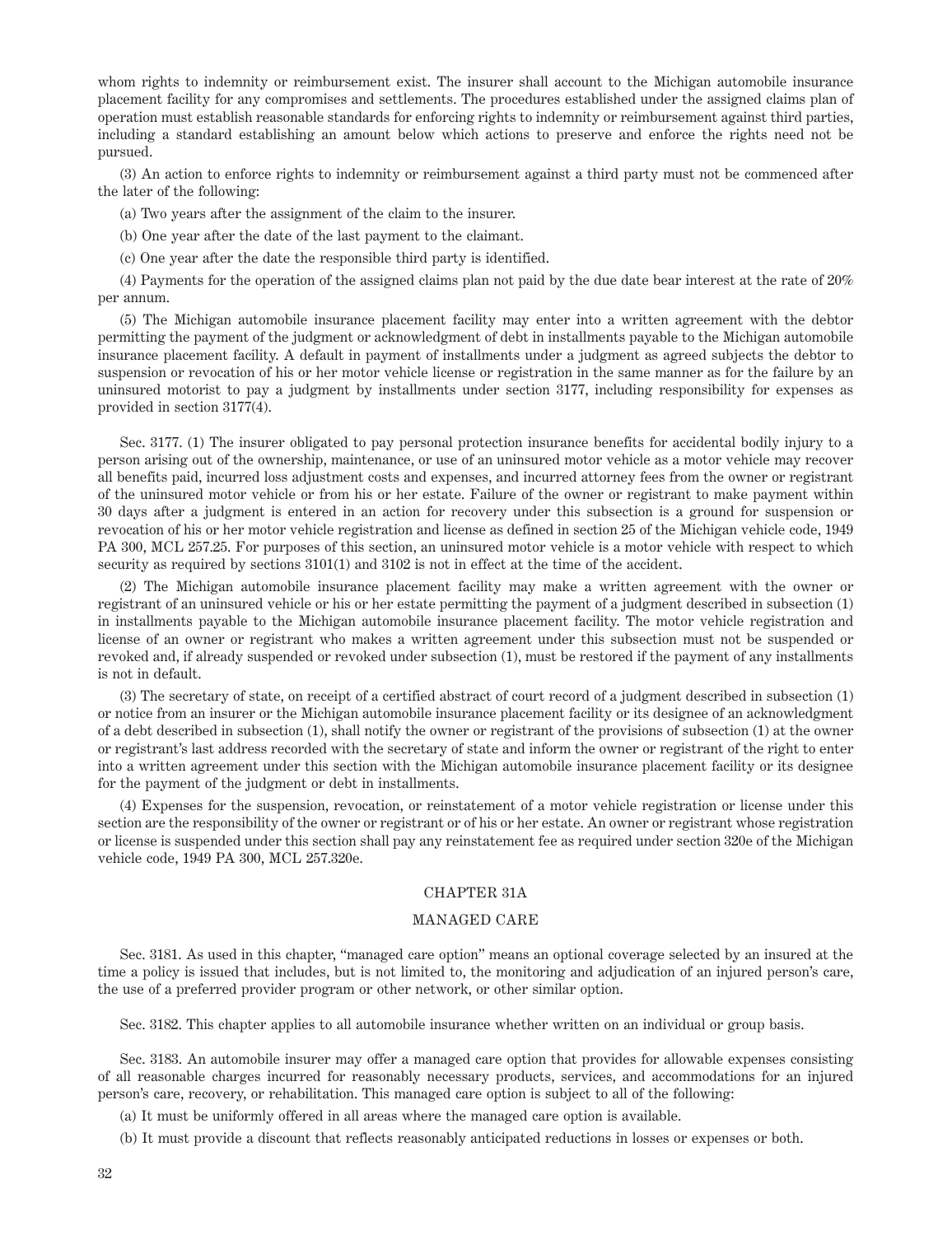(c) It must not apply to emergency care. Emergency care includes, but is not limited to, all care necessary to the point where no material deterioration of a condition is likely, within reasonable medical probability, to result from or occur during transfer of the patient.

Sec. 3184. An automobile insurer that offers a managed care option under this chapter shall also offer personal protection insurance benefits under section 3107(1)(a) that are not subject to the managed care option.

Sec. 3185. The managed care option must apply to the insured who selects the managed care option and any person who resides in an area where the managed care option is available and who is claiming personal protection insurance benefits under the policy with the managed care option.

Sec. 3186. A managed care option may provide for deductibles, co-pays, or both deductibles and co-pays.

Sec. 3187. A managed care option must provide for all of the following:

(a) That personal protection insurance benefits are primary and will not be coordinated with other health and accident coverage on the individual claiming personal protection insurance benefits under the policy with the managed care option.

(b) That personal protection insurance benefits must be exhausted by the individual claiming those benefits under the policy with the managed care option before the individual may seek benefits from another health or accident coverage provider.

(c) That deductibles, co-pays, or other similar sanctions will not be assessed or collected from other health and accident coverage providers for the individual claiming personal protection insurance benefits under the policy with the managed care option.

Sec. 3188. At the time of the initial selection of the managed care option by the insured, an automobile insurer shall obtain a signed acknowledgment that the insured received a written disclosure statement approved by the director or a written disclosure statement that includes all of the following:

(a) A summary of the provisions of the managed care option.

(b) The estimated range of the percentage of the discount provided by the managed care option.

(c) A general description of the differences between a managed care option under this chapter and personal protection insurance benefits under section 3107(1)(a) that are not subject to the managed care option, including any procedural differences in seeking treatment and filing a claim.

(d) The consequences for violating any provisions of the managed care option, including the possibility of a claim denial, the payment of a deductible and the amount of that deductible, and any additional out-of-pocket expenses that may be incurred.

(e) An explanation of whether the insurer offers an opt-out provision that would enable the insured to change his or her policy from a managed care option to personal protection insurance benefits under section 3107(1)(a) that are not subject to the managed care option and any restrictions placed upon the insured in regard to opting out of the managed care option.

Sec. 3189. The disclosure statement under section 3188 must include a postal mailing address and either a toll-free telephone number or an internet website address that insureds or applicants for insurance may write, call, or otherwise access for information on the managed care option.

## CHAPTER 63

## ANTI-FRAUD UNIT

Sec. 6301. (1) An anti-fraud unit is established as a criminal justice agency in the department, dedicated to prevention and investigation of criminal and fraudulent activities in the insurance market.

(2) The anti-fraud unit is a criminal justice agency with full access to criminal justice information and criminal justice information systems. The anti-fraud unit may investigate all persons, including, but not limited to, persons subject to the department's regulatory authority, consumers, insureds, and any other persons allegedly engaged in criminal and fraudulent activities in the insurance market. The anti-fraud unit may investigate criminal and fraudulent activity related to any matter under the jurisdiction and authority of the department under Executive Reorganization Order No. 2013-1, MCL 550.991.

(3) The anti-fraud unit may do any of the following:

(a) Conduct criminal background checks on applicants for licenses and current licensees in accordance with state and federal law.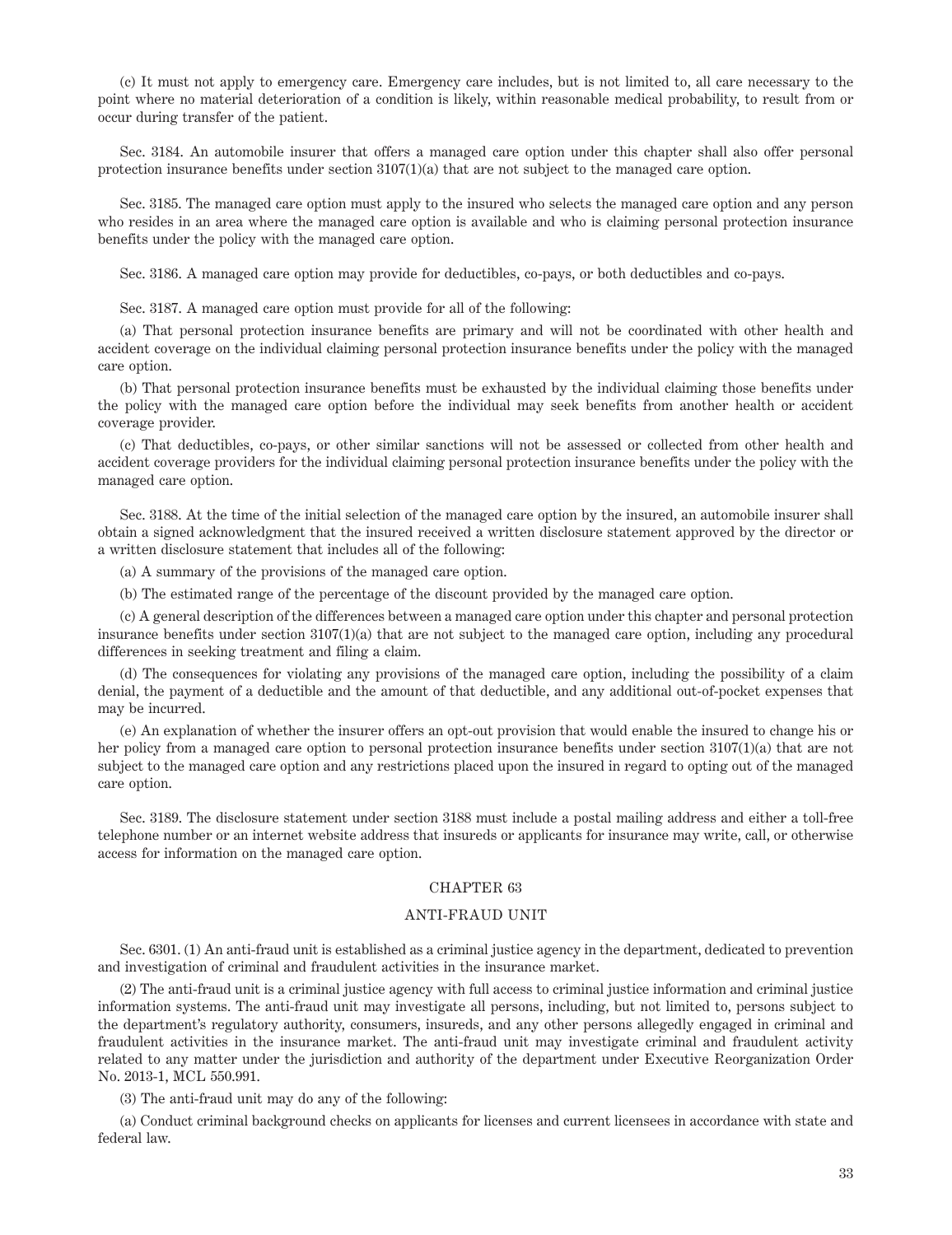(b) Collect and maintain claims of criminal and fraudulent activities in the insurance industry.

(c) Investigate claims of criminal and fraudulent activity in the insurance market that, if true, would constitute a violation of applicable state or federal law, including, but not limited to, the Michigan penal code, 1931 PA 328, MCL 750.1 to 750.568, and this act.

(d) Maintain records of criminal investigations.

(e) Share records of its investigations with other criminal justice agencies.

(f) Review information from other criminal justice agencies to assist in the enforcement and investigation of all matters under the authority of the director.

(g) Conduct outreach and coordination efforts with local, state, and federal law enforcement and regulatory agencies to promote investigation and prosecution of criminal and fraudulent activities in the insurance market.

Sec. 6302. (1) A document, material, or information related to an investigation of the anti-fraud unit is confidential by law and privileged, is not subject to the freedom of information act, 1976 PA 442, MCL 15.231 to 15.246, is not subject to subpoena, and is not subject to discovery or admissible in evidence in any private civil action. However, the director may use the documents, materials, or information in the furtherance of any supervisory activity or legal action brought as part of the director's duties.

(2) The director, or any person that received documents, materials, or information while acting on behalf of the anti-fraud unit, is not permitted and may not be required to testify in any private civil action concerning any confidential documents, materials, or information described in subsection (1).

(3) To assist in the performance of the anti-fraud unit's duties, the director may do any of the following:

(a) Share documents, materials, or information, including the confidential and privileged documents, materials, or information that is subject to subsection (1), with any of the following:

(*i*) Other state, federal, and international regulatory agencies.

(*ii*) Other state, federal, and international law enforcement authorities, if the recipient agrees to maintain the confidentiality and privileged status of the documents, materials, or information.

(*iii*) Any other person as the director considers necessary to discharge the anti-fraud unit's duties under section 6301 or other applicable law.

(b) Receive documents, materials, or information, including otherwise confidential and privileged documents, materials, or information, from any of the following:

(*i*) Other state, federal, and international regulatory agencies.

(*ii*) Other state, federal, and international law enforcement authorities, if the recipient agrees to maintain the confidentiality and privileged status of the documents, materials, or information.

(*iii*) Any other person as the director considers necessary to discharge his or her duties under this act or any other applicable act.

(c) Enter into agreements governing the sharing and use of information that are consistent with this section.

(4) The director shall maintain as confidential and privileged any documents, materials, or information received under subsection (3)(b) with notice or the understanding that the documents, materials, or information is confidential and privileged under the laws of the jurisdiction that is the source of the documents, materials, or information.

(5) The disclosure of any documents, materials, or information to the director, or the sharing of documents, materials, or information under subsection (3), is not a waiver of, and must not be construed as a waiver of, any privilege applicable to or claim of confidentiality in those documents, materials, or information.

Sec. 6303. (1) Beginning July 1 of the year after the effective date of the amendatory act that added this section, the anti-fraud unit shall prepare and publish an annual report to the legislature on the anti-fraud unit's efforts to prevent automobile insurance fraud.

(2) The anti-fraud unit shall submit the annual report to the legislature required by this section to the standing committees of the senate and house of representatives with primary jurisdiction over insurance issues and the director.

Sec. 6304. This chapter does not limit the power of the anti-fraud unit to conduct activities under Executive Order No. 2018-9 with respect to the financial services industry or markets.

Enacting section 1. Section 3112 of the insurance code of 1956, 1956 PA 218, MCL 500.3112, as amended by this amendatory act, applies to products, services, or accommodations provided after the effective date of this amendatory act.